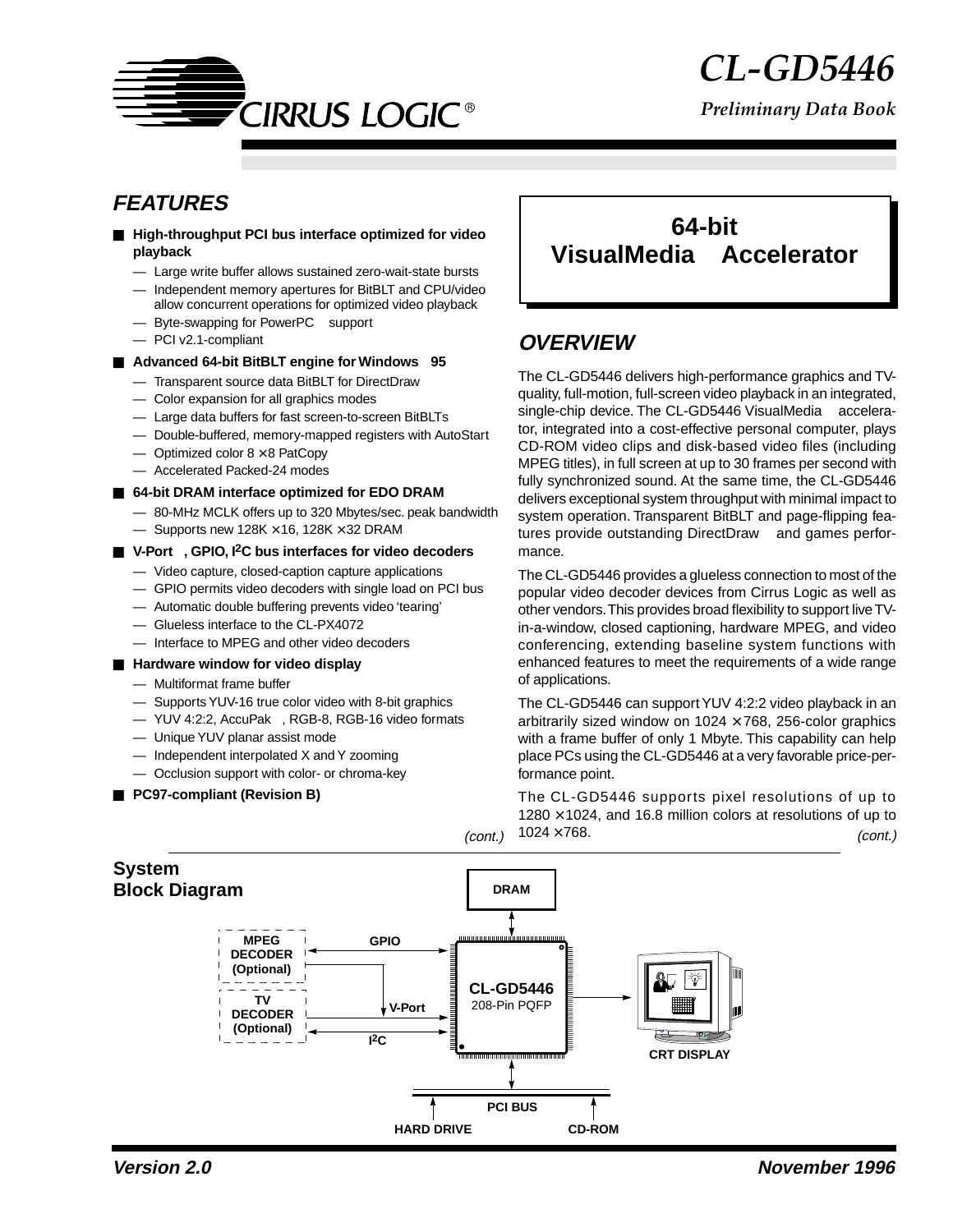

# **FEATURES** (cont.) **OVERVIEW** (cont.)

#### ■ **Product differentiation for video-playback applications**

- Home PC television tuner: 'TV-in-a-window'
- Video clip capture
- Home video editing
- Video mail/video message
- Personal video conferencing
- MPEG-1, MPEG-2 applications
- Closed-caption applications
- **Cirrus Logic provides enabling software drivers** 
	- Windows<sup>®</sup> 95, Windows<sup>®</sup> 3.x, NT<sup>™</sup>, OS/2<sup>®</sup>, and AutoCAD<sup>®</sup>
	- $-$  DirectDraw<sup>TM</sup> and DCI
	- $-$  VPM<sup>™</sup> (video port manager)

The CL-GD5446 features an integrated dual-frequency synthesizer with on-chip oscillator and filters, as well as a triple 8-bit palette DAC with on-chip current reference. Green-PC power-management features help make systems based on the CL-GD5446 compliant with the Energy Star Program.

The CL-GD5446 is software- and pin-compatible with the industry-standard Alpine family of VGA controllers from Cirrus Logic. It comes with the same Cirrus Logic quality software, applications support, and documentation.

Revision B of the CL-GD5446 is PC97-compliant.

Cirrus Logic also provides TV decoder application software —  $TV$ Tap<sup>™</sup> — for the CL-GD5446/'PX407X designs.

## **ADVANTAGES**

#### **Unique Features Construction Construction Construction Construction Construction Construction Construction Const**

#### **Outstanding VisualMedia<sup>™</sup> Acceleration**

- 
- Advanced 64-bit BitBLT engine with transparent BitBLT and page-flip support
- 
- 

#### **Superior TV-Like-Quality Video Performance**

- 
- 
- 
- 
- 

#### **Foundation for Differentiation**

- 
- 
- 
- 

#### **Compatibility**

- 
- **De** Drivers supplied at various resolutions for Windows  $\textcircled{3.1}$ , Windows NT™, AutoCAD®, OS/2®, and other popular applications

- High-throughput PCI bus interface <br>■ Minimizes host bus bottleneck for VisualMedia™ playback.
	- ❒ Supports Fast Windows 95, DirectDraw, and games.
- Optimized EDO DRAM interface □ □ 64-bit and 80-MHz MCLK offer best performance for mainstream DRAMs.
- 128K × 16/32-bit DRAM options ❒ Allows 3- and 1-Mbyte (64-bit) options.
- Hardware video window 
Hardware video streams to be **□** Allows independent graphics and video streams to be displayed on-screen.
- X and Y linear interpolated scaling □ **□** Minimizes aliasing and allows best video display regardless of screen size.
- YUV planar assist, AccuPak<sup>™</sup> encoding □ □ Technology to obtain best performance while minimizing video-quality degradation.
- Multiformat frame buffer <br>■ Allows true-color video with 256-color graphics.
- Color key, chroma key ❒ Allows graphics over video in video playback and video capture modes.
- Video capture V-Port™ 
Video capture V-Port™ 
Allows video decoder interface and eliminates separate frame buffer for lower system cost.
- General-purpose I/O bus □ △llows single load, glueless, generic I/O interfacing to industry-standard video decoders.
- VPM™  $\Box$  Video port API for Windows ® v3.x and Windows ® 95 easing peripheral application software development.
- I2C interface ❒ Allows low-cost control interface for applications such as TV decoders.
- Compatible with VGA and VESA<sup>®</sup> standards  $□$  Compatible with installed base of systems and software.
	- ❒ Provides a 'ready-to-go' solution minimizing the need for additional driver development.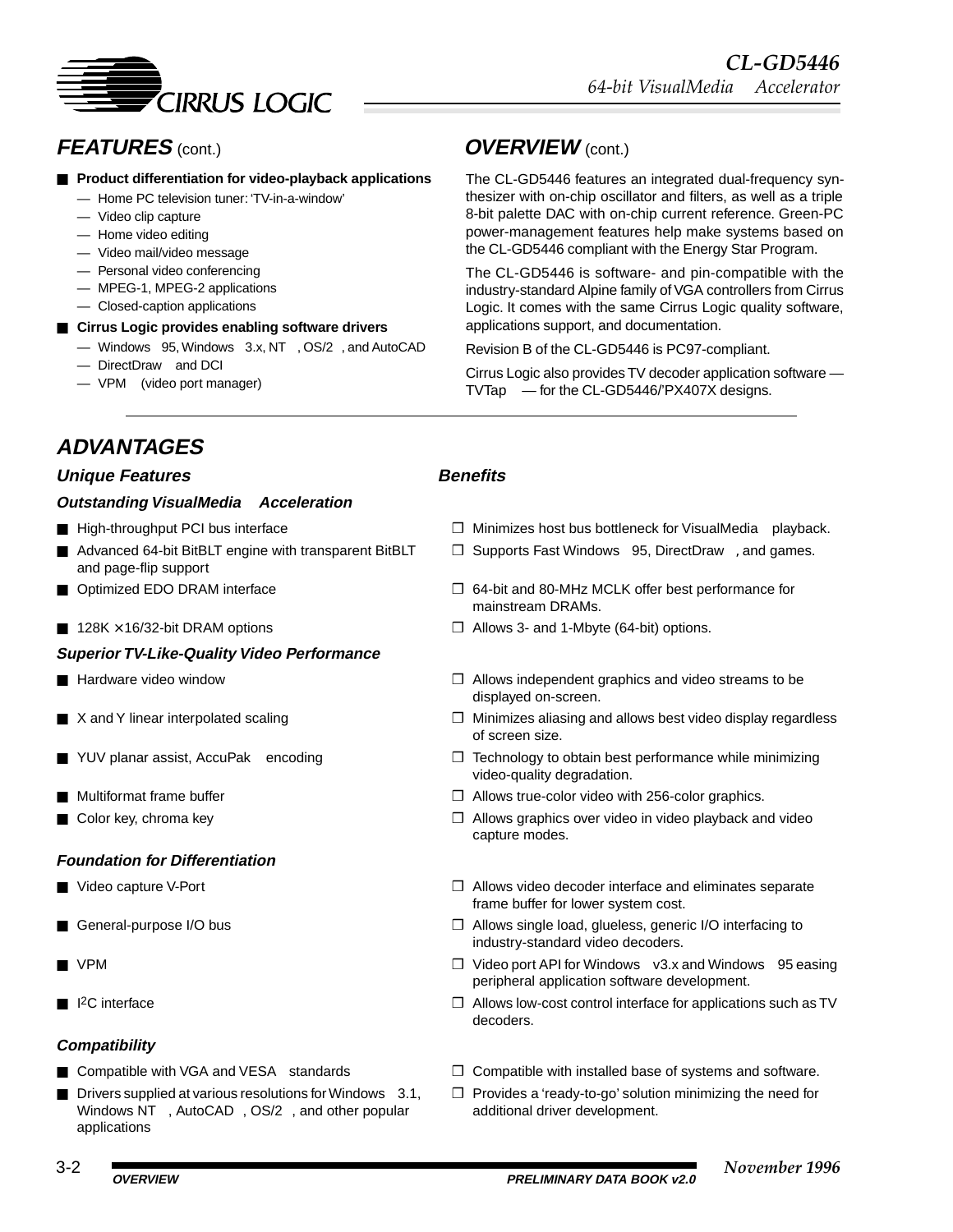

## **SOFTWARE SUPPORT**

Cirrus Logic provides an extensive — and expanding — range of software drivers to enhance the resolution and performance of many popular software packages. Note that the CL-GD5446 VGA graphics portion of a system *does not* require software drivers to run applications in standard-resolution modes.

Cirrus Logic software drivers for the CL-GD5446 include:

| <b>Software Drivers</b>                                                                            | <b>Resolution Supporteda</b>                                                         | <b>No. of Colors</b> |
|----------------------------------------------------------------------------------------------------|--------------------------------------------------------------------------------------|----------------------|
| Microsoft <sup>®</sup> / Intel <sup>®</sup> DCI (display                                           | $640 \times 480, 800 \times 600, 1024 \times 768, 1152 \times 864, 1280 \times 1024$ | 256                  |
| control interface), DirectDraw™,                                                                   | $640 \times 480, 800 \times 600, 1024 \times 768, 1152 \times 864, 1280 \times 1024$ | 65,536               |
| VPM™ Provider                                                                                      | $640 \times 480, 800 \times 600, 1024 \times 768$                                    | 16.8 million         |
|                                                                                                    | $640 \times 480, 800 \times 600, 1024 \times 768, 1152 \times 864, 1280 \times 1024$ | 256                  |
| Microsoft <sup>®</sup> Windows <sup>®</sup> v3.x<br>Microsoft <sup>®</sup> Windows <sup>®</sup> 95 | $640 \times 480, 800 \times 600, 1024 \times 768, 1152 \times 864, 1280 \times 1024$ | 65,536               |
|                                                                                                    | $640 \times 480.800 \times 600.1024 \times 768$                                      | 16.8 million         |
| Microsoft <sup>®</sup> Windows NT™ v3.5, v3.51,<br>v4.0                                            | $640 \times 480, 800 \times 600, 1024 \times 768, 1152 \times 864, 1280 \times 1024$ | 16 and 256           |
|                                                                                                    | $640 \times 480, 800 \times 600, 1024 \times 768, 1152 \times 864, 1280 \times 1024$ | 65.536               |
|                                                                                                    | $640 \times 480.800 \times 600.1024 \times 768$                                      | 16.8 million         |
|                                                                                                    | $640 \times 480.800 \times 600.1024 \times 768.1280 \times 1024$                     | 256                  |
| $OS/2^{\circledR}$ v2.11, v3.0                                                                     | $640 \times 480.800 \times 600.1024 \times 768.1280 \times 1024$                     | 65.536               |
|                                                                                                    | $640 \times 480$ , $800 \times 600$ , $1024 \times 768$                              | 16.8 million         |
|                                                                                                    | $640 \times 480$ , $800 \times 600$ , $1024 \times 768$ , $1280 \times 1024$         | 16                   |
| AutoCAD <sup>®</sup> v12.0. v13.0                                                                  | $640 \times 480$ , $800 \times 600$ , $1024 \times 768$ , $1280 \times 1024$         | 256                  |
| Autoshade <sup>®</sup> v2.0 with Renderman                                                         | $640 \times 480, 800 \times 600, 1024 \times 768$                                    | 32,768               |
| 3D Studio <sup>™</sup> v1.0, v2.0, v3.0, v4.0                                                      | $640 \times 480, 800 \times 600, 1024 \times 768$                                    | 65,536               |
|                                                                                                    | $640 \times 480, 800 \times 600, 1024 \times 768$                                    | 16.8 million         |

a All monitor types do not support all resolutions;  $640 \times 480$  drivers will run on  $PS/2^{\circledast}$ -type monitors. Extended resolutions are dependent upon monitor type and VGA system implementation.

### **BIOS SUPPORT**

- **Fully IBM<sup>®</sup> VGA-compatible BIOS**
- **Relocatable, 32 Kbytes with PCI bus support**
- VBE (VESA<sup>®</sup> BIOS Extensions) support in ROM
- **Support for DPMS (display power management signaling) in ROM**
- VESA<sup>®</sup> monitor timing-compliant
- **DDC1/2B** support

### **UTILITIES**

- **Graphics and video diagnostics test**
- Windows<sup>®</sup> NT<sup>™</sup> and DOS utilities
- Video mode configuration utility CLMODE
- Set resolution in Windows<sup>®</sup> utility WINMODE
- Configurable system integration for OEMs OEMSI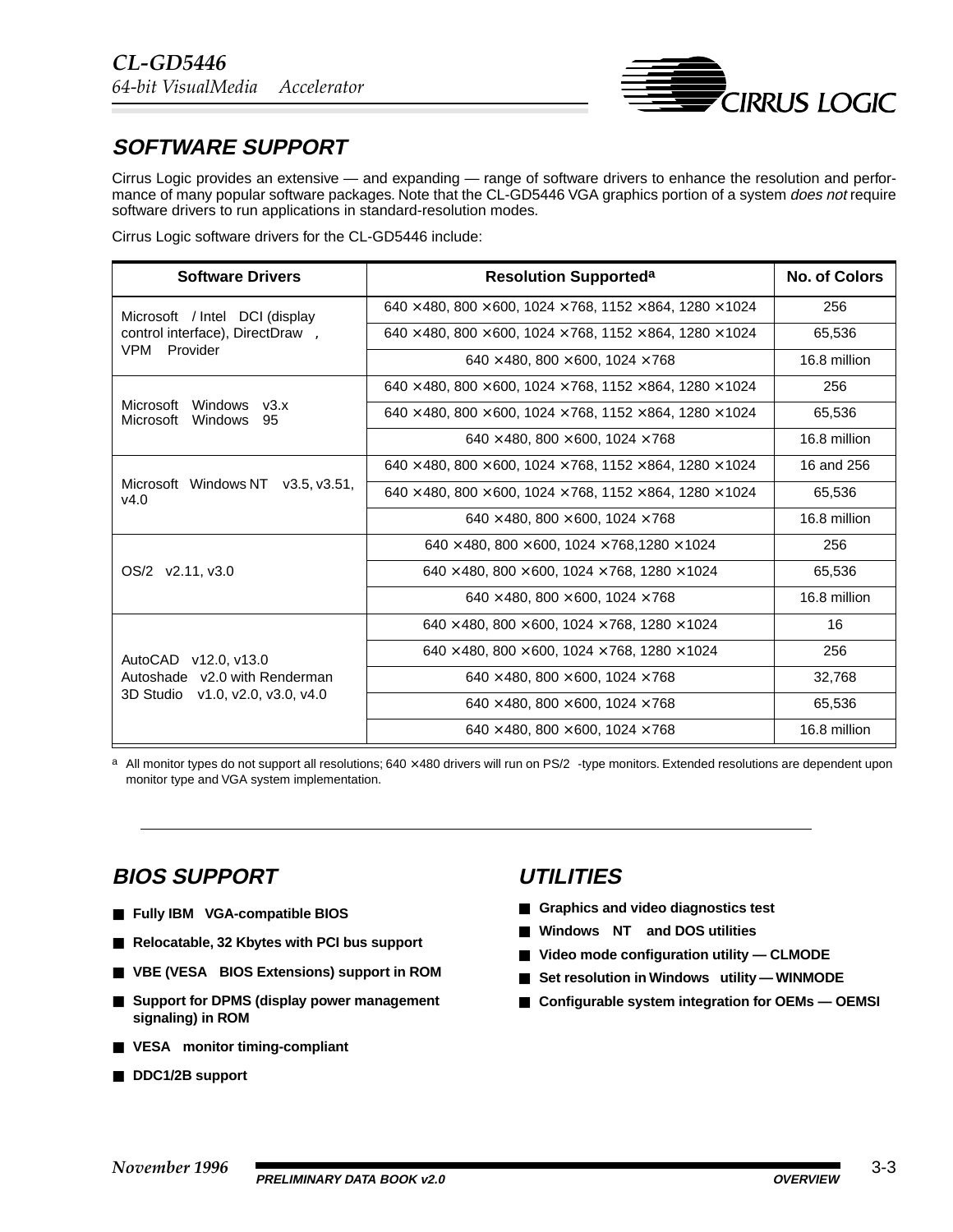

# **CONTENTS**

|    | 2.1 |                |  |
|----|-----|----------------|--|
|    | 2.2 |                |  |
|    |     | 2.2.1          |  |
|    |     | 2.2.2          |  |
|    |     | 2.2.3          |  |
|    |     | 2.2.4          |  |
|    |     | 2.2.5          |  |
|    |     | 2.2.6<br>2.2.7 |  |
|    |     | 2.2.8          |  |
|    |     | 2.2.9          |  |
|    |     | 2.2.10         |  |
|    |     | 2.2.11         |  |
|    |     | 2.2.12         |  |
|    |     | 2.2.13         |  |
|    |     | 2.2.14         |  |
|    |     | 2.2.15         |  |
|    |     | 2.2.16         |  |
|    | 2.3 |                |  |
|    | 2.4 |                |  |
|    | 2.5 |                |  |
|    |     |                |  |
|    | 3.1 |                |  |
|    |     |                |  |
|    |     |                |  |
| 5. |     |                |  |
|    |     |                |  |
| 6. |     |                |  |
|    |     |                |  |

### **Revision History**

The following are the differences between the December 1995 and November 1996 versions of this data book:

• Information pertaining to the Revision B device has been added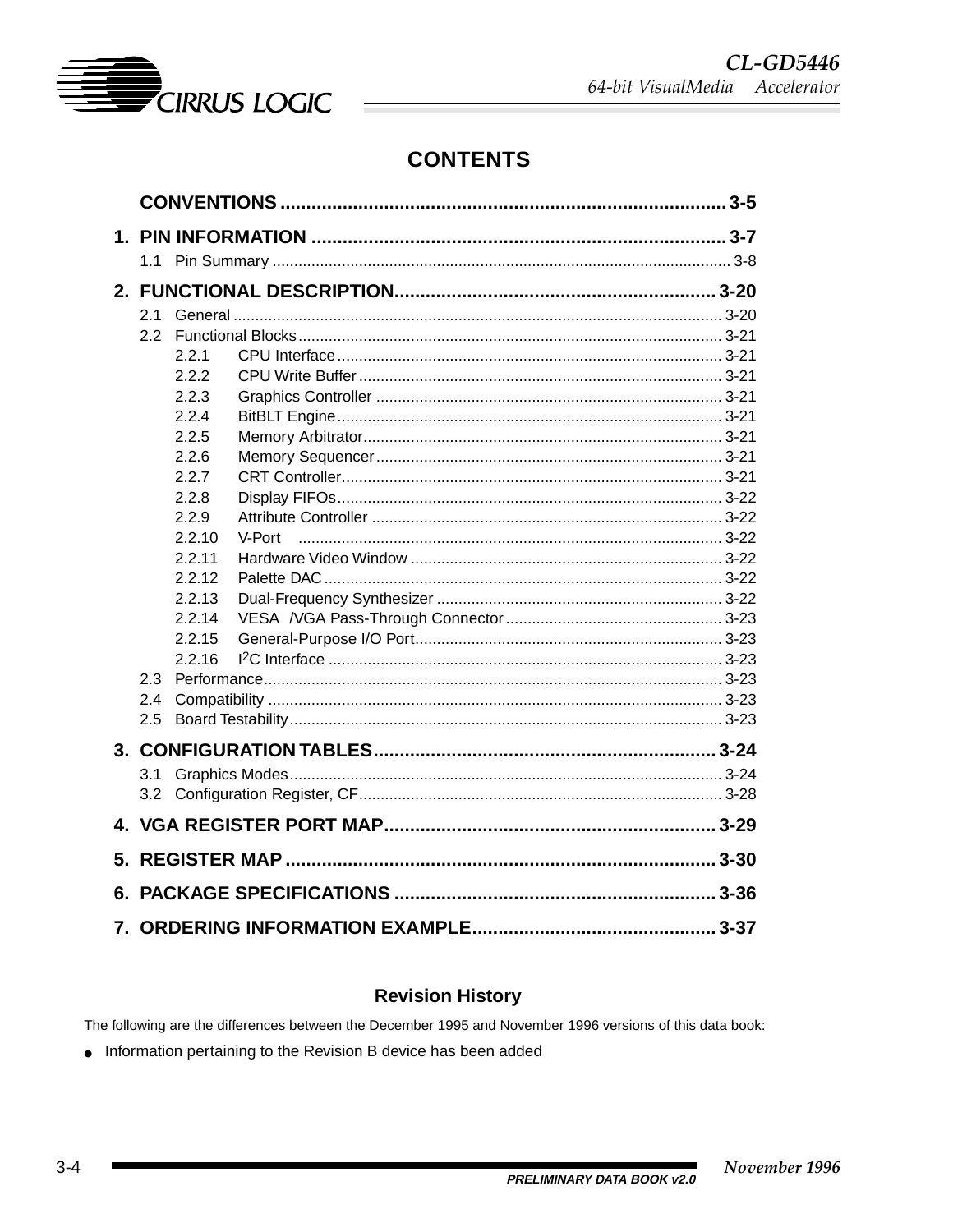

# <span id="page-4-0"></span>**CONVENTIONS**

#### **Abbreviations**

| <b>Symbol</b> | Units of measure                 |
|---------------|----------------------------------|
| °C            | degree Celsius                   |
| Hz            | hertz (cycles per second)        |
| Kbyte         | kilobyte (1,024 bytes)           |
| kHz           | kilohertz                        |
| kΩ            | kilohm                           |
| Mbyte         | megabyte (1,048,576 bytes)       |
| <b>MHz</b>    | megahertz (1,000 kilohertz)      |
| μF            | microfarad                       |
| μs            | microsecond (1,000 nanoseconds)  |
| mA            | milliampere                      |
| ms            | millisecond (1,000 microseconds) |
| ns            | nanosecond                       |
| pV            | picovolt                         |

The use of 'tbd' indicates values that are 'to be determined', 'n/a' designates 'not available', and 'n/c' indicates a pin that is a 'no connect'.

#### **Numeric Naming**

Hexadecimal numbers are represented with all letters in upper case and a lower-case 'h' is appended to them (for example, '14h', '3A7h', and 'C000h' are hexadecimal numbers). Binary numbers are represented with a lower-case 'b' appended. Numbers not indicated by a 'b' or an 'h' are decimal.

#### **Acronyms**

| Acronym            | <b>Definition</b>           |
|--------------------|-----------------------------|
| AC                 | alternating current         |
| ALU                | arithmetic logic unit       |
| <b>ATF</b>         | automatic test equipment    |
| <b>BIOS</b>        | basic input/output system   |
| <b>BitBLT, BLT</b> | bit boundary block transfer |
| bpp                | bits per pixel              |
| CAD                | computer-aided design       |
| CAS                | column address strobe       |
| CGA                | color graphics adapter      |

| Acronym     | <b>Definition</b>                          |
|-------------|--------------------------------------------|
| <b>CLUT</b> | color lookup table                         |
| <b>CMOS</b> | complementary metal-oxide<br>semiconductor |
| CPU         | central processing unit                    |
| <b>CRT</b>  | cathode ray tube                           |
| <b>CRTC</b> | CRT controller                             |
| DAC.        | digital-to-analog converter                |
| DC.         | direct current                             |
| DDA         | digital differential algorithm             |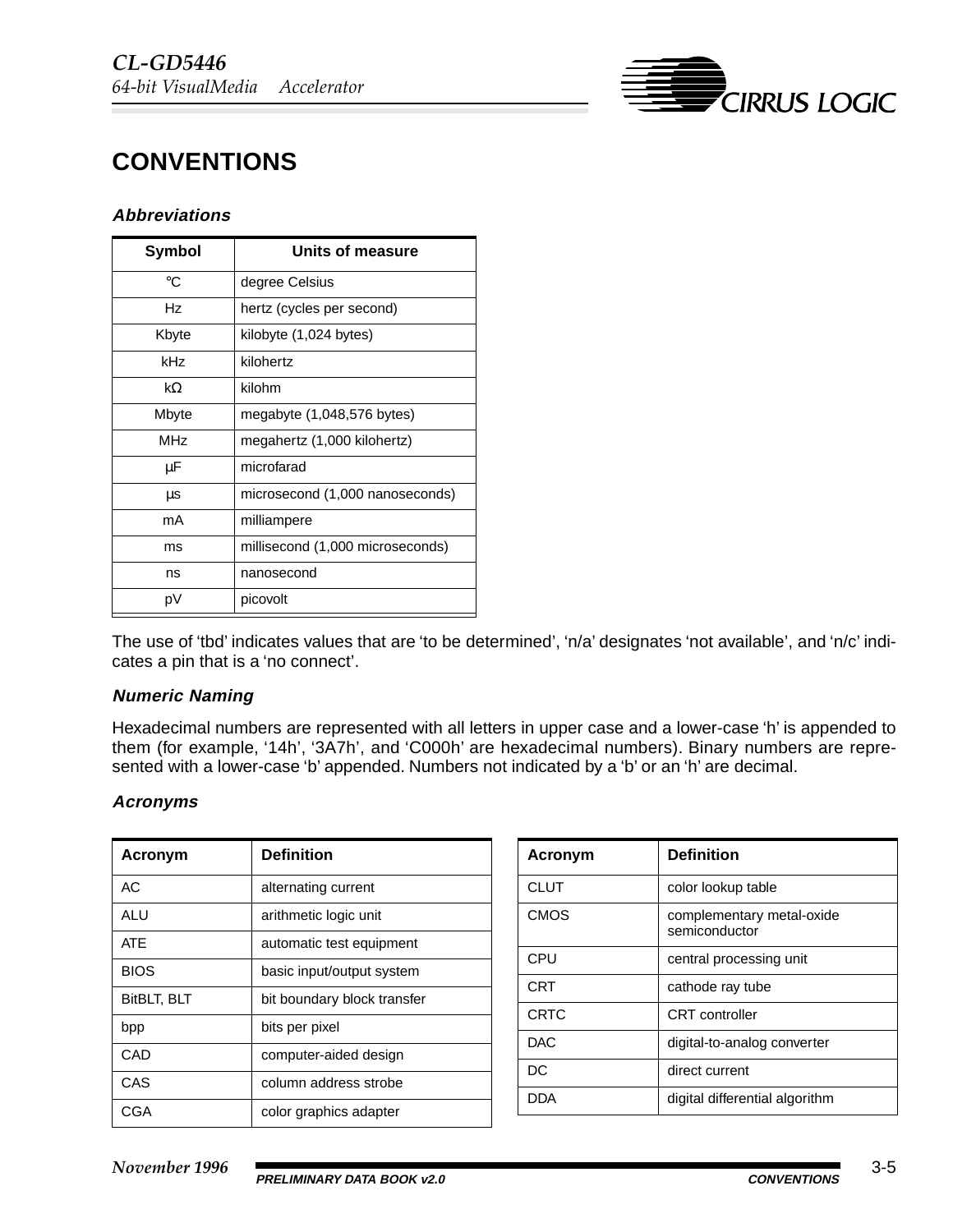

| <b>Acronym</b> | <b>Definition</b>                                      |
|----------------|--------------------------------------------------------|
| DDC            | display data channel                                   |
| <b>DMI</b>     | desktop management signaling                           |
| <b>DPMS</b>    | display power management<br>signaling                  |
| <b>DRAM</b>    | dynamic random access memory                           |
| dword          | doubleword                                             |
| EEPROM         | electrically erasable/programmable<br>read-only memory |
| EGA            | enhanced graphics adapter                              |
| <b>EPROM</b>   | electrically programmable read-only<br>memory          |
| <b>EVAFC</b>   | extended VESA® advanced feature<br>connector           |
| <b>FIFO</b>    | first in/first out                                     |
| GPIO           | general-purpose IO                                     |
| GSC            | graphics system controller                             |
| GUI            | graphical user interface                               |
| HDR            | Hidden DAC register                                    |
| HRQ            | host read queue                                        |
| HSYNC/VSYNC    | horizontal/vertical synchronization                    |
| <b>HWQ</b>     | host write queue                                       |
| IC             | integrated circuit                                     |
| 1/O            | input/output                                           |
| LBI            | local bus interface                                    |
| <b>LSB</b>     | least-significant bit                                  |
| LUT            | lookup table                                           |
| МA             | memory arbiter                                         |
| <b>MC</b>      | memory controller                                      |
| <b>MCC</b>     | monochrome-to-color converter                          |
| <b>MD</b>      | memory data                                            |
| MMI/O          | memory-mapped I/O                                      |
| <b>MSB</b>     | most-significant bit                                   |
| OFU            | operand fetch unit                                     |
| OSU            | operand storage unit                                   |

| <b>Acronym</b> | <b>Definition</b>                                   |
|----------------|-----------------------------------------------------|
| PCI            | peripheral component<br>interconnect                |
| <b>PFS</b>     | programmable frequency<br>synthesizer               |
| PLL            | phase-locked loop                                   |
| POFP           | plastic quad-flat pack                              |
| qword          | two dwords                                          |
| <b>RAC</b>     | Rambus <sup>®</sup> access channel                  |
| RAM            | random-access memory                                |
| RAS            | row address strobe                                  |
| <b>RDRAM</b>   | Rambus <sup>®</sup> dynamic random-access<br>memory |
| RGB            | red, green, and blue                                |
| RIF            | Rambus <sup>®</sup> interface                       |
| <b>ROPs</b>    | raster operations                                   |
| RSU            | result storage unit                                 |
| R/W            | read/write                                          |
| SC             | serial clock                                        |
| SG             | signature generator                                 |
| <b>SGRAM</b>   | synchronous graphics RAM                            |
| <b>SRAM</b>    | static random-access memory                         |
| <b>TSR</b>     | terminate and stay resident                         |
| TTL            | transistor-transistor logic                         |
| VBE            | <b>VESA BIOS extensions</b>                         |
| VBI            | vertical blanking interval                          |
| VDD            | virtual device driver                               |
| <b>VESA®</b>   | Video Electronics Standards<br>Association          |
| <b>VGA</b>     | video graphics array                                |
| VL             | VESA <sup>®</sup> local                             |
| <b>VPM</b>     | video port manager                                  |
| VRAM           | video random-access memory                          |
| WE             | transparency write enable                           |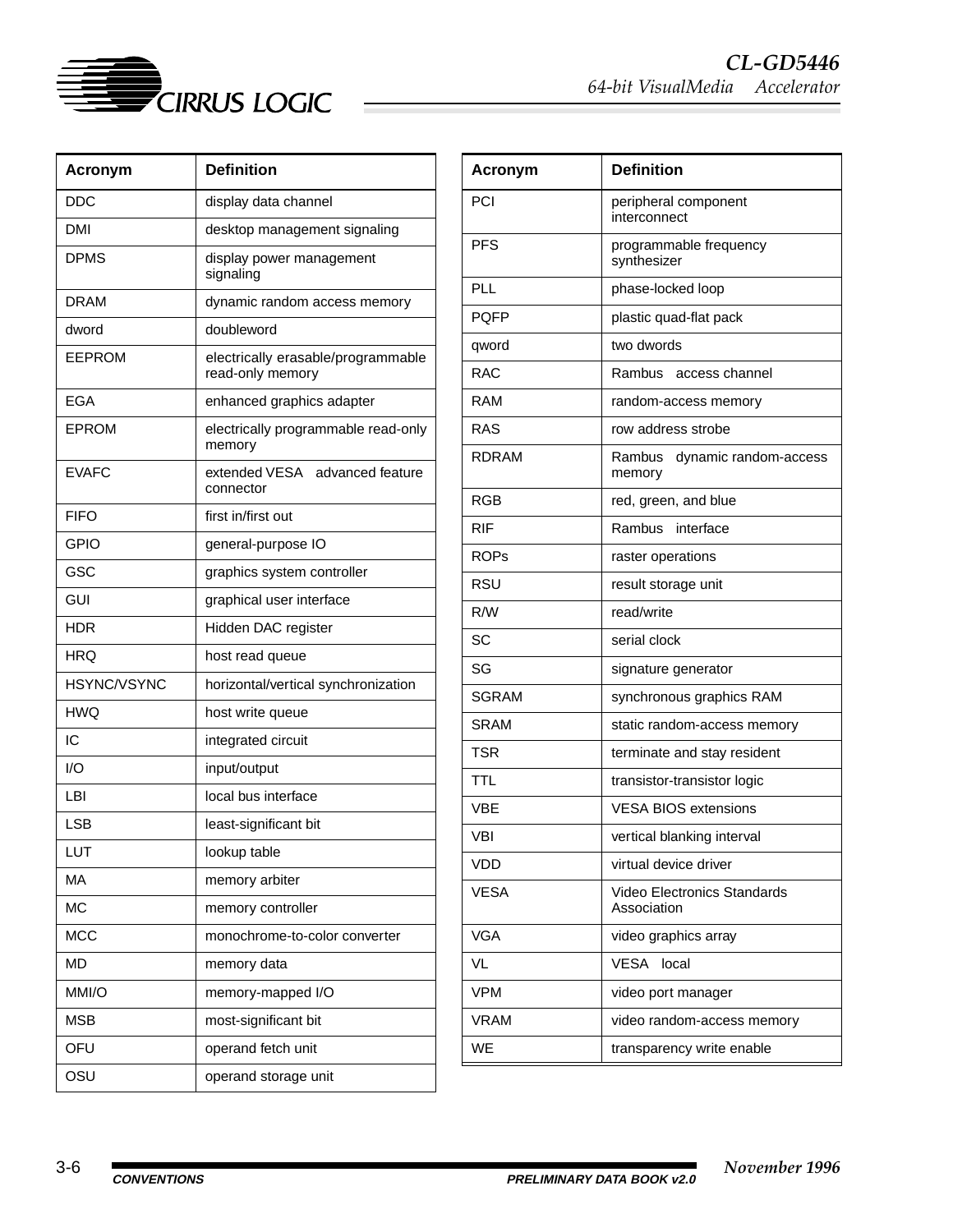

### **1. PIN INFORMATION**

The CL-GD5446 VGA GUI controller is available in a 208-pin PQFP (plastic quad flat pack) or HQFP (high-performance quad flat pack) for the PCI bus only.

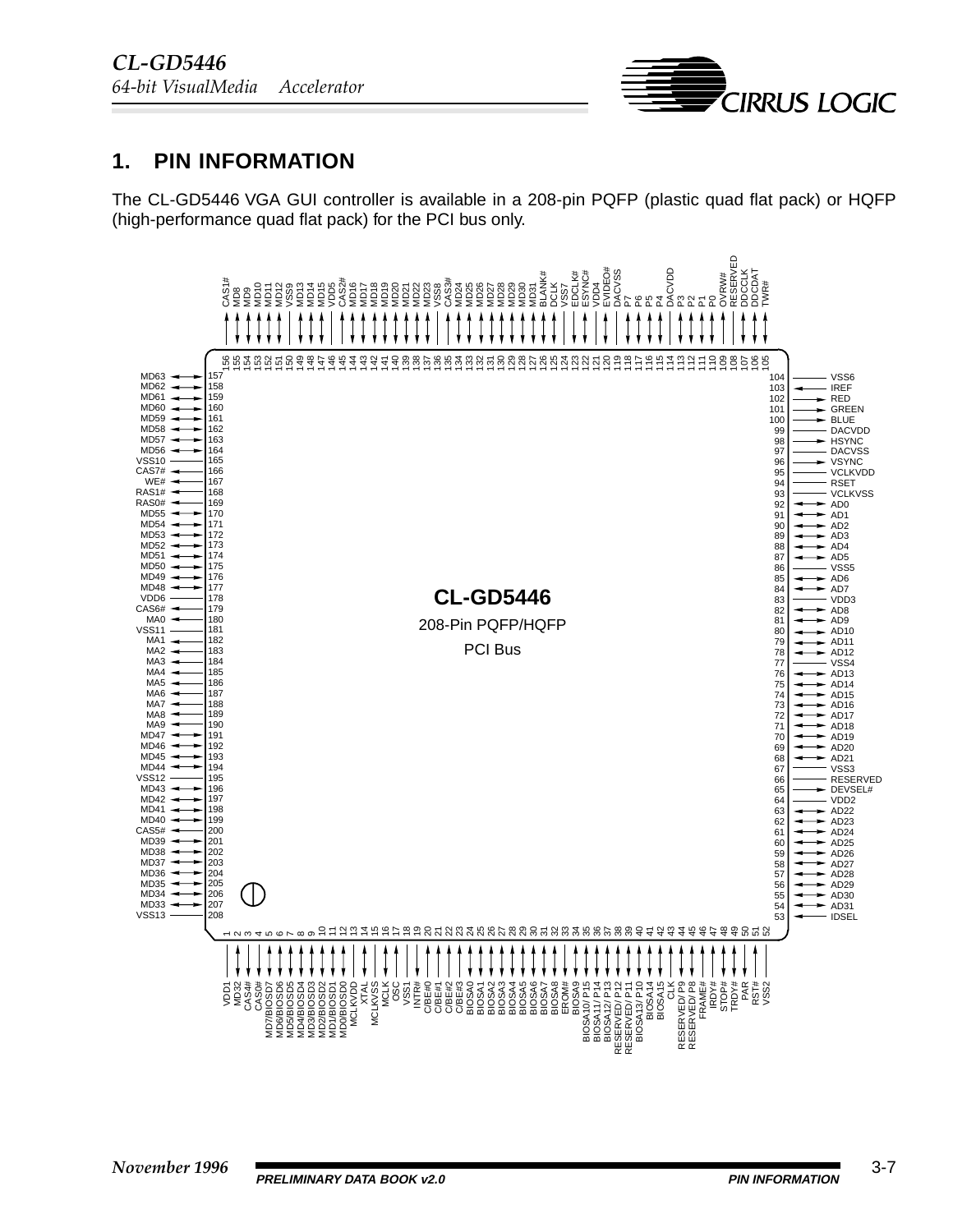

### **1.1 Pin Summary**

The following abbreviations are used for pin types in the following tables: (I) indicates input; (O) indicates output; (O-Z) indicates tristate output; (OC) indicates open-collector output; (BIO) indicates bidirectional I/O; (I/O) indicates input or output depending on how the device is configured and programmed.

| Pin<br><b>Number</b> | Pin<br><b>Type</b> | Pull-up <sup>a</sup> | $I_{OH}$<br>(mA) | $I_{OL}$<br>(mA) | Load<br>(pF) | <b>PCI</b>       | <b>GPIOb</b><br><b>Redefinition</b> | Pixel Busc<br><b>Redefinition</b> |
|----------------------|--------------------|----------------------|------------------|------------------|--------------|------------------|-------------------------------------|-----------------------------------|
| 53                   | $\mathbf{I}$       |                      |                  |                  |              | <b>IDSEL</b>     |                                     |                                   |
| 51                   | $\mathbf{I}$       |                      |                  |                  |              | RST#             |                                     |                                   |
| 46                   | $\sf I$            |                      |                  |                  |              | FRAME#           |                                     |                                   |
| 47                   | $\mathbf{I}$       |                      |                  |                  |              | IRDY#            |                                     |                                   |
| 43                   | $\mathsf{I}$       |                      |                  |                  |              | <b>CLK</b>       |                                     |                                   |
| 49                   | <b>BIO</b>         |                      | $-3$             | $\bf8$           | 240          | TRDY#            |                                     |                                   |
| 48                   | <b>BIO</b>         |                      | $-3$             | $\bf 8$          | 240          | STOP#            |                                     |                                   |
| 50                   | $\mathsf O$        |                      | $-3$             | $\bf 8$          | 240          | PAR              |                                     |                                   |
| 65                   | $\circ$            |                      | $-3$             | $\overline{4}$   | 200          | DEVSEL#          |                                     |                                   |
| 19                   | OC                 |                      | (OC)             | 24               | 200          | INTR#            |                                     |                                   |
| 54                   | <b>BIO</b>         |                      | $-3$             | 12               | 240          | AD31             |                                     |                                   |
| 55                   | <b>BIO</b>         |                      | $-3$             | 12               | 240          | AD30             |                                     |                                   |
| 56                   | <b>BIO</b>         |                      | $-3$             | 12               | 240          | AD <sub>29</sub> |                                     |                                   |
| 57                   | <b>BIO</b>         |                      | $-3$             | 12               | 240          | AD <sub>28</sub> |                                     |                                   |
| 58                   | <b>BIO</b>         |                      | $-3$             | 12               | 240          | AD <sub>27</sub> |                                     |                                   |
| 59                   | <b>BIO</b>         |                      | $-3$             | 12               | 240          | AD <sub>26</sub> |                                     |                                   |
| 60                   | <b>BIO</b>         |                      | $-3$             | 12               | 240          | AD <sub>25</sub> |                                     |                                   |
| 61                   | <b>BIO</b>         |                      | $-3$             | 12               | 240          | AD <sub>24</sub> |                                     |                                   |
| 62                   | <b>BIO</b>         |                      | $-3$             | 12               | 240          | AD <sub>23</sub> |                                     |                                   |
| 63                   | <b>BIO</b>         |                      | $-3$             | 12               | 240          | AD <sub>22</sub> |                                     |                                   |
| 68                   | <b>BIO</b>         |                      | $-3$             | 12               | 240          | AD <sub>21</sub> |                                     |                                   |
| 69                   | <b>BIO</b>         |                      | $-3$             | 12               | 240          | AD <sub>20</sub> |                                     |                                   |
| 70                   | <b>BIO</b>         |                      | $-3$             | 12               | 240          | AD <sub>19</sub> |                                     |                                   |
| 71                   | <b>BIO</b>         |                      | $-3$             | 12               | 240          | AD <sub>18</sub> |                                     |                                   |
| 72                   | <b>BIO</b>         |                      | $-3$             | 12               | 240          | AD17             |                                     |                                   |
| 73                   | <b>BIO</b>         |                      | $-3$             | 12               | 240          | AD <sub>16</sub> |                                     |                                   |

**Table 1-1. Host Interface**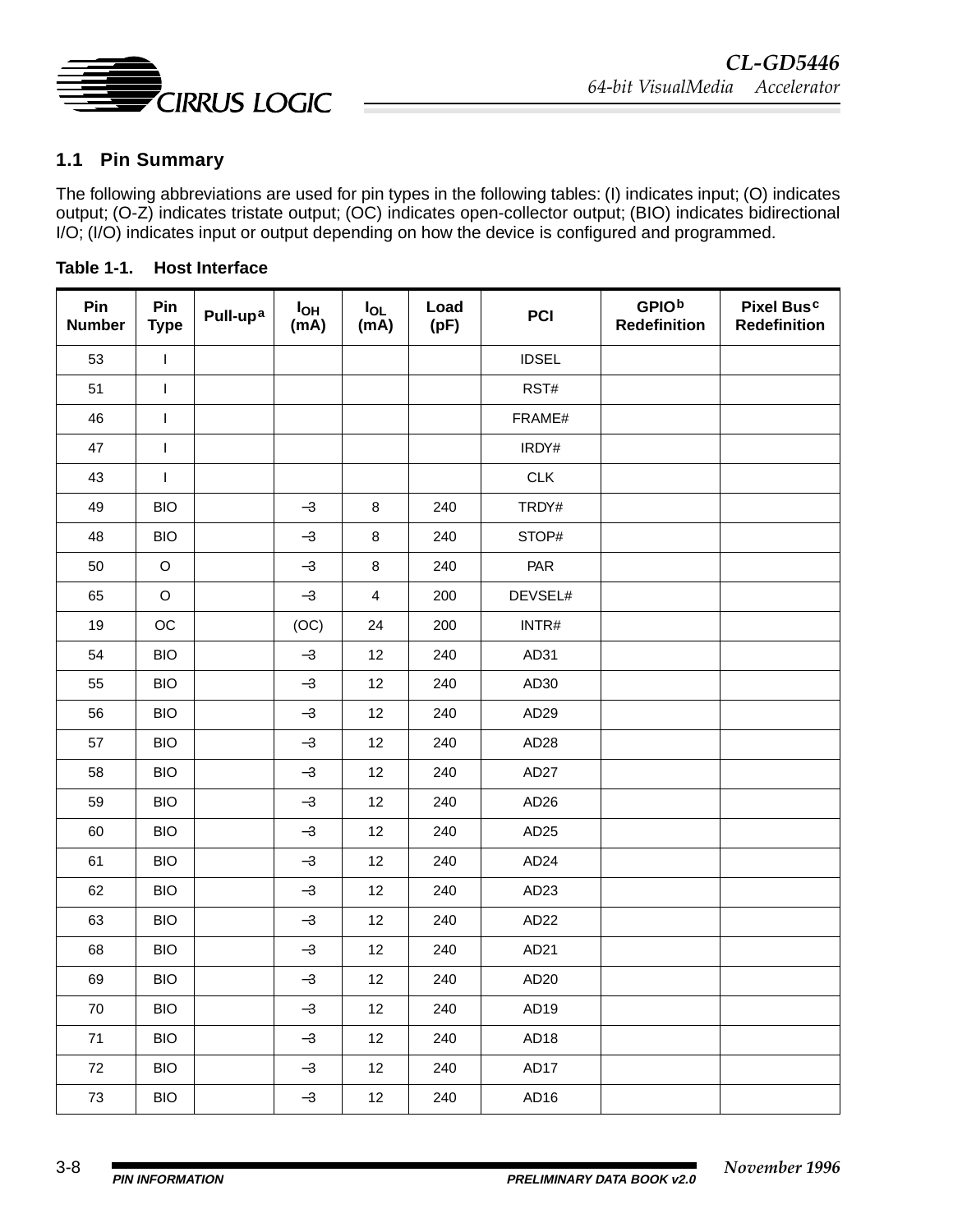### *CL-GD5446 64-bit VisualMedia Accelerator*



| Pin<br><b>Number</b> | Pin<br><b>Type</b>      | Pull-upa | $I_{OH}$<br>(mA) | $I_{OL}$<br>(mA) | Load<br>(pF) | <b>PCI</b>       | <b>GPIOb</b><br><b>Redefinition</b> | <b>Pixel Busc</b><br><b>Redefinition</b> |
|----------------------|-------------------------|----------|------------------|------------------|--------------|------------------|-------------------------------------|------------------------------------------|
| 74                   | <b>BIO</b>              |          | $-3$             | 12               | 240          | AD <sub>15</sub> |                                     |                                          |
| 75                   | <b>BIO</b>              |          | $-3$             | 12               | 240          | AD <sub>14</sub> |                                     |                                          |
| 76                   | <b>BIO</b>              |          | $-3$             | 12               | 240          | AD <sub>13</sub> |                                     |                                          |
| 78                   | <b>BIO</b>              |          | $-3$             | 12               | 240          | AD <sub>12</sub> |                                     |                                          |
| 79                   | <b>BIO</b>              |          | $-3$             | 12               | 240          | AD <sub>11</sub> |                                     |                                          |
| 80                   | <b>BIO</b>              |          | $-3$             | 12               | 240          | AD <sub>10</sub> |                                     |                                          |
| 81                   | <b>BIO</b>              |          | $-3$             | 12               | 240          | AD9              |                                     |                                          |
| 82                   | <b>BIO</b>              |          | $-3$             | 12               | 240          | AD <sub>8</sub>  |                                     |                                          |
| 84                   | <b>BIO</b>              |          | $-3$             | 12               | 240          | AD7              |                                     |                                          |
| 85                   | <b>BIO</b>              |          | $-3$             | 12               | 240          | AD <sub>6</sub>  |                                     |                                          |
| 87                   | <b>BIO</b>              |          | $-3$             | 12               | 240          | AD <sub>5</sub>  |                                     |                                          |
| 88                   | <b>BIO</b>              |          | $-3$             | 12               | 240          | AD4              |                                     |                                          |
| 89                   | <b>BIO</b>              |          | $-3$             | 12               | 240          | AD <sub>3</sub>  |                                     |                                          |
| 90                   | <b>BIO</b>              |          | $-3$             | 12               | 240          | AD <sub>2</sub>  |                                     |                                          |
| 91                   | <b>BIO</b>              |          | $-3$             | 12               | 240          | AD1              |                                     |                                          |
| 92                   | <b>BIO</b>              |          | $-3$             | 12               | 240          | AD <sub>0</sub>  |                                     |                                          |
| 23                   | $\mathsf I$             |          |                  |                  |              | C/BE#3           |                                     |                                          |
| 22                   | $\mathsf{I}$            |          |                  |                  |              | C/BE#2           |                                     |                                          |
| 21                   | $\mathsf{I}$            |          |                  |                  |              | C/BE#1           |                                     |                                          |
| 20                   | $\mathsf{I}$            |          |                  |                  |              | C/BE#0           |                                     |                                          |
| 42                   | $\mathsf{I}/\mathsf{O}$ |          | $-3$             | $\bf 8$          | 50           | BIOSA15          | GPA1                                |                                          |
| 41                   | I/O                     |          | $-3$             | $\bf8$           | 50           | BIOSA14          | GPA0                                |                                          |
| 40                   | I/O                     |          | $-3$             | 8                | 50           | BIOSA13          | GPD10                               | P <sub>10</sub>                          |
| 37                   | I/O                     |          | $-3$             | 8                | 50           | BIOSA12          | GPD13                               | P <sub>13</sub>                          |
| 36                   | I/O                     |          | $-3$             | 8                | 50           | BIOSA11          | GPD14                               | P14                                      |
| 35                   | I/O                     |          | $-3$             | 8                | 50           | BIOSA10          | GPD15                               | P <sub>15</sub>                          |
| 34                   | I/O                     |          | $-3$             | 8                | 50           | BIOSA9           | GPIOWR#                             |                                          |
| 32                   | I/O                     |          | $-3$             | $\bf 8$          | 50           | BIOSA8           | GPIORD#                             |                                          |
| 31                   | I/O                     |          | $-3$             | 8                | 50           | BIOSA7           | GPD7                                |                                          |
| 30                   | I/O                     |          | $-3$             | 8                | 50           | BIOSA6           | GPD6                                |                                          |

### Table 1-1. Host Interface (cont.)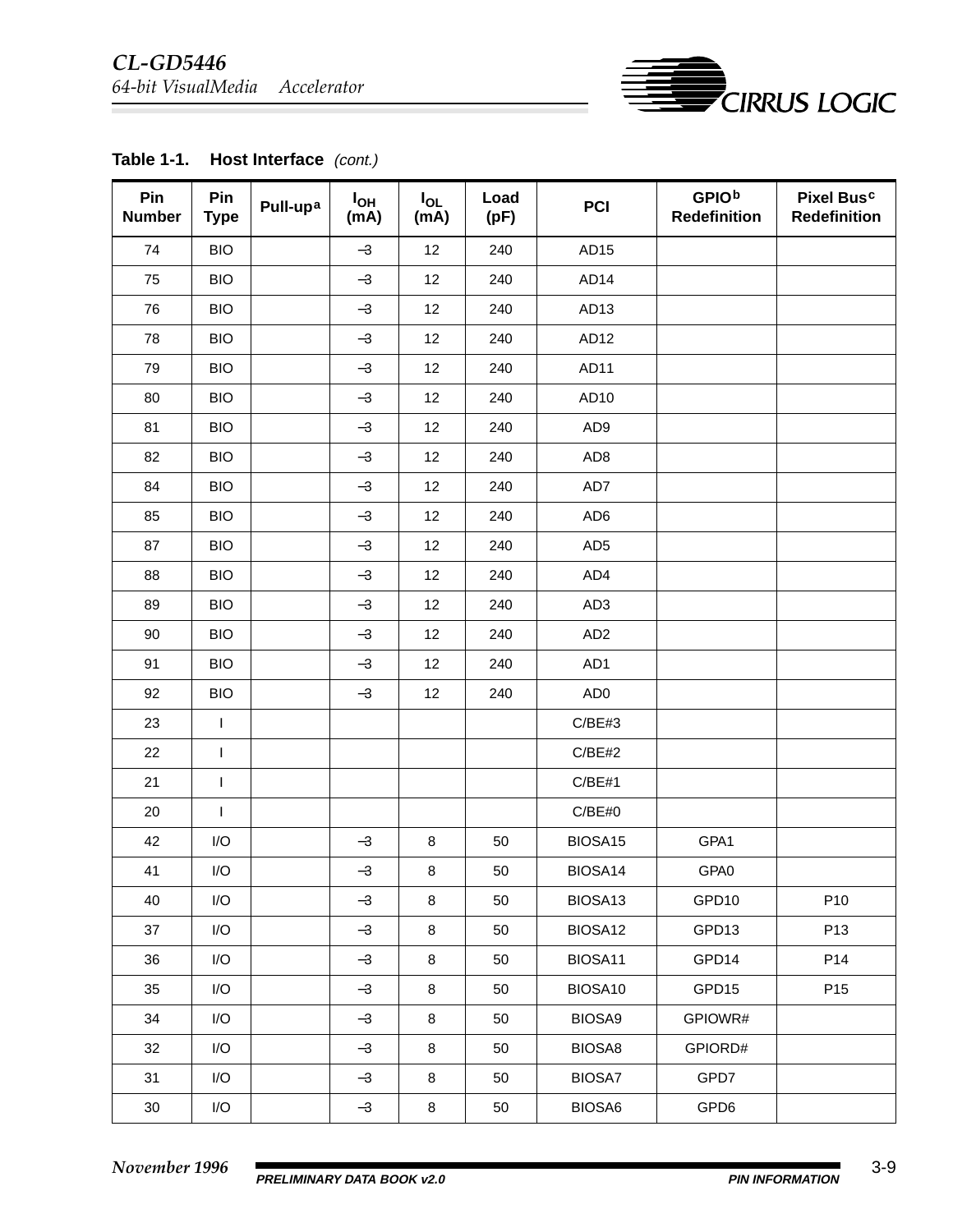

| Table 1-1.<br>Host Interface (cont.) |
|--------------------------------------|
|--------------------------------------|

| Pin<br><b>Number</b> | Pin<br><b>Type</b> | Pull-upa | $I_{OH}$<br>(mA) | $I_{OL}$<br>(mA) | Load<br>(pF) | <b>PCI</b>         | <b>GPIOb</b><br><b>Redefinition</b> | Pixel Busc<br><b>Redefinition</b> |
|----------------------|--------------------|----------|------------------|------------------|--------------|--------------------|-------------------------------------|-----------------------------------|
| 29                   | I/O                |          | $-3$             | 8                | 50           | BIOSA <sub>5</sub> | GPD <sub>5</sub>                    |                                   |
| 28                   | I/O                |          | $-3$             | 8                | 50           | BIOSA4             | GPD4                                |                                   |
| 27                   | I/O                |          | $-3$             | 8                | 50           | BIOSA3             | GPD3                                |                                   |
| 26                   | I/O                |          | $-3$             | 8                | 50           | BIOSA <sub>2</sub> | GPD <sub>2</sub>                    |                                   |
| 25                   | I/O                |          | $-3$             | 8                | 50           | BIOSA1             | GPD1                                |                                   |
| 24                   | I/O                |          | $-3$             | 8                | 50           | <b>BIOSA0</b>      | GPD <sub>0</sub>                    |                                   |
| 66                   | I/O                |          | $-3$             | 8                | 50           | Reserved           | GPRDY/DT                            |                                   |
| 45                   | 1/O                |          | $-3$             | 8                | 50           | Reserved           | GPD8                                | P <sub>8</sub>                    |
| 44                   | 1/O                |          | $-3$             | 8                | 50           | Reserved           | GPD9                                | P <sub>9</sub>                    |
| 39                   | $\mathsf{IO}$      |          | $-3$             | 8                | 50           | Reserved           | GPD11                               | P <sub>11</sub>                   |
| 38                   | I/O                |          | $-3$             | 8                | 50           | Reserved           | GPD12                               | P <sub>12</sub>                   |

a Indicates nominal 250-kΩ pull-up resistor.

b See [Appendix B11](#page--1-0) for additional information on the general-purpose I/O port.

c See the definition of register GR18[6].

| Table 1-2. | <b>Video Interface</b> |
|------------|------------------------|
|------------|------------------------|

| Pin<br><b>Number</b> | Pin<br><b>Type</b> | Pull-up <sup>a</sup> | $I_{OH}$ (mA) | $I_{OL}$ (mA) | Load (pF) | <b>Name</b>       | V-Port™<br><b>Redefinition</b> |
|----------------------|--------------------|----------------------|---------------|---------------|-----------|-------------------|--------------------------------|
| 96                   | $O-Z$              |                      | $-12$         | 24            | 50        | <b>VSYNC</b>      |                                |
| 98                   | O-Z                |                      | $-12$         | 24            | 50        | <b>HSYNC</b>      |                                |
| 126                  | I/O                |                      | $-12$         | 12            | 50        | <b>BLANK#</b>     | <b>HREF Input</b>              |
| 35                   | I/O                |                      | $-3$          | 8             | 50        | P <sub>15</sub> b | PIXD <sub>15</sub>             |
| 36                   | I/O                |                      | $-3$          | 8             | 50        | P14 <sup>b</sup>  | PIXD <sub>14</sub>             |
| 37                   | I/O                |                      | $-3$          | 8             | 50        | P13 <sup>b</sup>  | PIXD <sub>13</sub>             |
| 38                   | I/O                |                      | $-3$          | 8             | 50        | P12 <sup>b</sup>  | PIXD <sub>12</sub>             |
| 39                   | I/O                |                      | $-3$          | 8             | 50        | P11 <sup>b</sup>  | PIXD <sub>11</sub>             |
| 40                   | I/O                |                      | $-3$          | 8             | 50        | P10 <sup>b</sup>  | PIXD <sub>10</sub>             |
| 44                   | I/O                |                      | $-3$          | 8             | 50        | P9 <sub>b</sub>   | PIXD <sub>9</sub>              |
| 45                   | I/O                |                      | $-3$          | 8             | 50        | P8b               | PIXD <sub>8</sub>              |
| 118                  | I/O                |                      | $-12$         | 12            | 50        | P7                | PIXD7                          |
| 117                  | I/O                |                      | $-12$         | 12            | 50        | P <sub>6</sub>    | PIXD <sub>6</sub>              |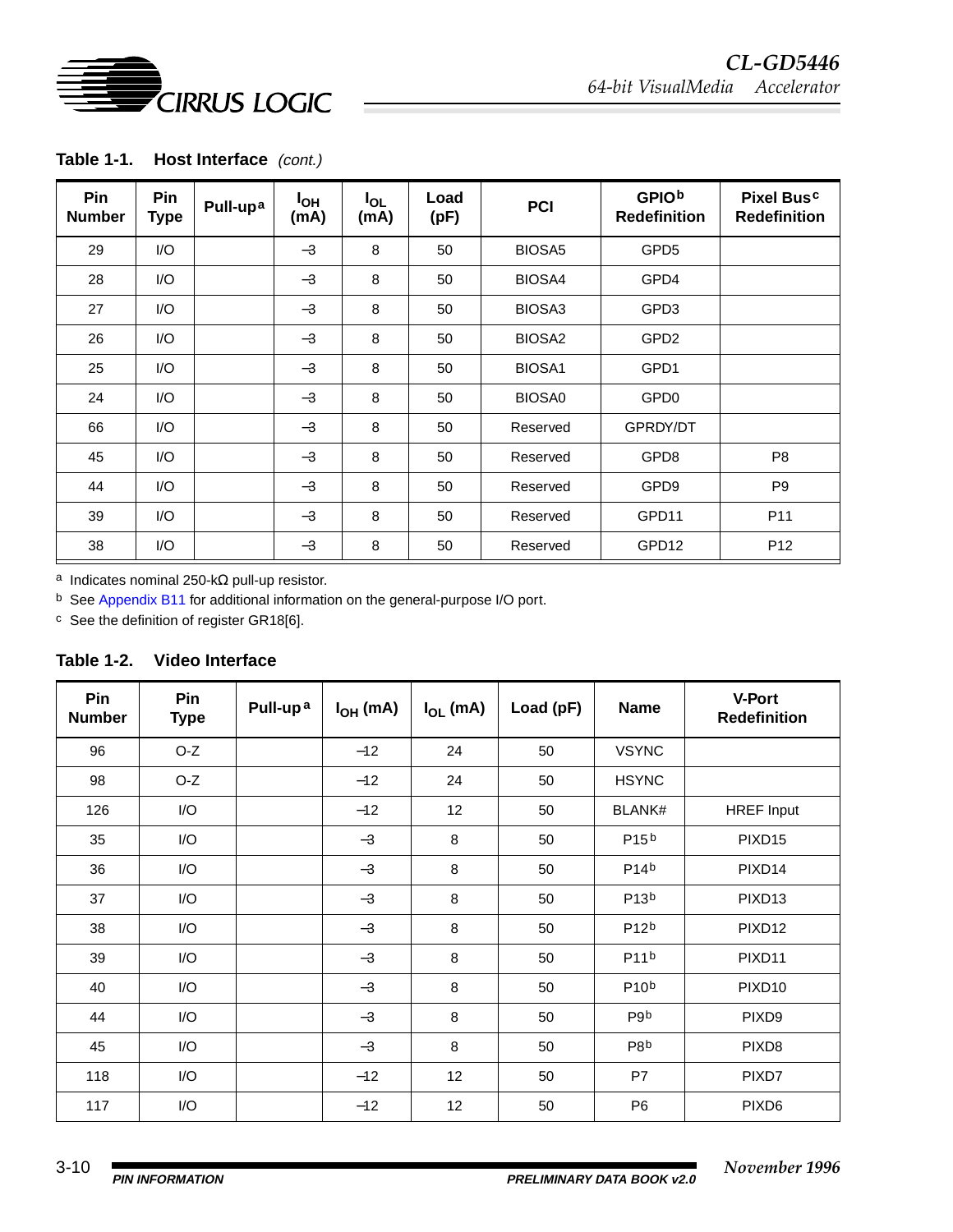

| Table 1-2. |  | Video Interface (cont.) |  |
|------------|--|-------------------------|--|
|------------|--|-------------------------|--|

a ● indicates the presence of an internal 250-kΩ ±50% pull-up resistor.

b P[15:8] are redefined PCI pins. See the definition of register GR18[6].

**Table 1-3. Display Memory Interface**

| <b>Pin Number</b> | <b>Pin Type</b> | Pull-up <sup>a</sup> | $I_{OH}$ (mA) | $I_{OL}$ (mA)   | Load (pF) | <b>Name</b>        |
|-------------------|-----------------|----------------------|---------------|-----------------|-----------|--------------------|
| 168               | $\circ$         |                      | $-12$         | 12              | 50        | RAS1#              |
| 169               | O               |                      | $-12$         | 12              | 50        | RAS <sub>0</sub> # |
| 166               | $\circ$         |                      | $-12$         | 12 <sup>2</sup> | 50        | CAS7#              |
| 179               | $\circ$         |                      | $-12$         | 12              | 50        | CAS6#              |
| 200               | O               |                      | $-12$         | 12              | 50        | CAS5#              |
| 3                 | $\circ$         |                      | $-12$         | 12              | 50        | CAS4#              |
| 135               | $\circ$         |                      | $-12$         | 12              | 50        | CAS3#              |
| 145               | $\circ$         |                      | $-12$         | 12              | 50        | CAS2#              |
| 156               | O               |                      | $-12$         | 12              | 50        | CAS1#              |
| 4                 | O               |                      | $-12$         | 12              | 50        | CAS0#              |

**ED**CIRRUS LOGIC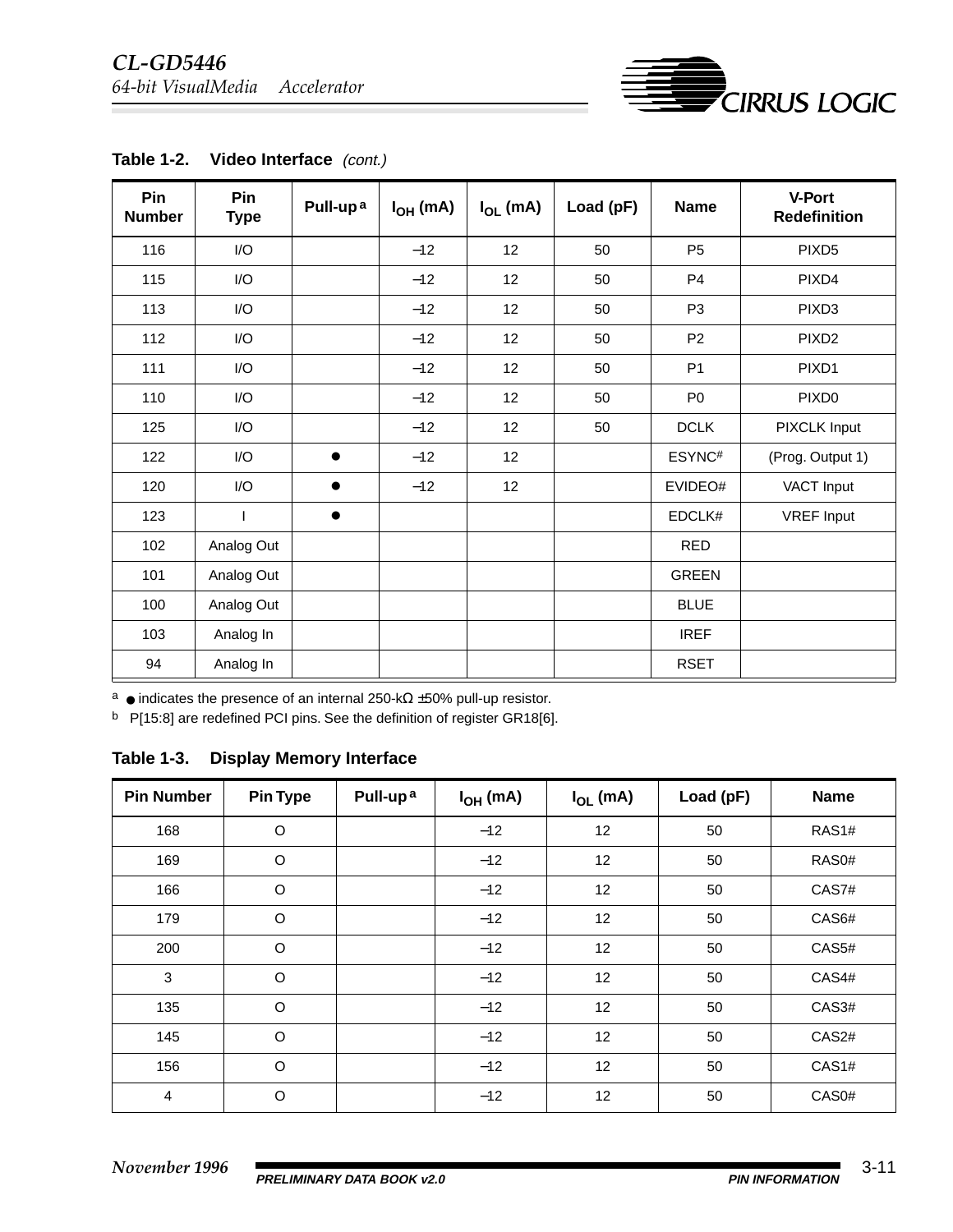

Table 1-3. Display Memory Interface (cont.)

| <b>Pin Number</b> | Pin Type                | Pull-up <sup>a</sup> | $I_{OH}$ (mA)           | $I_{OL}$ (mA) | Load (pF) | <b>Name</b>      |
|-------------------|-------------------------|----------------------|-------------------------|---------------|-----------|------------------|
| 167               | $\mathsf O$             |                      | $-12$                   | 12            | 150       | WE#              |
| 190               | $\circ$                 |                      | $-12$                   | 12            | 150       | MA9              |
| 189               | $\mathsf O$             |                      | $-12$                   | 12            | 150       | MA8 b            |
| 188               | $\hbox{O}$              |                      | $-12$                   | 12            | 150       | MA7              |
| 187               | $\hbox{O}$              |                      | $-12$                   | 12            | 150       | MA6              |
| 186               | $\hbox{O}$              |                      | $-12$                   | 12            | 150       | MA <sub>5</sub>  |
| 185               | $\hbox{O}$              |                      | $-12$                   | 12            | 150       | MA4              |
| 184               | $\hbox{O}$              |                      | $-12$                   | 12            | 150       | MA3              |
| 183               | $\mathsf O$             |                      | $-12$                   | 12            | 150       | MA <sub>2</sub>  |
| 182               | $\hbox{O}$              |                      | $-12$                   | 12            | 150       | MA1              |
| 180               | $\circ$                 |                      | $-12$                   | 12            | 150       | MA0 c            |
| 157               | $\mathsf{I}/\mathsf{O}$ | $\bullet$            | $-8$                    | $\bf 8$       | 50        | MD63             |
| 158               | I/O                     |                      | $-\bf 8$                | $\bf8$        | 50        | MD62             |
| 159               | I/O                     | $\bullet$            | $-8$                    | 8             | 50        | MD61             |
| 160               | $\mathsf{I}/\mathsf{O}$ | $\bullet$            | $-8$                    | 8             | 50        | MD60             |
| 161               | $\mathsf{I}/\mathsf{O}$ | $\bullet$            | $-\bf 8$                | $\bf8$        | 50        | MD59             |
| 162               | $\mathsf{I}/\mathsf{O}$ | $\bullet$            | $-8$                    | $\bf 8$       | 50        | <b>MD58</b>      |
| 163               | I/O                     | $\bullet$            | $\mathord{\text{--}} 8$ | 8             | 50        | MD57             |
| 164               | I/O                     | $\bullet$            | $-\bf 8$                | $\,8\,$       | 50        | MD <sub>56</sub> |
| 170               | I/O                     | $\bullet$            | $-8$                    | $\bf8$        | 50        | <b>MD55</b>      |
| 171               | I/O                     | $\bullet$            | $\mathbf{-8}$           | $\bf8$        | 50        | MD54             |
| 172               | $\mathsf{I}/\mathsf{O}$ | $\bullet$            | $-\bf 8$                | 8             | 50        | MD53             |
| 173               | $\mathsf{I}/\mathsf{O}$ |                      | $-\bf 8$                | 8             | 50        | <b>MD52</b>      |
| 174               | I/O                     | $\bullet$            | $-8$                    | 8             | 50        | <b>MD51</b>      |
| 175               | I/O                     | $\bullet$            | $-8$                    | $\bf 8$       | 50        | <b>MD50</b>      |
| 176               | $\mathsf{I}/\mathsf{O}$ | $\bullet$            | $-8$                    | 8             | 50        | <b>MD49</b>      |
| 177               | I/O                     | $\bullet$            | $-8$                    | $\bf 8$       | 50        | MD48             |
| 191               | $\sf I/O$               | $\bullet$            | $-8$                    | $\bf 8$       | 50        | MD47             |
| 192               | I/O                     | $\bullet$            | $-\bf 8$                | $\bf 8$       | 50        | MD46             |
| 193               | I/O                     | $\bullet$            | $-8$                    | 8             | 50        | MD45             |
| 194               | I/O                     | $\bullet$            | $-\bf 8$                | $\bf 8$       | 50        | MD44             |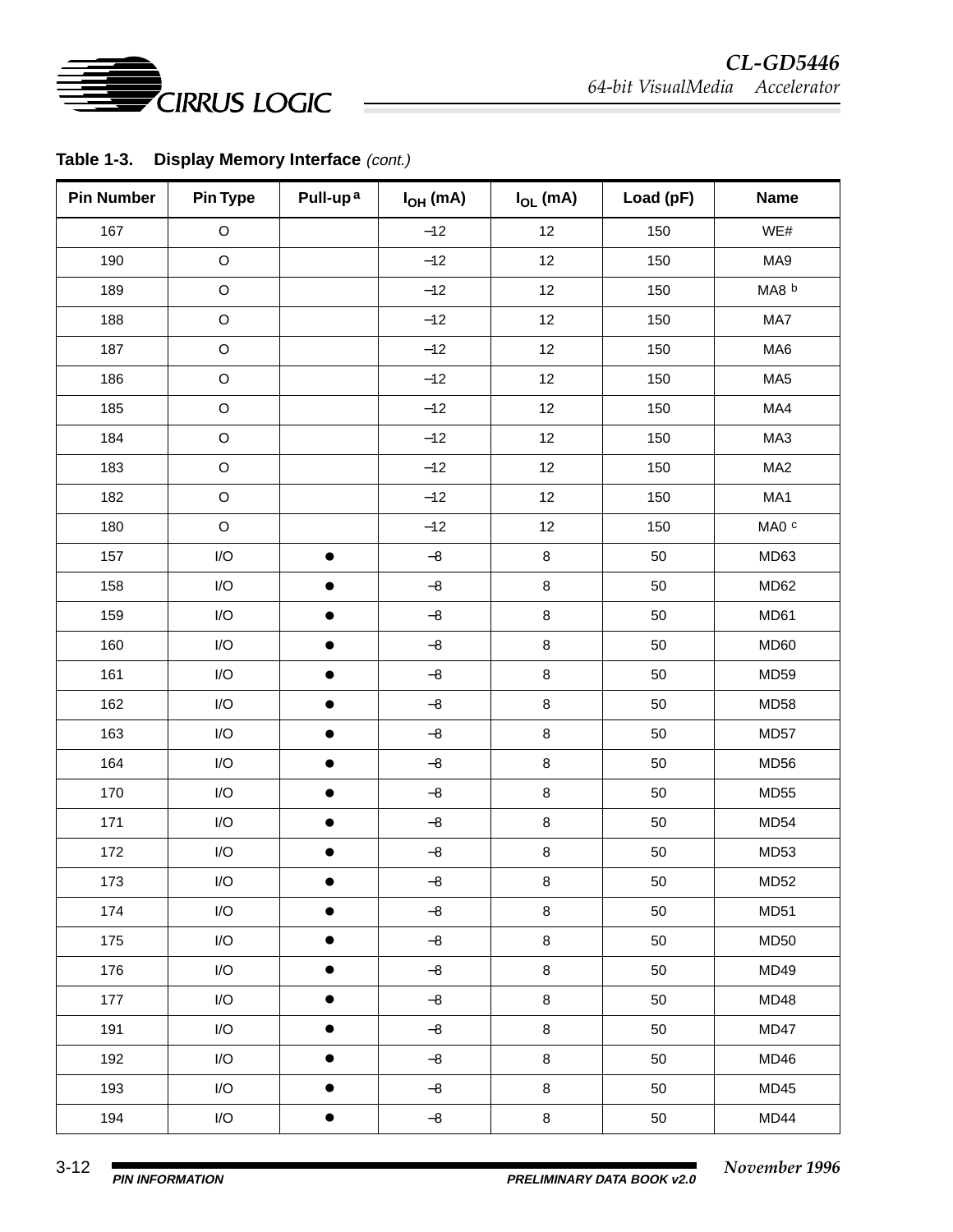

| <b>Pin Number</b> | <b>Pin Type</b>         | Pull-up <sup>a</sup> | $I_{OH}$ (mA) | $I_{OL}$ (mA) | Load (pF) | <b>Name</b>      |
|-------------------|-------------------------|----------------------|---------------|---------------|-----------|------------------|
| 196               | $\mathsf{I}/\mathsf{O}$ | $\bullet$            | $-8$          | $\, 8$        | 50        | MD43             |
| 197               | $\mathsf{I}/\mathsf{O}$ | $\bullet$            | $-8$          | $\,8\,$       | 50        | <b>MD42</b>      |
| 198               | $\mathsf{I}/\mathsf{O}$ | $\bullet$            | $-8$          | $\bf 8$       | 50        | MD41             |
| 199               | $\mathsf{I}/\mathsf{O}$ | $\bullet$            | $-\bf 8$      | $\, 8$        | 50        | <b>MD40</b>      |
| 201               | $\mathsf{I}/\mathsf{O}$ | $\bullet$            | $-\bf 8$      | $\,8\,$       | 50        | MD39             |
| 202               | $\mathsf{I}/\mathsf{O}$ | $\bullet$            | $-\bf 8$      | $\bf8$        | 50        | MD38             |
| 203               | $\mathsf{I}/\mathsf{O}$ | $\bullet$            | $-\bf 8$      | $\bf 8$       | 50        | MD37             |
| 204               | $\mathsf{I}/\mathsf{O}$ | $\bullet$            | $-\bf 8$      | $\,8\,$       | 50        | MD36             |
| 205               | $\mathsf{I}/\mathsf{O}$ | $\bullet$            | $-8$          | $\bf 8$       | 50        | MD35             |
| 206               | $\mathsf{I}/\mathsf{O}$ | $\bullet$            | $-8$          | $\bf 8$       | 50        | MD34             |
| 207               | $\mathsf{I}/\mathsf{O}$ | $\bullet$            | $-\bf 8$      | $\,8\,$       | 50        | MD33             |
| $\overline{2}$    | $\mathsf{I}/\mathsf{O}$ | $\bullet$            | $-\bf 8$      | $\bf 8$       | 50        | MD32             |
| 127               | $\mathsf{I}/\mathsf{O}$ | $\bullet$            | $-\bf 8$      | $\bf 8$       | 50        | MD31             |
| 128               | $\mathsf{I}/\mathsf{O}$ | $\bullet$            | $-\bf 8$      | $\, 8$        | 50        | MD30             |
| 129               | $\mathsf{I}/\mathsf{O}$ | $\bullet$            | $-8$          | $\bf 8$       | 50        | MD <sub>29</sub> |
| 130               | $\mathsf{I}/\mathsf{O}$ | $\bullet$            | $-\bf 8$      | $\, 8$        | 50        | MD <sub>28</sub> |
| 131               | $\mathsf{I}/\mathsf{O}$ | $\bullet$            | $-\bf 8$      | $\, 8$        | 50        | MD <sub>27</sub> |
| 132               | $\mathsf{I}/\mathsf{O}$ | $\bullet$            | $-\bf 8$      | $\bf 8$       | 50        | MD <sub>26</sub> |
| 133               | $\mathsf{I}/\mathsf{O}$ | $\bullet$            | $-\bf 8$      | $\bf 8$       | 50        | MD <sub>25</sub> |
| 134               | $\mathsf{I}/\mathsf{O}$ | $\bullet$            | $-\bf 8$      | $\, 8$        | 50        | MD <sub>24</sub> |
| 137               | $\mathsf{I}/\mathsf{O}$ | $\bullet$            | $-\bf 8$      | $\bf 8$       | 50        | MD <sub>23</sub> |
| 138               | $\mathsf{I}/\mathsf{O}$ | $\bullet$            | $-\bf 8$      | $\, 8$        | 50        | MD <sub>22</sub> |
| 139               | I/O                     |                      | $-8$          | $\bf 8$       | 50        | MD21             |
| 140               | I/O                     | $\bullet$            | $-8$          | $\bf 8$       | 50        | <b>MD20</b>      |
| 141               | I/O                     | $\bullet$            | $-8$          | $\bf 8$       | 50        | MD19             |
| 142               | I/O                     | $\bullet$            | $-8$          | $\bf 8$       | 50        | MD18             |
| 143               | I/O                     | $\bullet$            | $-8$          | $\bf8$        | 50        | MD17             |
| 144               | I/O                     | $\bullet$            | $-8$          | $\bf 8$       | 50        | MD16             |
| 147               | I/O                     | $\bullet$            | $-8$          | 8             | 50        | MD15             |
| 148               | I/O                     | $\bullet$            | $-8$          | $\bf 8$       | 50        | MD14             |
| 149               | $\mathsf{I}/\mathsf{O}$ | $\bullet$            | $-8$          | $\bf 8$       | 50        | MD13             |

Table 1-3. Display Memory Interface (cont.)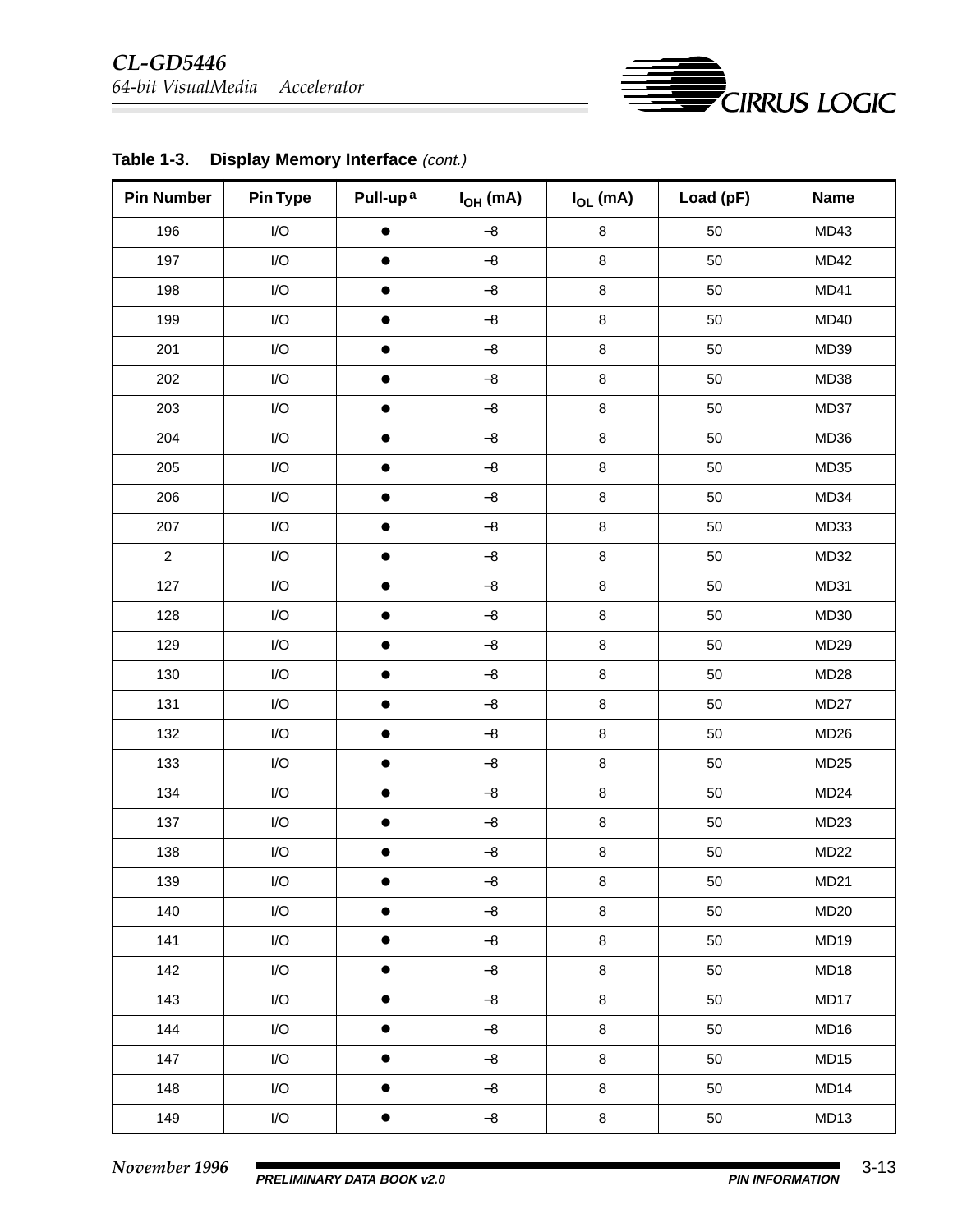

| <b>Pin Number</b> | <b>Pin Type</b> | Pull-up <sup>a</sup> | $I_{OH}$ (mA) | $I_{OL}$ (mA) | Load (pF) | <b>Name</b>             |
|-------------------|-----------------|----------------------|---------------|---------------|-----------|-------------------------|
| 151               | I/O             | $\bullet$            | $-8$          | 8             | 50        | <b>MD12</b>             |
| 152               | I/O             |                      | $-8$          | 8             | 50        | MD <sub>11</sub>        |
| 153               | I/O             | ●                    | $-8$          | 8             | 50        | MD <sub>10</sub>        |
| 154               | I/O             | $\bullet$            | $-8$          | 8             | 50        | MD <sub>9</sub>         |
| 155               | I/O             | $\bullet$            | $-8$          | 8             | 50        | MD <sub>8</sub>         |
| $\overline{5}$    | I/O             |                      | $-8$          | 8             | 50        | MD7/BIOSD7 <sup>d</sup> |
| 6                 | I/O             | ●                    | $-8$          | 8             | 50        | MD6/BIOSD6 <sup>d</sup> |
| $\overline{7}$    | I/O             | ●                    | $-8$          | 8             | 50        | MD5/BIOSD5d             |
| 8                 | I/O             | ●                    | $-8$          | 8             | 50        | MD4/BIOSD4 <sup>d</sup> |
| 9                 | I/O             |                      | $-8$          | 8             | 50        | MD3/BIOSD3d             |
| 10                | I/O             |                      | $-8$          | 8             | 50        | MD2/BIOSD2d             |
| 11                | I/O             | ●                    | $-8$          | 8             | 50        | MD1/BIOSD1d             |
| 12                | I/O             |                      | $-8$          | 8             | 50        | MD0/BIOSD0 <sup>d</sup> |

Table 1-3. Display Memory Interface (cont.)

a ● indicates the presence of an internal 250-kΩ ±50% pull-up resistor.

b MA8 is connected to Memory Address 0 for asymmetric DRAMs.

c MA0 is connected to Memory Address 8 for asymmetric DRAMs.

d MD[7:0] are also used as the BIOS Data Input pins.

#### **Table 1-4. General-Purpose I/Oa Port**

| <b>Pin Number</b> | <b>Pin Type</b> | $I_{OH}$ (mA) | $I_{OL}$ (mA) | Load (pF) | <b>Pin Name</b>     | <b>Redefined As</b> |
|-------------------|-----------------|---------------|---------------|-----------|---------------------|---------------------|
| 35                | I/O             | $-3$          | 8             | 50        | BIOSA10             | GPD15               |
| 36                | I/O             | $-3$          | 8             | 50        | BIOSA11             | GPD14               |
| 37                | I/O             | $-3$          | 8             | 50        | BIOSA12             | GPD13               |
| 38                | I/O             | $-3$          | 8             | 50        | Reserved            | GPD12               |
| 39                | I/O             | $-3$          | 8             | 50        | Reserved            | GPD11               |
| 40                | I/O             | $-3$          | 8             | 50        | BIOSA <sub>13</sub> | GPD10               |
| 44                | I/O             | $-3$          | 8             | 50        | Reserved            | GPD <sub>9</sub>    |
| 45                | I/O             | $-3$          | 8             | 50        | Reserved            | GPD8                |
| 31                | I/O             | $-3$          | 8             | 50        | <b>BIOSA7</b>       | GPD7                |
| 30                | I/O             | $-3$          | 8             | 50        | BIOSA6              | GPD6                |
| 29                | I/O             | $-3$          | 8             | 50        | BIOSA <sub>5</sub>  | GPD <sub>5</sub>    |
| 28                | I/O             | $-3$          | 8             | 50        | BIOSA4              | GPD4                |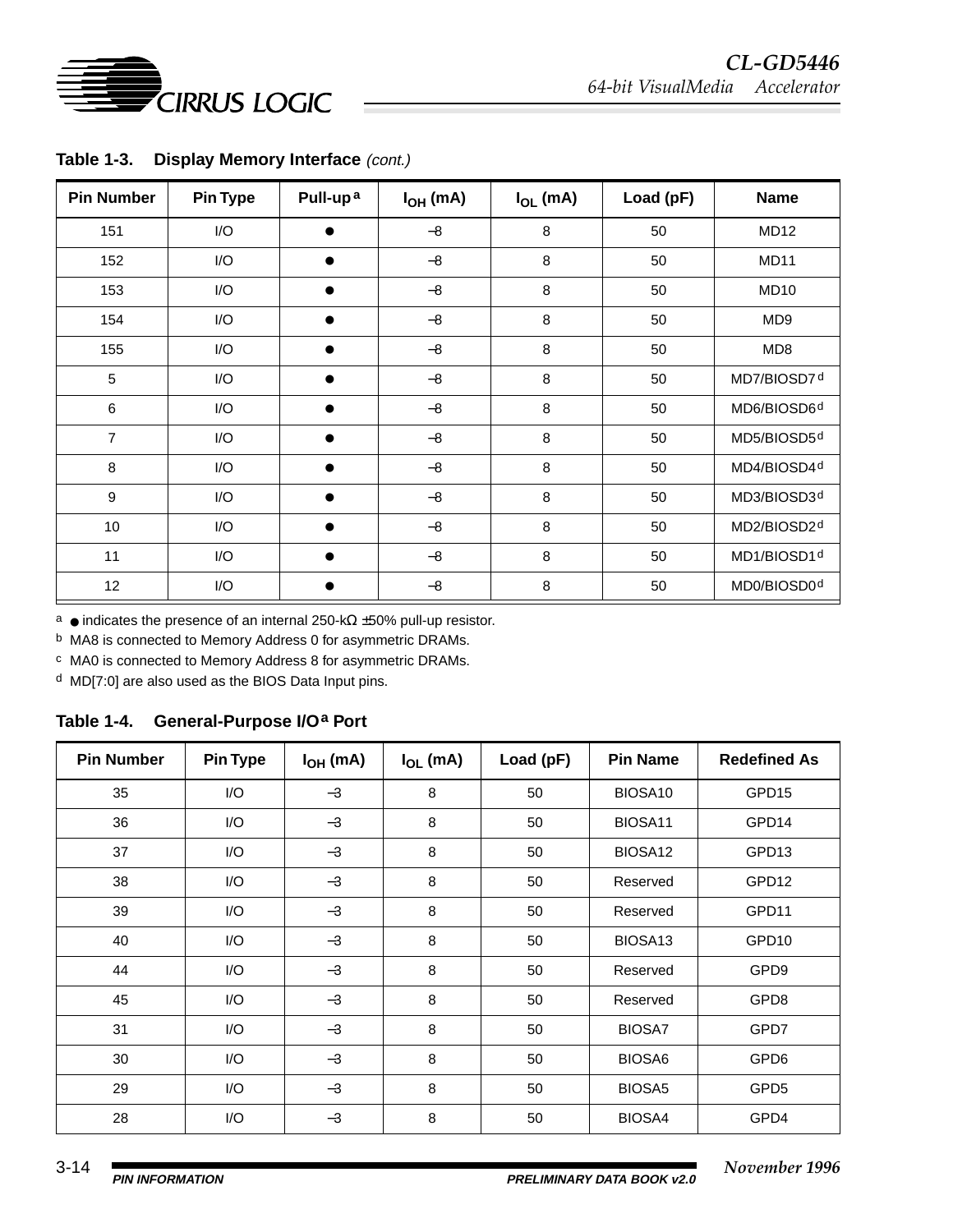

| <b>Pin Number</b> | <b>Pin Type</b> | $I_{OH}$ (mA) | $I_{OL}$ (mA) | Load (pF) | <b>Pin Name</b>    | <b>Redefined As</b> |
|-------------------|-----------------|---------------|---------------|-----------|--------------------|---------------------|
| 27                | I/O             | $-3$          | 8             | 50        | BIOSA3             | GPD3                |
| 26                | I/O             | $-3$          | 8             | 50        | BIOSA <sub>2</sub> | GPD <sub>2</sub>    |
| 25                | I/O             | $-3$          | 8             | 50        | BIOSA1             | GPD1                |
| 24                | I/O             | $-3$          | 8             | 50        | <b>BIOSA0</b>      | GPD <sub>0</sub>    |
| 14                | I/O             | $-3$          | 8             | 50        | <b>XTAL</b>        | GPA6                |
| 42                | I/O             | $-3$          | 8             | 50        | BIOSA15            | GPA5/GPA1           |
| 41                | I/O             | $-3$          | 8             | 50        | BIOSA14            | GPA4/GPA0           |
| 109               | O               | $-3$          | 8             | 50        | OVRW#              | GPA3                |
| 105               | I/O             | $-3$          | 8             | 50        | TWR#               | GPA <sub>2</sub>    |
| 108               | O               | $-3$          | 8             | 50        | Reserved           | GPCS#               |
| 32                | I/O             | $-3$          | 8             | 50        | BIOSA8             | GPIORD#             |
| 34                | I/O             | $-3$          | 8             | 50        | BIOSA9             | GPIOWR#             |
| 66                | I/O             | $-3$          | 8             | 50        | Reserved           | GPRDY/DT            |

### Table 1-4. General-Purpose I/O<sup>a</sup> Port

a The pins in this table are redefined to be used for the General-Purpose I/O port. See [Appendix B11](#page--1-0).

| <b>Table 1-5.</b> | V-Port™a |
|-------------------|----------|
|-------------------|----------|

| <b>Pin Number</b> | <b>Pin Type</b> | $I_{OH}$ (mA) | $I_{OL}$ (mA)   | Load (pF) | <b>Pin Name</b>     | <b>Redefined As</b> |
|-------------------|-----------------|---------------|-----------------|-----------|---------------------|---------------------|
| 35                | I/O             | $-3$          | 8               | 50        | BIOSA10             | PIXD <sub>15</sub>  |
| 36                | I/O             | $-3$          | 8               | 50        | BIOSA11             | PIXD14              |
| 37                | I/O             | $-3$          | 8               | 50        | BIOSA12             | PIXD <sub>13</sub>  |
| 38                | I/O             | $-3$          | 8               | 50        | Reserved            | PIXD12              |
| 39                | I/O             | $-3$          | 8               | 50        | Reserved            | PIXD <sub>11</sub>  |
| 40                | I/O             | $-3$          | 8               | 50        | BIOSA <sub>13</sub> | PIXD <sub>10</sub>  |
| 44                | I/O             | $-3$          | 8               | 50        | Reserved            | PIXD <sub>9</sub>   |
| 45                | I/O             | $-3$          | 8               | 50        | Reserved            | PIXD <sub>8</sub>   |
| 118               | I/O             | $-12$         | 12              | 50        | P7                  | PIXD7               |
| 117               | I/O             | $-12$         | 12              | 50        | P <sub>6</sub>      | PIXD <sub>6</sub>   |
| 116               | I/O             | $-12$         | 12 <sub>2</sub> | 50        | P <sub>5</sub>      | PIXD <sub>5</sub>   |
| 115               | I/O             | $-12$         | 12              | 50        | P <sub>4</sub>      | PIXD4               |
| 113               | I/O             | $-12$         | 12              | 50        | P <sub>3</sub>      | PIXD <sub>3</sub>   |
| 112               | I/O             | $-12$         | 12              | 50        | P <sub>2</sub>      | PIXD <sub>2</sub>   |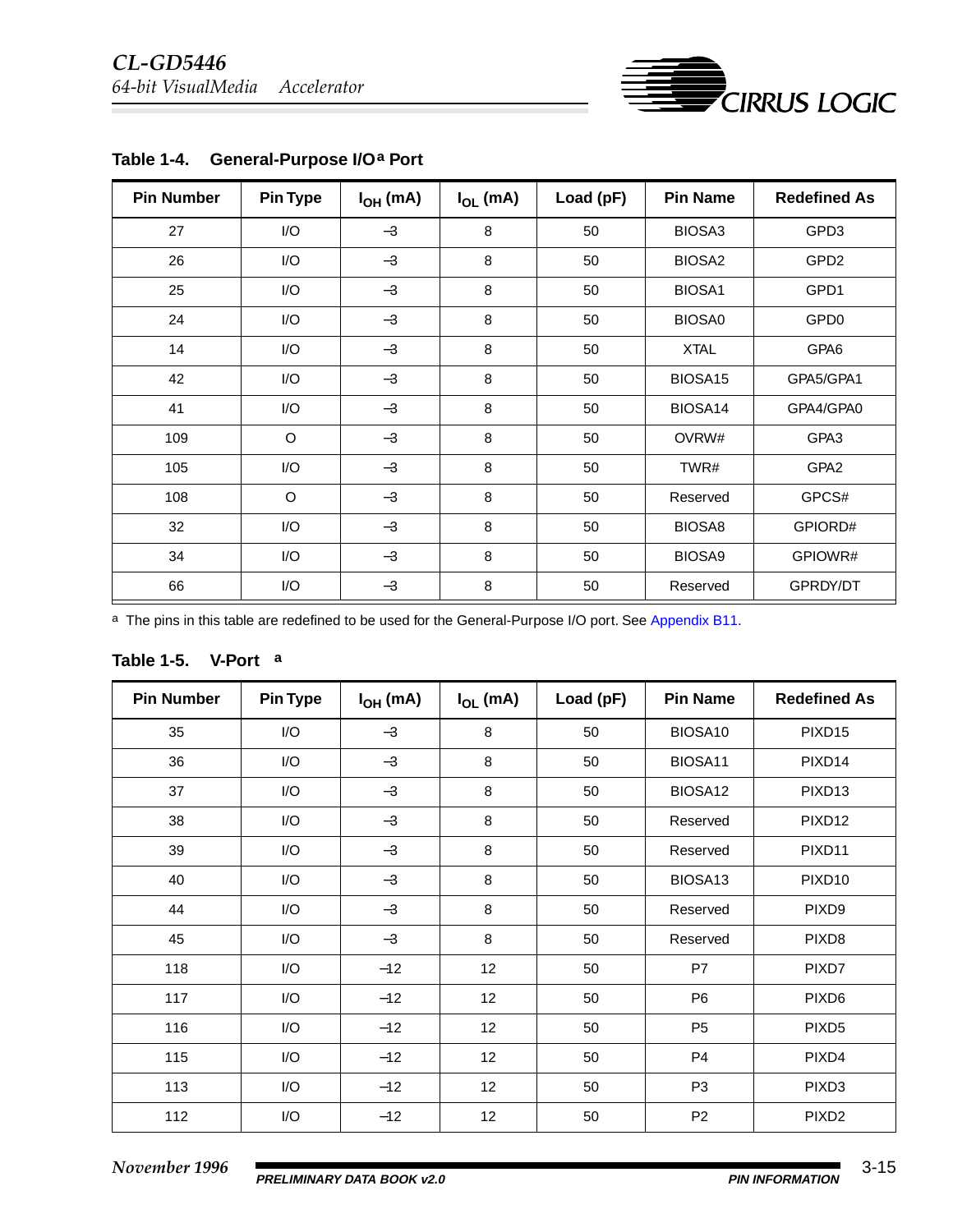

#### **Table 1-5. V-Porta**

| <b>Pin Number</b> | <b>Pin Type</b> | $I_{OH}$ (mA) | $I_{OL}$ (mA) | Load (pF) | <b>Pin Name</b> | <b>Redefined As</b> |
|-------------------|-----------------|---------------|---------------|-----------|-----------------|---------------------|
| 111               | I/O             | $-12$         | 12            | 50        | P <sub>1</sub>  | PIXD <sub>1</sub>   |
| 110               | 1/O             | $-12$         | 12            | 50        | P <sub>0</sub>  | PIXD <sub>0</sub>   |
| 120               | I/O             | $-12$         | 12            | 50        | EVIDEO#         | <b>VACT</b>         |
| 123               |                 |               |               |           | EDCLK#          | <b>VREF</b>         |
| 125               | I/O             | $-12$         | 12            | 50        | <b>DCLK</b>     | <b>PIXCLK</b>       |
| 126               | 1/O             | $-12$         | 12            | 50        | <b>BLANK#</b>   | <b>HREF</b>         |

a The pins in this table are redefined to be used for the V-Port.

#### **Table 1-6. Miscellaneous Pins**

| <b>Pin Number</b> | <b>Pin Type</b> | Pull-up <sup>a</sup> | $I_{OH}$ (mA) | $I_{OL}$ (mA)     | Load (pF) | <b>Name</b>   | <b>GPIOb</b><br><b>Redefinition</b> |
|-------------------|-----------------|----------------------|---------------|-------------------|-----------|---------------|-------------------------------------|
| 107               | 1/O             |                      | $-12$         | $12 \overline{ }$ | 35        | <b>DDCCLK</b> |                                     |
| 106               | 1/O             |                      | $-12$         | 12                | 35        | <b>DDCDAT</b> |                                     |
| 33                | $\circ$         |                      | $-12$         | 12                | 35        | EROM#         |                                     |
| 109               | O               |                      | $-12$         | 12                | 35        | OVRW#         | GPA3                                |
| 105               |                 | $\bullet$            |               |                   |           | TWR#          | GPA <sub>2</sub>                    |
| 108               |                 |                      |               |                   |           | Reserved      | GPCS#                               |

a ● indicates the presence of an internal 250-kΩ ±50% pull-up resistor.

b These pins are also used for the General-Purpose I/O port. See [Appendix B11](#page--1-0).

#### **Table 1-7. Clock Synthesizer Interface**

| <b>Pin Number</b> | <b>Pin Type</b> | $I_{OH}$ (mA) | $I_{OL}$ (mA) | Load (pF) | <b>Name</b> |
|-------------------|-----------------|---------------|---------------|-----------|-------------|
| 17                |                 |               |               |           | <b>OSC</b>  |
| 14                |                 |               |               |           | <b>XTAL</b> |
| 16                | I/O             | $-12$         | 12            | 20        | MCLKa       |

a Pin 16 is also used as Programmable Output 0.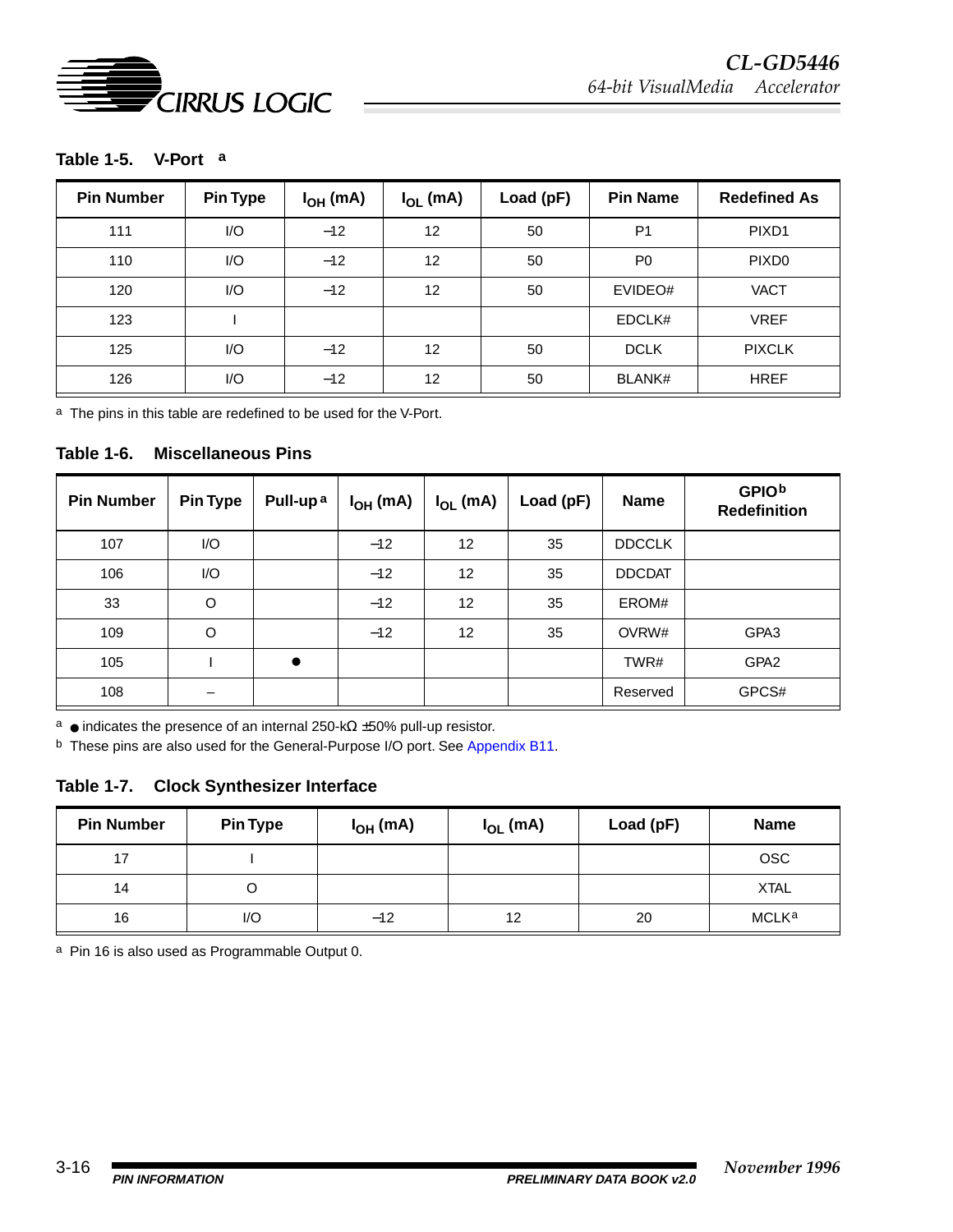

#### **Table 1-8. Power and Ground**

| <b>Pin Number</b> | <b>Pin Type</b> | <b>Name</b>      | <b>Note</b> |
|-------------------|-----------------|------------------|-------------|
| 178               | Power           | VDD6             | Digital     |
| 146               | Power           | VDD <sub>5</sub> | Digital     |
| 121               | Power           | VDD4             | Digital     |
| 83                | Power           | VDD3             | Digital     |
| 64                | Power           | VDD <sub>2</sub> | Digital     |
| $\mathbf{1}$      | Power           | VDD1             | Digital     |
| 208               | Ground          | <b>VSS13</b>     | Digital     |
| 195               | Ground          | <b>VSS12</b>     | Digital     |
| 181               | Ground          | <b>VSS11</b>     | Digital     |
| 165               | Ground          | <b>VSS10</b>     | Digital     |
| 150               | Ground          | VSS9             | Digital     |
| 136               | Ground          | VSS8             | Digital     |
| 124               | Ground          | VSS7             | Digital     |
| 104               | Ground          | VSS6             | Digital     |
| 86                | Ground          | VSS5             | Digital     |
| 77                | Ground          | VSS4             | Digital     |
| 67                | Ground          | VSS3             | Digital     |
| 52                | Ground          | VSS2             | Digital     |
| 18                | Ground          | VSS1             | Digital     |
| 95                | Power           | <b>VCLKVDD</b>   | <b>VCLK</b> |
| 93                | Ground          | <b>VCLKVSS</b>   | <b>VCLK</b> |
| 13                | Power           | <b>MCLKVDD</b>   | <b>MCLK</b> |
| 15                | Ground          | <b>MCLKVSS</b>   | <b>MCLK</b> |
| 114               | Power           | <b>DACVDD</b>    | DAC         |
| 99                | Power           | <b>DACVDD</b>    | <b>DAC</b>  |
| 119               | Ground          | <b>DACVSS</b>    | <b>DAC</b>  |
| 97                | Ground          | <b>DACVSS</b>    | DAC         |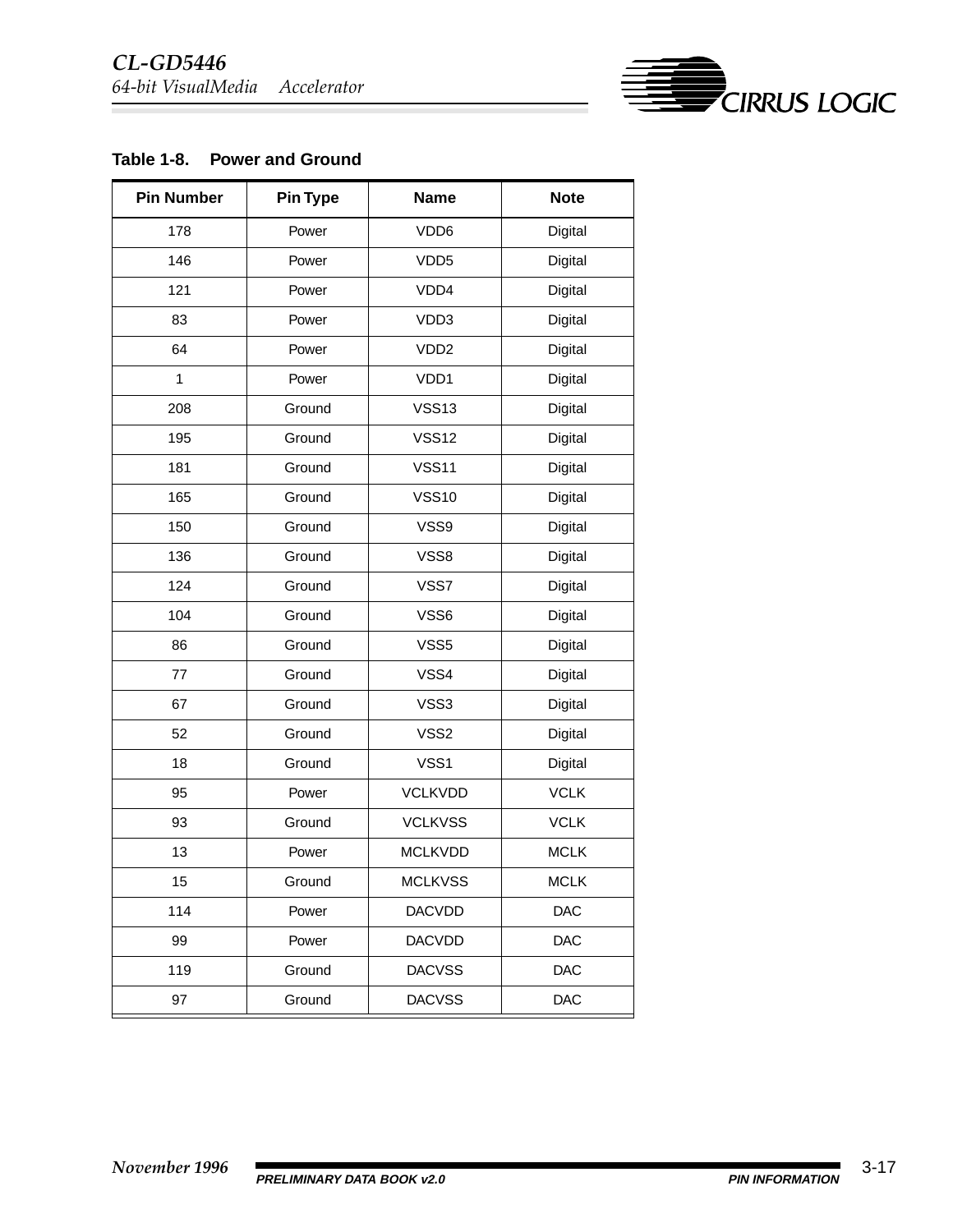

|  | Table 1-9. Pins with Multiple Uses (Ordered by Pin Number) |  |
|--|------------------------------------------------------------|--|
|--|------------------------------------------------------------|--|

| Pin<br><b>Number</b> | PCI<br><b>Namea</b>      | <b>GPIOb</b>             | V-Port™c                 | <b>VESA®</b>             | <b>VMId</b><br>Interface | <b>Memory</b><br><b>Bus</b> | Programmable<br>I/O | Other                    |
|----------------------|--------------------------|--------------------------|--------------------------|--------------------------|--------------------------|-----------------------------|---------------------|--------------------------|
| $\sqrt{5}$           | BIOSD7                   | —                        |                          | —                        |                          | MD7                         |                     |                          |
| $\,6$                | BIOSD6                   | -                        |                          | —                        | -                        | MD <sub>6</sub>             |                     | —                        |
| $\overline{7}$       | BIOSD5                   | -                        | —                        | —                        | -                        | MD <sub>5</sub>             |                     | —                        |
| 8                    | BIOSD4                   | -                        |                          | -                        | -                        | MD4                         |                     |                          |
| $\boldsymbol{9}$     | BIOSD3                   | —                        | —                        | -                        | $\qquad \qquad -$        | MD <sub>3</sub>             | $\qquad \qquad -$   | —                        |
| 10                   | BIOSD <sub>2</sub>       | $\overline{\phantom{0}}$ | -                        | $\overline{\phantom{0}}$ | $\qquad \qquad -$        | MD <sub>2</sub>             |                     | —                        |
| 11                   | BIOSD1                   | —                        | -                        | -                        | -                        | MD1                         |                     | -                        |
| 12                   | BIOSD <sub>0</sub>       | $\overline{\phantom{0}}$ | -                        | —                        | —                        | MD <sub>0</sub>             |                     | $\overline{\phantom{0}}$ |
| 14                   | $\overline{\phantom{0}}$ | GPA6                     | -                        | —                        | —                        | $\overline{\phantom{m}}$    |                     | <b>XTAL</b>              |
| 16                   | $\qquad \qquad -$        | $\qquad \qquad -$        | -                        | -                        | -                        | $\qquad \qquad -$           | Prog. Out 0         | <b>MCLK</b>              |
| 24                   | BIOSA0                   | GPD <sub>0</sub>         | —                        | $\overline{\phantom{0}}$ | HD[0]                    | $\qquad \qquad -$           |                     | $\overline{\phantom{0}}$ |
| 25                   | BIOSA1                   | GPD1                     | $\qquad \qquad -$        | $\qquad \qquad -$        | HD[1]                    | $\overline{\phantom{m}}$    |                     | $\overline{\phantom{0}}$ |
| 26                   | BIOSA2                   | GPD <sub>2</sub>         |                          | —                        | HD[2]                    | -                           |                     |                          |
| 27                   | BIOSA3                   | GPD3                     | -                        | —                        | HD[3]                    | -                           |                     | -                        |
| 28                   | BIOSA4                   | GPD4                     | -                        | -                        | HD[4]                    | $\qquad \qquad -$           |                     | -                        |
| 29                   | BIOSA5                   | GPD <sub>5</sub>         |                          | -                        | HD[5]                    | $\qquad \qquad -$           |                     |                          |
| 30                   | BIOSA6                   | GPD6                     | -                        | $\overline{\phantom{0}}$ | HD[6]                    | $\qquad \qquad -$           | —                   | —                        |
| 31                   | <b>BIOSA7</b>            | GPD7                     | -                        | —                        | HD[7]                    | $\overline{\phantom{0}}$    |                     | —                        |
| 32                   | BIOSA8                   | GPIORD#                  | —                        | -                        | RD#                      | -                           |                     |                          |
| 34                   | BIOSA9                   | GPIOWR#                  | $\overline{\phantom{0}}$ | -                        | WR#                      | -                           |                     | -                        |
| 35                   | BIOSA10                  | GPD15                    | PIXD15                   | P <sub>15</sub>          |                          |                             |                     |                          |
| 36                   | BIOSA11                  | GPD14                    | PIXD <sub>14</sub>       | P14                      | -                        |                             |                     |                          |
| 37                   | BIOSA12                  | GPD13                    | PIXD <sub>13</sub>       | P <sub>13</sub>          | -                        | $\overline{\phantom{a}}$    | $\qquad \qquad -$   | -                        |
| 38                   | $\overline{\phantom{0}}$ | GPD12                    | PIXD12                   | P12                      | $\qquad \qquad -$        | $\qquad \qquad -$           | $\qquad \qquad -$   | —                        |
| 39                   |                          | GPD11                    | PIXD11                   | P11                      | -                        | -                           |                     | —                        |
| 40                   | BIOSA13                  | GPD10                    | PIXD <sub>10</sub>       | P <sub>10</sub>          | -                        | -                           |                     | -                        |
| 41                   | BIOSA14                  | GPA0                     | $\qquad \qquad -$        | -                        | HA[0]                    | $\qquad \qquad -$           |                     | —                        |
| 42                   | BIOSA15                  | GPA1                     | $\qquad \qquad -$        | -                        | HA[1]                    | $\qquad \qquad -$           | -                   | —                        |
| 44                   | $\qquad \qquad -$        | GPD9                     | PIXD9                    | P <sub>9</sub>           | -                        | $\qquad \qquad -$           | -                   | —                        |
| 45                   | —                        | GPD8                     | PIXD8                    | P <sub>8</sub>           | —                        |                             |                     |                          |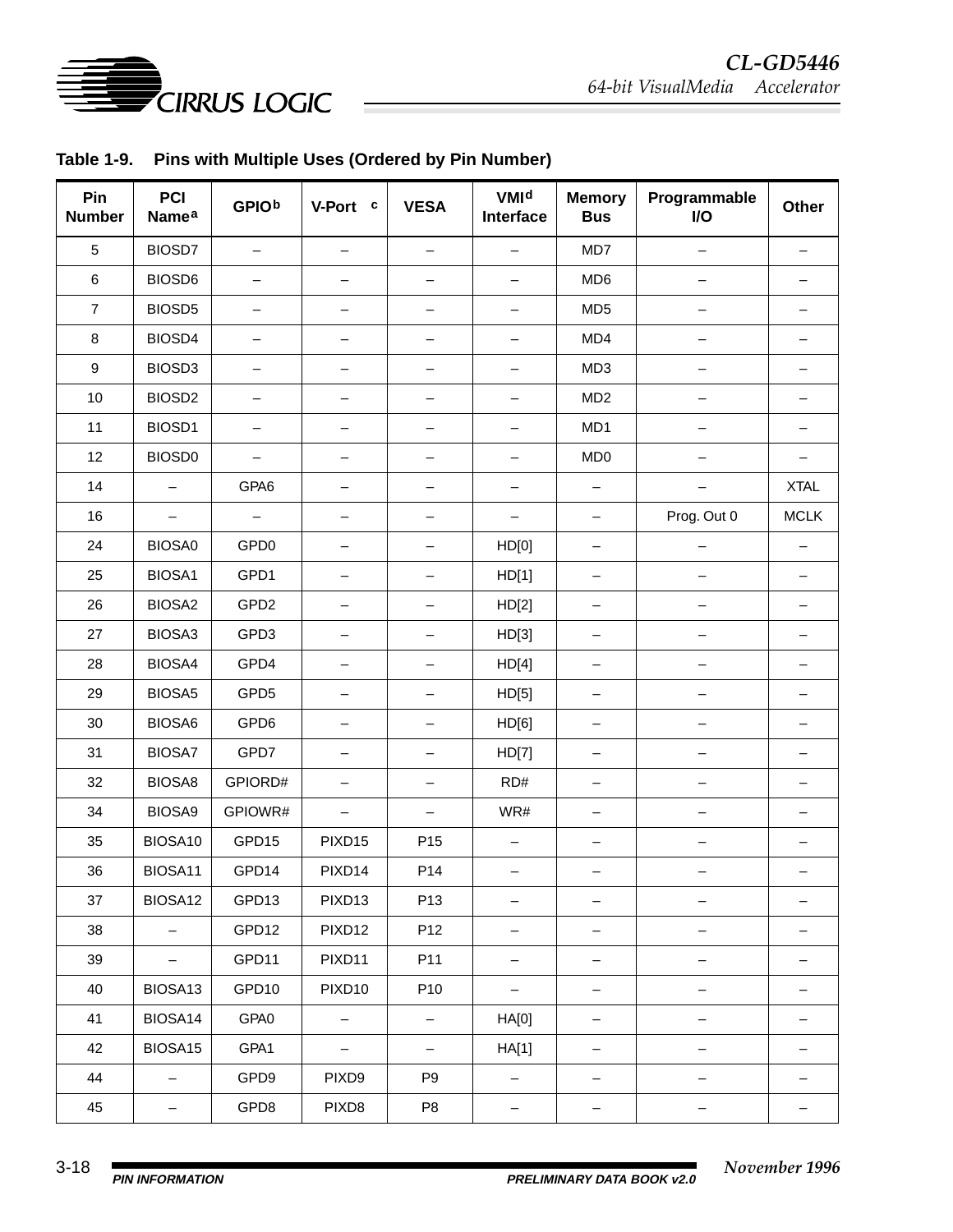

| Pin<br><b>Number</b> | <b>PCI</b><br><b>Namea</b> | <b>GPIOb</b> | V-Port™c                 | <b>VESA®</b>   | <b>VMId</b><br>Interface | <b>Memory</b><br><b>Bus</b> | Programmable<br>I/O | Other |
|----------------------|----------------------------|--------------|--------------------------|----------------|--------------------------|-----------------------------|---------------------|-------|
| 66                   |                            | GPDRY/DT     | $\overline{\phantom{0}}$ |                | <b>GPRDY</b>             | $\overline{\phantom{0}}$    |                     |       |
| 105                  | $\qquad \qquad$            | GPA2         | —                        |                | HA[2]                    |                             |                     | TWR#  |
| 108                  | —                          | GPCS#        |                          |                | CS#                      | —                           |                     |       |
| 109                  |                            | GPA3         |                          |                | HA[3]                    | -                           |                     | OVRW# |
| 110                  |                            |              | PIXD <sub>0</sub>        | P <sub>0</sub> |                          | $\overline{\phantom{0}}$    |                     | —     |
| 111                  |                            |              | PIXD1                    | P <sub>1</sub> | —                        | -                           |                     |       |
| 112                  | —                          | —            | PIXD <sub>2</sub>        | P <sub>2</sub> | —                        | —                           |                     |       |
| 113                  | —                          |              | PIXD <sub>3</sub>        | P <sub>3</sub> | —                        | —                           |                     |       |
| 115                  |                            |              | PIXD4                    | P <sub>4</sub> |                          |                             |                     |       |
| 116                  | —                          |              | PIXD <sub>5</sub>        | P <sub>5</sub> | —                        | $\overline{\phantom{0}}$    |                     |       |
| 117                  |                            |              | PIXD <sub>6</sub>        | P <sub>6</sub> |                          | -                           |                     |       |
| 118                  |                            |              | PIXD7                    | P7             |                          |                             |                     |       |
| 120                  |                            |              | <b>VACT</b>              | EVIDEO#        |                          |                             |                     |       |
| 122                  |                            |              |                          | ESYNC#         |                          |                             | Prog. Out 1         |       |
| 123                  |                            |              | <b>VREF</b>              | EDCLK#         |                          |                             |                     |       |
| 125                  |                            |              | <b>PIXCLK</b>            | <b>DCLK</b>    |                          |                             |                     |       |
| 126                  |                            |              | <b>HREF</b>              | <b>BLANK#</b>  |                          |                             |                     |       |

|  | Table 1-9. Pins with Multiple Uses (Ordered by Pin Number) (cont.) |  |  |  |
|--|--------------------------------------------------------------------|--|--|--|
|--|--------------------------------------------------------------------|--|--|--|

a These functions are enabled when the BIOS is enabled in PCI30.

b GPIO is configured with CF8, CF4, CF3 (Revision A only).

c These pins are configured for V-Port in CR50[4] and CR50[1:0].

d These are the pin names on the VMI interface for reference only.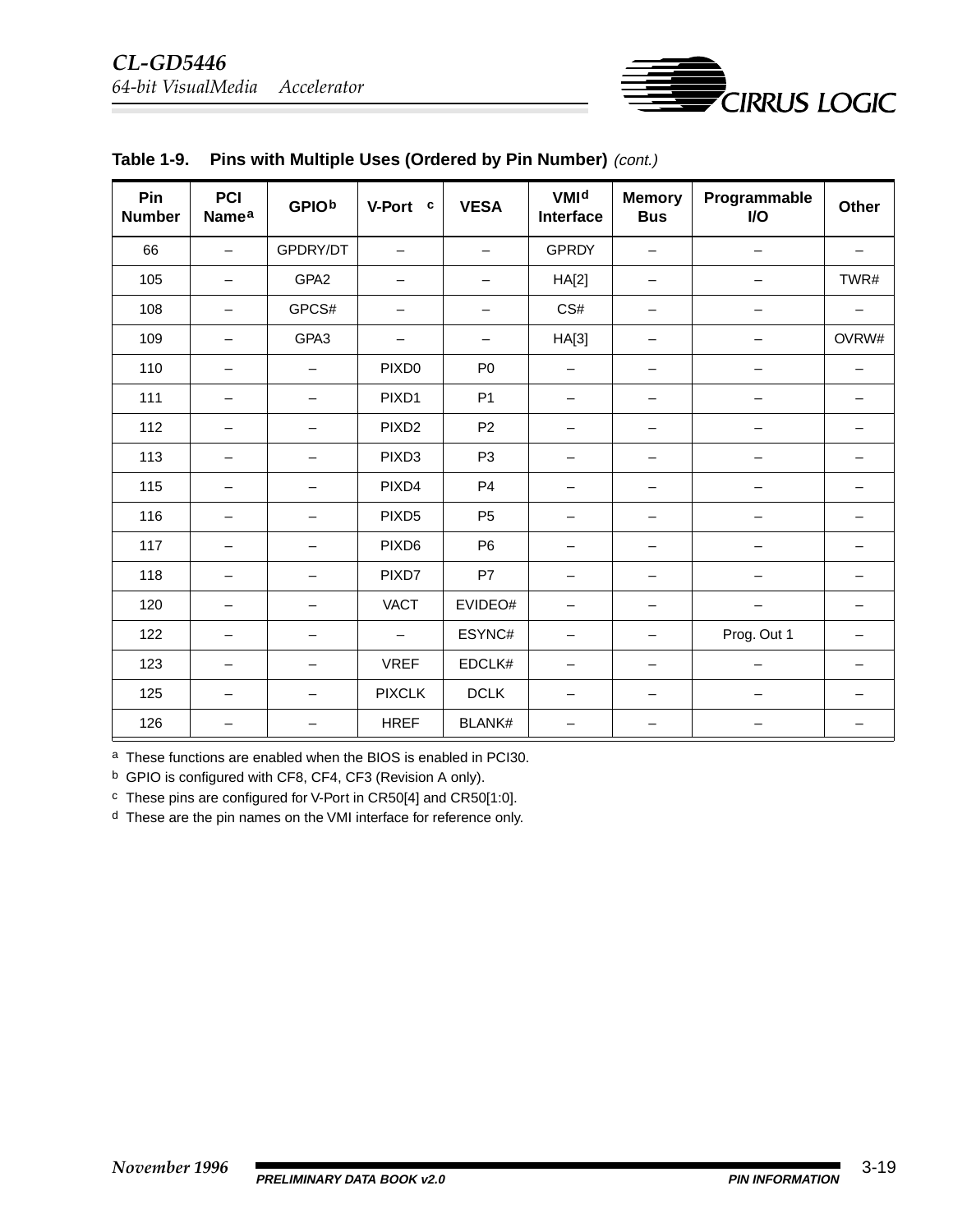<span id="page-19-0"></span>

# **2. FUNCTIONAL DESCRIPTION**

#### **2.1 General**

The CL-GD5446 offers a VGA solution that is totally compatible with the IBM VGA standard. The CL-GD5446 includes a VGA core, 64-bit BitBLT engine, video capture and display, and on-board frequency synthesizers and palette DAC. A complete VGA motherboard solution can be implemented by using two 256K  $\times$  16 DRAMs with the CL-GD5446.

Figure 2-1 presents a functional block diagram of the CL-GD5446, showing the connections to the host, display memory, V-Port, and monitor.



**Figure 2-1. CL-GD5446 Functional Block Diagram**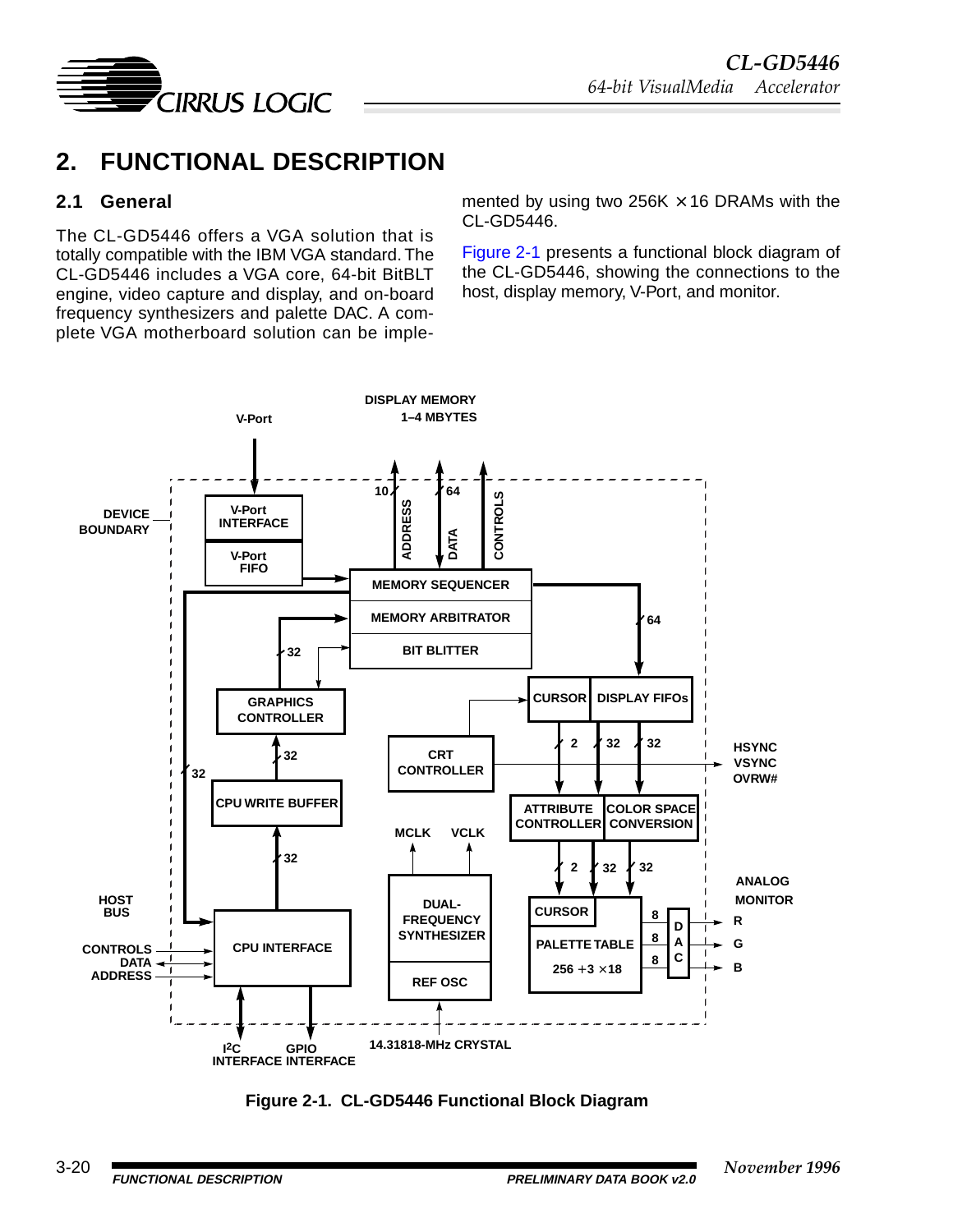

### <span id="page-20-0"></span>**2.2 Functional Blocks**

The following sections describe functional blocks that are integrated into the CL-GD5446.

#### **2.2.1 CPU Interface**

The CL-GD5446 connects directly to the PCI bus with no glue logic. The CL-GD5446 decodes the entire 32-bit address so that no address mirroring occurs. The CL-GD5446 interface executes 32-bit I/O and memory accesses at a speed of up to 33 MHz. The CL-GD5446 also supports memory burst cycles. The CL-GD5446 can support an additional peripheral device while remaining fully compliant with the PCI single-load specification. The CL-GD5446 is PCI 2.1-compliant.

Revision B of the CL-GD5446 has two 16-Mbyte windows into the frame buffer for compliance with PC97.

#### **2.2.2 CPU Write Buffer**

The CL-GD5446 has a multi-level 32-bit CPU write buffer which dramatically increases GUI acceleration and enhances CPU performance. The CPU write buffer contains a queue of CPU write accesses to display memory or the BitBLT engine that have not been executed because frame buffer bandwidth has not yet been available. Maintaining a queue allows the CL-GD5446 to generate TRDY# to complete the bus cycle as soon as it has recorded the address and data, and then to execute the operation when display memory cycles are available.

#### **2.2.3 Graphics Controller**

The graphics controller is located between the CPU interface and the memory sequencer. It performs text manipulation, data rotation, color mapping, and miscellaneous operations. These operations are typically performed in the graphics controller for VGA-compatible applications; newer applications take advantage of the BitBLT engine.

#### **2.2.4 BitBLT Engine**

The CL-GD5446 has a 64-bit BitBLT engine that supports color expansion with or without transparency for all graphics pixel sizes as well as transparency without color expansion for 8- and 16-bpp graphics formats.

The Control registers for the BitBLT engine are memory-mapped and double-buffered. Memorymapping the Control registers allows the fastest possible parameter transfer. Double-Buffered Control registers and the AutoStart feature provide the greatest possible degree of parallelism between the host and the BitBLT engine.

#### **2.2.5 Memory Arbitrator**

The memory arbitrator allocates bandwidth to the four functions that compete for the frame buffer bandwidth: DRAM refresh, screen refresh, V-Port writes, and CPU and BitBLT access.

DRAM refresh is handled invisibly by allocating a selectable number of CAS#-before-RAS# refresh cycles at the beginning of each scanline. Screen refresh, V-Port writes, and CPU/BitBLT access are allocated cycles according to the FIFO control parameters. Priority is given to screen refresh and V-Port writes.

#### **2.2.6 Memory Sequencer**

The memory sequencer generates timing for display memory. The CL-GD5446 can be configured to generate timing optimized for EDO (extended data output) DRAMS with MCLK programmable up to 80 MHz. The control signals from the CL-GD5446 to the DRAM are RAS#, CAS#, WE#, and the multiplexed address bus. The sequencer generates CAS#-before-RAS# refresh cycles, random read and random early write cycles, Fast-Page mode read and early write cycles, and EDO read cycles. The memory sequencer can generate addresses for symmetric or asymmetric DRAMs.

#### **2.2.7 CRT Controller**

The CRT controller generates all the timing required by the monitor including HSYNC, HSYNC, and BLANK#. The sync signals have programmable polarity and can be forced static for monitor power management. The CL-GD5446 BIOS supports all standard VGA modes, as well as extended resolutions up to  $1280 \times 1024$ . The CL-GD5446 supports a hardware video window for video playback.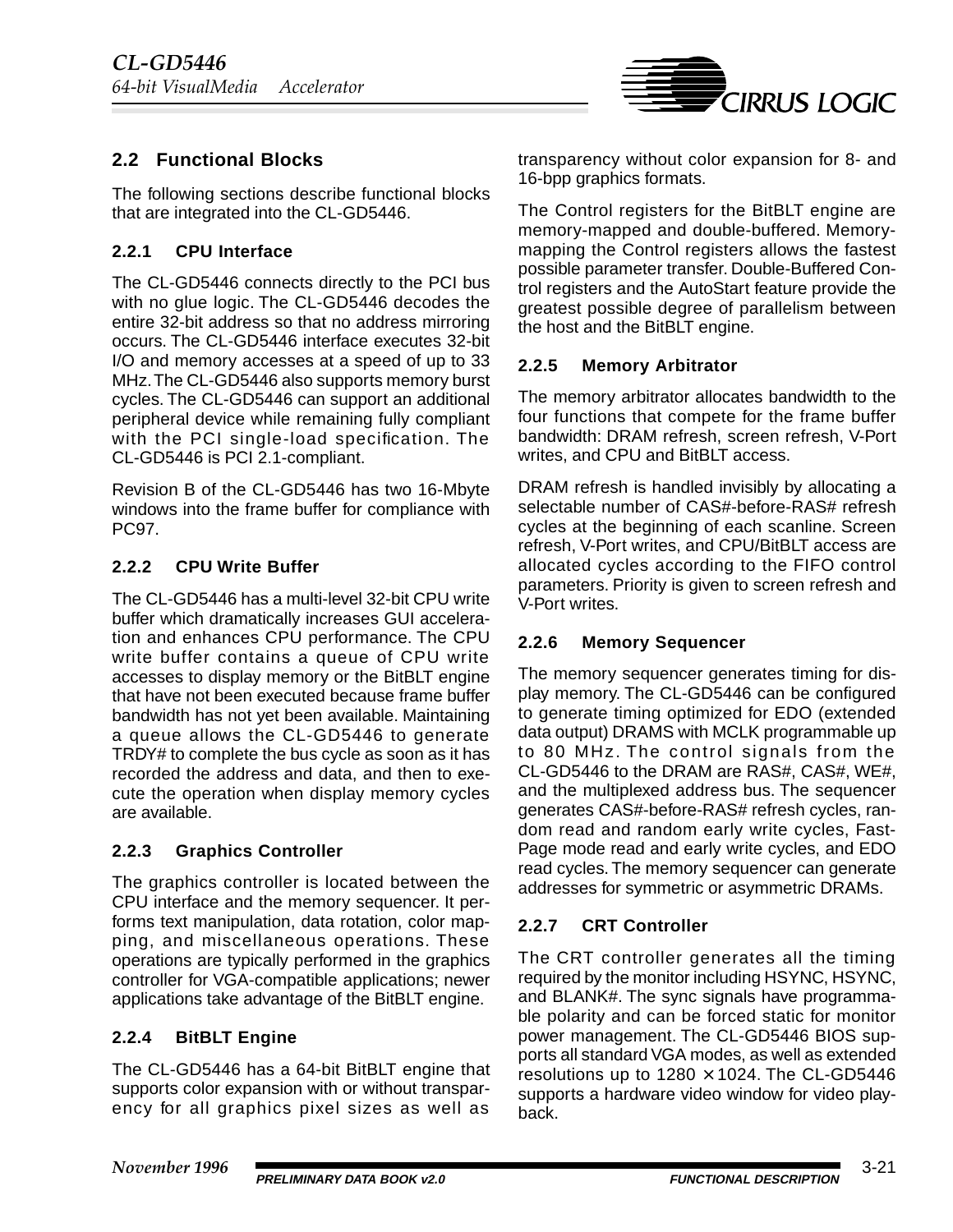<span id="page-21-0"></span>

### **2.2.8 Display FIFOs**

The display FIFOs allow data from the frame buffer to be fetched before it is actually needed for screen refresh. This allows the fetches to be executed as EDO Fast-Page mode read cycles rather than random read cycles, greatly increasing the available memory bandwidth. The CL-GD5446 has two display FIFOs, allowing information from two independent sources streams to be mixed together in the display pipeline. This is necessary for occlusion support and also for Y-interpolation.

#### **2.2.9 Attribute Controller**

The attribute controller formats the display for the screen (primarily text modes). Display color selection, text blinking, and underlining are performed by the attribute controller. Alternate font selection also occurs in the attribute controller.

#### **2.2.10 V-Port**

The CL-GD5446 V-Port writes realtime or recorded video from a decoder to the frame buffer, typically for display in the video window. Video can be converted to AccuPak™ or can be decimated vertically and horizontally. When video is being captured for display in the window, the capture and display buffers can be automatically swapped as each frame is captured. This prevents the display of partial frames with a minimum of host intervention.

The CL-GD5446 has an independent capture FIFO. This allows video capture to occur at the same time interpolated Y-zooming or occlusion is being used.

Luminance-only capture is available for TeleText and closed caption with suitable software.

The V-Port hardware interface uses the same pins as the VGA pass-through connector. It can be configured for an 8- or 16-bit pixel bus and for either active sense of HREF.

#### **2.2.11 Hardware Video Window**

The CL-GD5446 features a programmable hardware window for the simultaneous display of graphics and video. The graphics and video formats can have different color spaces and even pixel sizes. The display of 8-bpp palettized graphics with YUV 4:2:2 graphics is a typical application.

The video can be independently zoomed in the horizontal and vertical directions up to 4×. Horizontal zooming is always done with interpolation of 'inbetween' pixels. Vertical zooming can be done with scanline replication. Scanline interpolation can be used for vertical zooming at  $2\times$  or greater (subject to frame buffer bandwidth limitations).

Occlusion support allows the graphics and video streams to be mixed on a pixel-by-pixel basis. Color key matching of the graphics source or chroma key matching of the video source can be used to determine which pixels are replaced. Occlusion is supported for 8- and 16-bpp graphics. Occlusion and Y-zoom with interpolation are mutually exclusive.

#### **2.2.12 Palette DAC**

The palette DAC block contains the color palette and three 8-bit digital-to-analog converters. The color palette, with 256 18-bit entries, converts an 8 bit color code that specifies the color of a pixel into three 6-bit values, one each for red, green, and blue.

Alternatively, the CL-GD5446 can be configured for 8-, 15-, 16-, or 24-bit direct color RGB pixels. This allows 256, 32K, 64K, or 16M simultaneous colors to be displayed on the screen.

The CL-GD5446 also supports YUV 4:2:2 and AccuPak formats within the video window.

The palette DAC supports a Power-Down mode which temporarily turns off clocks to the palette and power to the DAC to conserve power.

#### **2.2.13 Dual-Frequency Synthesizer**

The dual-frequency synthesizer generates the memory sequencer and display clocks from a single reference frequency. The frequency of each clock is independently programmable. The maximum memory sequencer clock and display clock are 80 MHz and 135 MHz, respectively. The reference frequency of 14.31818 MHz can be generated on-chip using an inexpensive 2-pin crystal or it can be supplied from an external TTL source.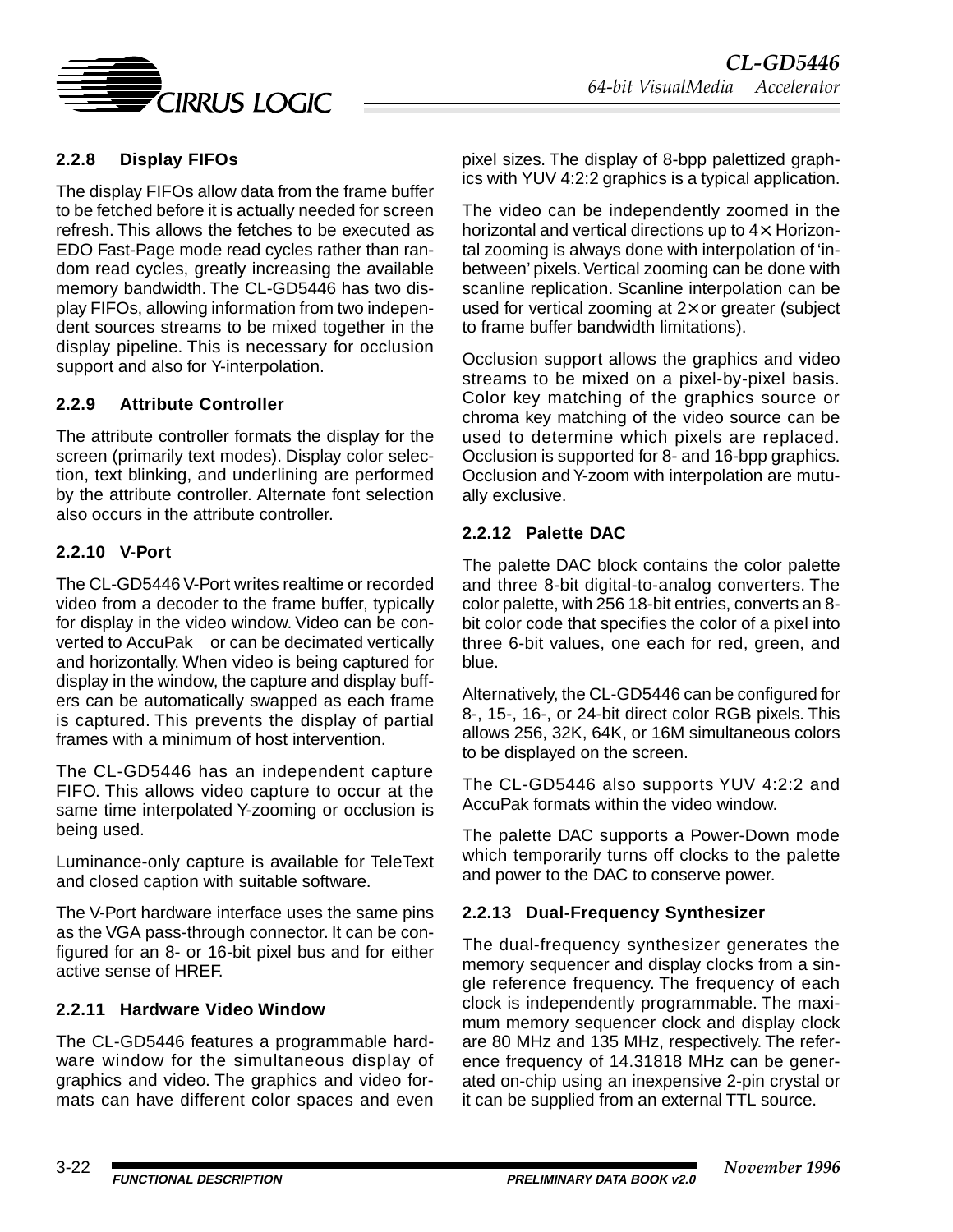

#### <span id="page-22-0"></span>**2.2.14 VESA/VGA Pass-Through Connector**

The CL-GD5446 can connect directly to a VESA connector for input or output. The device supports the three enable/disable inputs; the Pixel bus can drive the connector directly.

#### **2.2.15 General-Purpose I/O Port**

The CL-GD5446 can support an additional peripheral device on its adapter card. Address decoding and data buffering allow the additional device while maintaining the PCI 'single-load' specification.

#### **2.2.16 I2C Interface**

The CL-GD5446 has a built-in two pin interface that can be used to control peripheral devices such as TV tuners. This interface can also be used for DDC2B monitor identification.

#### **2.3 Performance**

The CL-GD5446 is designed with the following performance-enhancing features:

- 64-bit display memory data bus for faster access to display memory
- Memory-mapped, double-buffered BitBLT registers with autostart maximizes host/BLT overlap
- Transparent source BitBLT for increased BLT functionality
- DRAM timing configurable for EDO operations for faster access to display memory
- 80-MHz MCLK provides 320-Mbyte/second peak frame-buffer bandwidth
- Burst host bus performance and a CPU write buffer that allows faster CPU access for writes to display memory
- Increased throughput with PCI local bus interface with Burst mode
- 32-bit CPU interface to display memory for faster host access in all modes, including Planar mode
- 16- or 32-bit CPU interface to I/O registers for faster host access
- Multi-level, 32-bit system memory write cache
- 32-bit internal data inputs for internal DAC
- Two display FIFOs to minimize memory contention
- Video capture decimation to reduce the memory bandwidth requirements
- YUV planar assist and AccuPak<sup>™</sup> reduce codec CPU processing, increasing host bus and memory bus transfer rates
- 32  $\times$  32 and 64  $\times$  64 hardware cursor to improve Microsoft<sup>®</sup> Windows<sup>®</sup> performance

### **2.4 Compatibility**

The CL-GD5446 includes all registers and data paths required for VGA controllers, and is upwardcompatible with the CL-GD542X family.

The CL-GD5446 supports extensions to VGA, including  $1024 \times 768 \times 16$ M interlaced, 1024  $\times$  $768 \times 64$ K interlaced and non-interlaced, and 1280  $\times$  1024  $\times$  256 interlaced and non-interlaced modes.

Production Revision B of the CL-GD5446 is compliant with PC97.

#### **2.5 Board Testability**

The CL-GD5446 device is testable, even when installed on a printed circuit board. By using Pin-Scan testing, any IC signal pin not connected to the board or shorted to a neighboring pin or trace, is detected (see [Appendix B7, "Pin Scan"](#page--1-0) in the CL-GD5446 Technical Reference Manual ).The signature generator allows the entire system, including the display memory, to be tested at speed (see [Appendix B6, "Signature Generator"](#page--1-0) in the CL-GD5446 Technical Reference Manual). The CL-GD5446 enhanced signature generator test allows the BitBLT engine, the V-Port, as well as the frame buffer to be tested.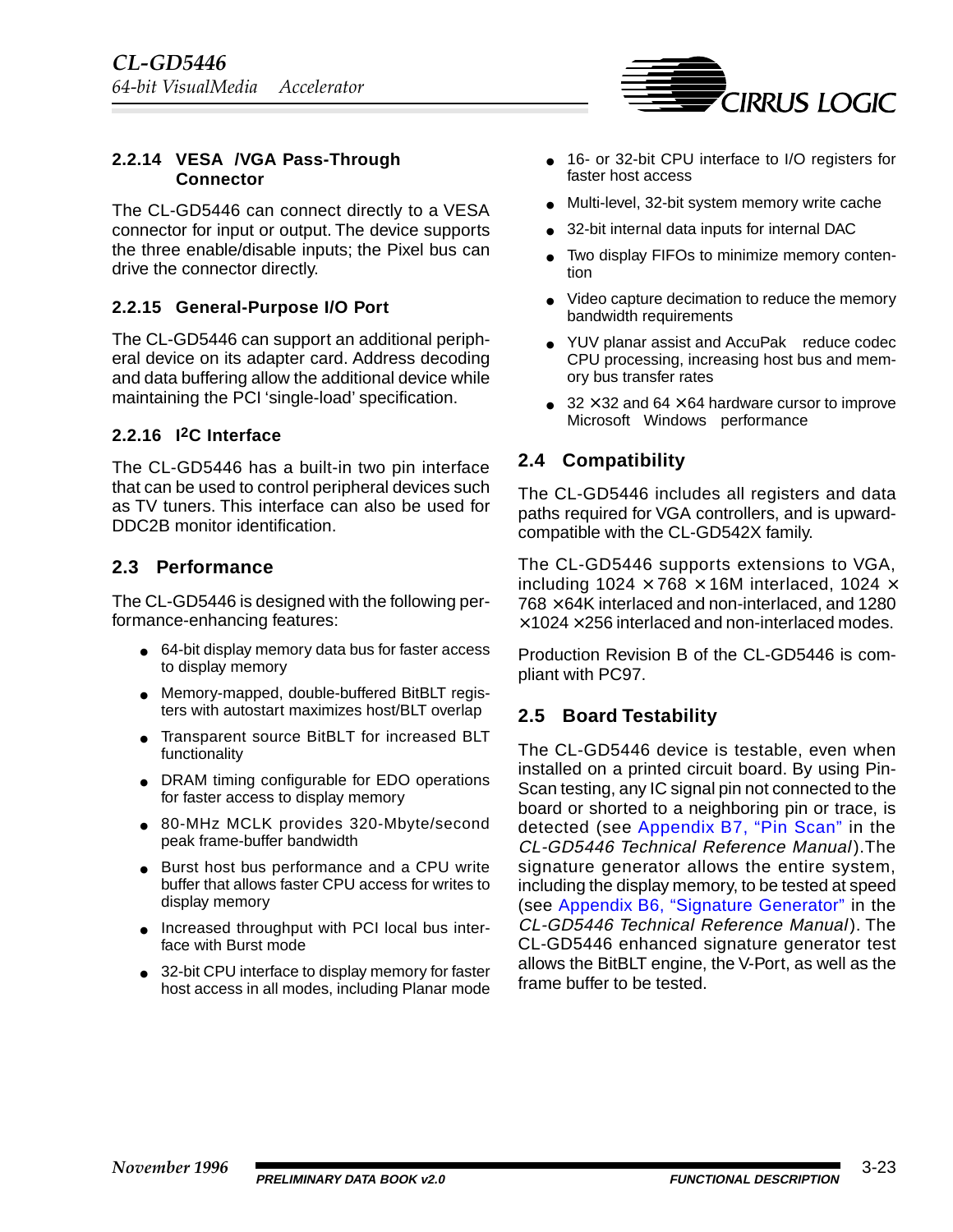<span id="page-23-0"></span>

# **3. CONFIGURATION TABLES**

#### **3.1 Graphics Modes**

#### Table 3-1. IBM<sup>®</sup> Standard VGA Display Modes

| <b>Mode</b><br>No. | <b>VESA®</b><br>No. | No. of<br><b>Colors</b> | Char. $\times$<br><b>Row</b> | Char.<br><b>Cell</b> | <b>Screen</b><br><b>Format</b> | <b>Display</b><br><b>Mode</b> | <b>Pixel</b><br>Freq.<br><b>MHz</b> | Horiz.<br>Freq.<br>kHz | Vert.<br>Freq.<br>Hz |
|--------------------|---------------------|-------------------------|------------------------------|----------------------|--------------------------------|-------------------------------|-------------------------------------|------------------------|----------------------|
| 0, 1               | 0, 1                | 16/256K                 | $40 \times 25$               | $9 \times 16$        | $360 \times 400$               | Text                          | 14                                  | 31.5                   | 70                   |
| 2, 3               | 2, 3                | 16/256K                 | $80 \times 25$               | $9 \times 16$        | $720 \times 400$               | Text                          | 28                                  | 31.5                   | 70                   |
| 4, 5               | 4, 5                | 4/256K                  | $40 \times 25$               | $8 \times 8$         | $320 \times 200$               | Graphics                      | 12.5                                | 31.5                   | 70                   |
| 6                  | 6                   | 2/256K                  | $80 \times 25$               | $8 \times 8$         | $640 \times 200$               | Graphics                      | 25                                  | 31.5                   | 70                   |
| $\overline{7}$     | $\overline{7}$      | Monochrome              | $80 \times 25$               | $9 \times 16$        | $720 \times 400$               | Text                          | 28                                  | 31.5                   | 70                   |
| D                  | D                   | 16/256K                 | $40 \times 25$               | $8 \times 8$         | $320 \times 200$               | Graphics                      | 12.5                                | 31.5                   | 70                   |
| Е                  | E                   | 16/256K                 | $80 \times 25$               | $8 \times 14$        | $640 \times 200$               | Graphics                      | 25                                  | 31.5                   | 70                   |
| F                  | $\mathsf F$         | Monochrome              | $80 \times 25$               | $8 \times 14$        | $640 \times 350$               | Graphics                      | 25                                  | 31.5                   | 70                   |
| 10                 | 10                  | 16/256K                 | $80 \times 25$               | $8 \times 14$        | $640 \times 350$               | Graphics                      | 25                                  | 31.5                   | 70                   |
| 11                 | 11                  | 2/256K                  | $80 \times 30$               | $8 \times 16$        | $640 \times 480$               | Graphics                      | 25                                  | 31.5                   | 60                   |
| $11 +$             | 11                  | 2/256K                  | $80 \times 30$               | $8 \times 16$        | $640 \times 480$               | Graphics                      | 31.5                                | 37.9                   | 72                   |
| $11+$              | 11                  | 2/256K                  | $80 \times 30$               | $8 \times 16$        | $640 \times 480$               | Graphics                      | 31.5                                | 37.5                   | 75                   |
| 12                 | 12                  | 16/256K                 | $80 \times 30$               | $8 \times 16$        | $640 \times 480$               | Graphics                      | 25                                  | 31.5                   | 60                   |
| $12+$              | $12+$               | 16/256K                 | $80 \times 30$               | $8 \times 16$        | $640 \times 480$               | Graphics                      | 31.5                                | 37.9                   | 72                   |
| $12+$              | $12+$               | 16/256K                 | $80 \times 30$               | $8 \times 16$        | $640 \times 480$               | Graphics                      | 31.5                                | 37.5                   | 75                   |
| $12+$              | $12+$               | 16/256K                 | $80\times30$                 | $8 \times 16$        | $640 \times 480$               | Graphics                      | 35.8                                | 43.3                   | 85                   |
| 13                 | 13                  | 256/256K                | $40 \times 25$               | $8 \times 8$         | $320 \times 200$               | Graphics                      | 12.5                                | 31.5                   | 70                   |

**NOTE:** The EGA-compatible text modes (which use an  $8 \times 14$  font) and graphics modes 10 and F use a 16-dot high font, with the bottom two lines truncated, in the absence of TSRFONT ( $8 \times 14$  font TSR). This creates some errors when displaying characters with descenders, but does not restrict operation of programs using these modes. In text modes using the  $8 \times 14$  font, the characters 'g', 'j', 'p', 'q', 'y', and 'y' are truncated using a middle- and bottom-line algorithm to avoid truncation of descenders. For compatibility with some DOS applications using the  $8 \times 14$  font, the TSRFONT utility should be used. Applications such as DOSSHELL, in Graphics 25 or 34 line display modes, require the TSRFONT utility to be loaded.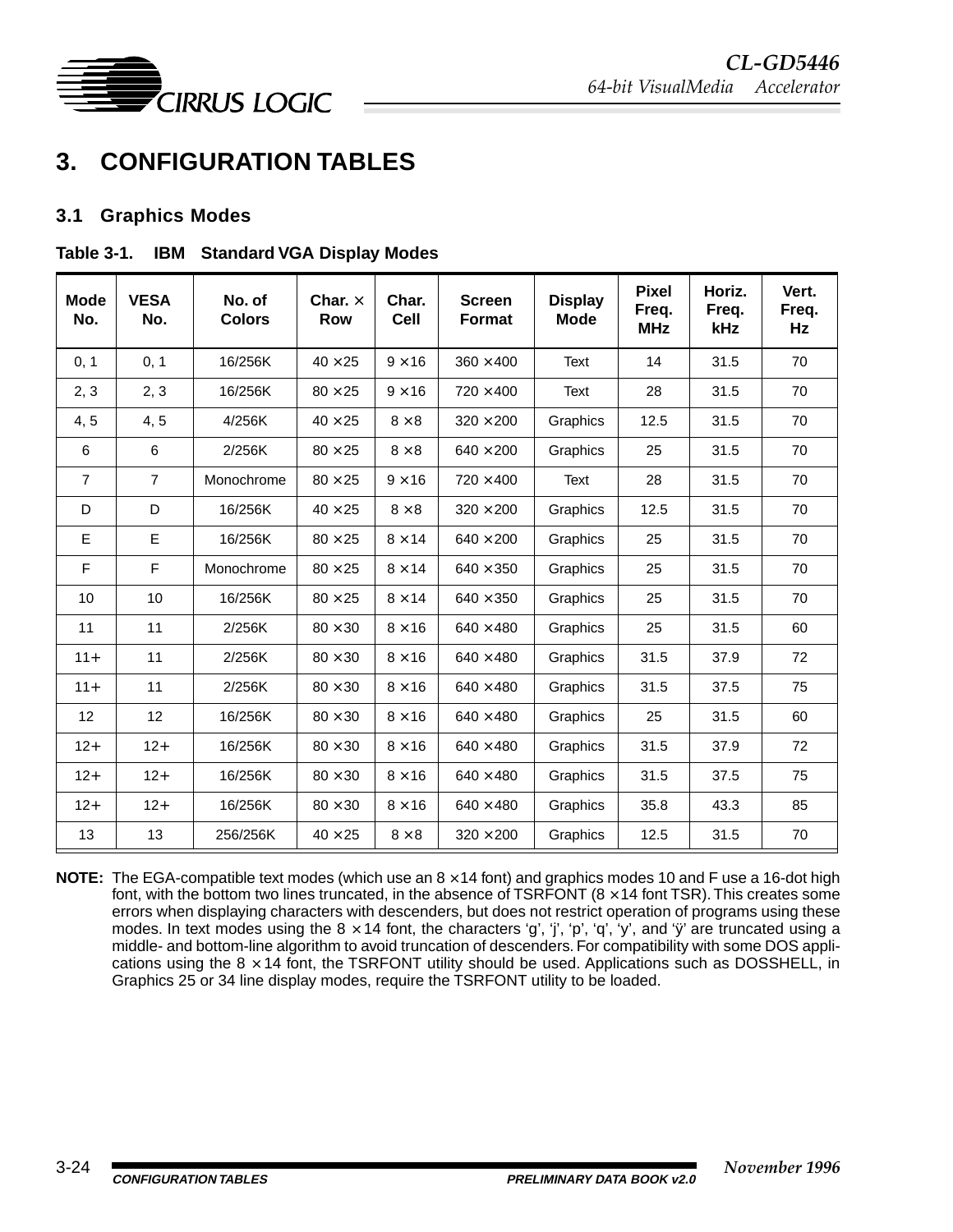

| <b>Mode</b><br>No. | <b>VESA®</b><br>No. | No. of<br><b>Colors</b> | Char. $\times$<br><b>Row</b> | Char.<br>Cell | <b>Screen</b><br>Format | <b>Display</b><br><b>Mode</b> | <b>Pixel</b><br>Freq.<br><b>MHz</b> | Horiz.<br>Freq.<br>kHz | Vert.<br>Freq.<br>Hz |
|--------------------|---------------------|-------------------------|------------------------------|---------------|-------------------------|-------------------------------|-------------------------------------|------------------------|----------------------|
| 58, 6A             | 102                 | 16/256K                 | $100 \times 37$              | $8 \times 16$ | $800 \times 600$        | Graphics                      | 36                                  | 35.2                   | 56                   |
| 58, 6A             | 102                 | 16/256K                 | $100 \times 37$              | $8 \times 16$ | $800 \times 600$        | Graphics                      | 40                                  | 37.8                   | 60                   |
| 58, 6A             | 102                 | 16/256K                 | $100 \times 37$              | $8 \times 16$ | $800 \times 600$        | Graphics                      | 50                                  | 48.1                   | 72                   |
| 58, 6A             | 102                 | 16/256K                 | $100 \times 37$              | $8 \times 16$ | $800 \times 600$        | Graphics                      | 49.5                                | 46.9                   | 75                   |
| 5C                 | 103                 | 256/256K                | $100 \times 37$              | $8 \times 16$ | $800 \times 600$        | Graphics                      | 36                                  | 35.2                   | 56                   |
| 5C                 | 103                 | 256/256K                | $100 \times 37$              | $8 \times 16$ | $800\times600$          | Graphics                      | 40                                  | 37.9                   | 60                   |
| 5C                 | 103                 | 256/256K                | $100 \times 37$              | $8 \times 16$ | $800 \times 600$        | Graphics                      | 50                                  | 48.1                   | 72                   |
| 5C                 | 103                 | 256/256K                | $100 \times 37$              | $8 \times 16$ | $800 \times 600$        | Graphics                      | 49.5                                | 46.9                   | 75                   |
| 5C                 | 103                 | 256/256K                | $100 \times 37$              | $8 \times 16$ | $800 \times 600$        | Graphics                      | 56.25                               | 53.7                   | 85                   |
| 5D <sup>†</sup>    | 104                 | 16/256K                 | $128 \times 48$              | $8 \times 16$ | $1024 \times 768$       | Graphics                      | 44.9                                | 35.5                   | 43i <sup>†</sup>     |
| 5D                 | 104                 | 16/256K                 | $128 \times 48$              | $8 \times 16$ | $1024 \times 768$       | Graphics                      | 65                                  | 48.3                   | 60                   |
| 5D                 | 104                 | 16/256K                 | $128 \times 48$              | $8 \times 16$ | $1024 \times 768$       | Graphics                      | 75                                  | 56                     | 70                   |
| 5D                 | 104                 | 16/256K                 | $128 \times 48$              | $8 \times 16$ | $1024 \times 768$       | Graphics                      | 77                                  | 58                     | 72                   |
| 5D                 | 104                 | 16/256K                 | $128 \times 48$              | $8 \times 16$ | $1024 \times 768$       | Graphics                      | 78.7                                | 60                     | 75                   |
| 5E                 | 100                 | 256/256K                | $80 \times 25$               | $8 \times 16$ | $640 \times 400$        | Graphics                      | 25                                  | 31.5                   | 70                   |
| 5F                 | 101                 | 256/256K                | $80 \times 30$               | $8 \times 16$ | $640 \times 480$        | Graphics                      | 25                                  | 31.5                   | 60                   |
| 5F                 | 101                 | 256/256K                | $80 \times 30$               | $8 \times 16$ | $640 \times 480$        | Graphics                      | 31.5                                | 37.9                   | 72                   |
| 5F                 | 101                 | 256/256K                | $80\times30$                 | $8 \times 16$ | $640 \times 480$        | Graphics                      | 31.5                                | 37.5                   | 75                   |
| 5F                 | 101                 | 256/256K                | $80 \times 30$               | $8 \times 16$ | $640\times480$          | Graphics                      | 36                                  | 43.3                   | 85                   |
| 60 <sup>t</sup>    | 105                 | 256/256K                | $128 \times 48$              | $8 \times 16$ | $1024 \times 768$       | Graphics                      | 44.9                                | 35.5                   | 43i <sup>†</sup>     |
| 60                 | 105                 | 256/256K                | $128 \times 48$              | $8 \times 16$ | $1024 \times 768$       | Graphics                      | 65                                  | 48.3                   | 60                   |
| 60                 | 105                 | 256/256K                | $128 \times 48$              | $8 \times 16$ | $1024 \times 768$       | Graphics                      | 75                                  | 56                     | 70                   |
| 60                 | 105                 | 256/256K                | $128 \times 48$              | $8 \times 16$ | $1024 \times 768$       | Graphics                      | 77                                  | 58                     | 72                   |
| 60                 | 105                 | 256/256K                | $128\times48$                | $8 \times 16$ | $1024 \times 768$       | Graphics                      | 78.7                                | 60                     | 75                   |
| 60                 | 105                 | 256/256K                | $128 \times 48$              | $8 \times 16$ | $1024 \times 768$       | Graphics                      | 94.5                                | 68.3                   | 85                   |
| 64                 | 111                 | 64K                     |                              |               | $640 \times 480$        | Graphics                      | 25                                  | 31.5                   | 60                   |
| 64                 | 111                 | 64K                     | —                            | -             | $640 \times 480$        | Graphics                      | 31.5                                | 37.9                   | 72                   |
| 64                 | 111                 | 64K                     | -                            | -             | $640 \times 480$        | Graphics                      | 31.5                                | 37.5                   | 75                   |
| 64                 | 111                 | 64K                     | -                            | -             | $640\times480$          | Graphics                      | 36                                  | 43.3                   | 85                   |

|  | Table 3-2. Cirrus Logic Extended Display Modes |
|--|------------------------------------------------|
|--|------------------------------------------------|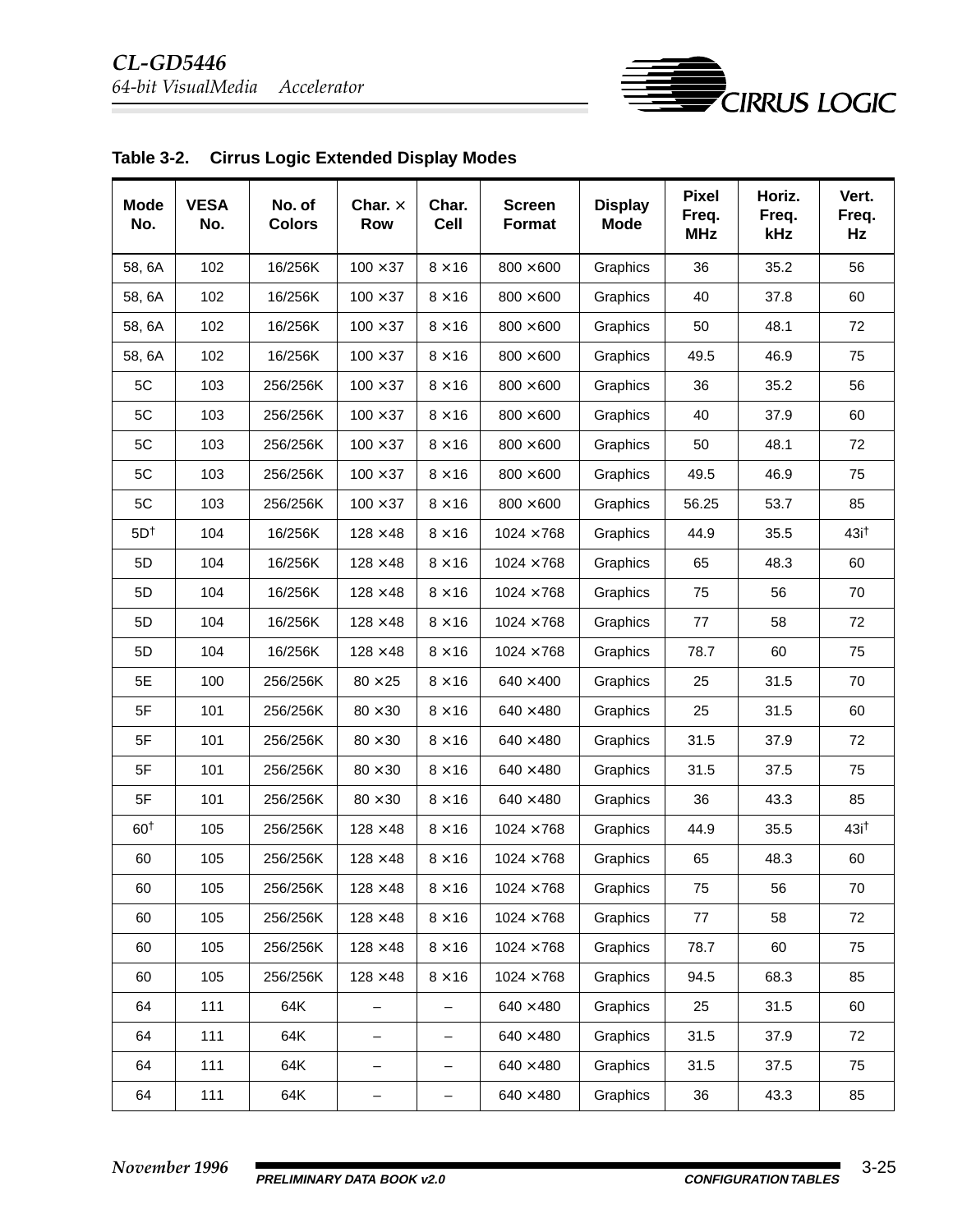

**Table 3-2. Cirrus Logic Extended Display Modes** (cont.)

| <b>Mode</b><br>No. | <b>VESA®</b><br>No. | No. of<br><b>Colors</b> | Char. $\times$<br>Row    | Char.<br><b>Cell</b>     | <b>Screen</b><br>Format | <b>Display</b><br><b>Mode</b> | <b>Pixel</b><br>Freq.<br><b>MHz</b> | Horiz.<br>Freq.<br>kHz | Vert.<br>Freq.<br>Hz |
|--------------------|---------------------|-------------------------|--------------------------|--------------------------|-------------------------|-------------------------------|-------------------------------------|------------------------|----------------------|
| 65                 | 114                 | 64K                     | $\qquad \qquad -$        | $\qquad \qquad -$        | $800 \times 600$        | Graphics                      | 36                                  | 35.2                   | 56                   |
| 65                 | 114                 | 64K                     | $\qquad \qquad -$        | $\qquad \qquad -$        | $800 \times 600$        | Graphics                      | 40                                  | 37.8                   | 60                   |
| 65                 | 114                 | 64K                     | $\qquad \qquad -$        | $\qquad \qquad -$        | $800 \times 600$        | Graphics                      | 50                                  | 48.1                   | 72                   |
| 65                 | 114                 | 64K                     | $\qquad \qquad -$        | $\qquad \qquad -$        | $800 \times 600$        | Graphics                      | 49.5                                | 46.9                   | 75                   |
| 65                 | 114                 | 64K                     | $\overline{\phantom{m}}$ | $\qquad \qquad -$        | $800 \times 600$        | Graphics                      | 56.25                               | 53.7                   | 85                   |
| 66                 | 110                 | 32K <sup>‡</sup>        | $\overline{\phantom{m}}$ | $\qquad \qquad -$        | $640 \times 480$        | Graphics                      | 25                                  | 31.5                   | 60                   |
| 66                 | 110                 | 32K <sup>‡</sup>        | $\overline{\phantom{m}}$ | $\qquad \qquad -$        | $640 \times 480$        | Graphics                      | 31.5                                | 37.9                   | 72                   |
| 66                 | 110                 | 32K <sup>‡</sup>        |                          | $\qquad \qquad -$        | $640 \times 480$        | Graphics                      | 31.5                                | 37.5                   | 75                   |
| 66                 | 110                 | 32K <sup>‡</sup>        |                          |                          | $640 \times 480$        | Graphics                      | 36                                  | 43.3                   | 85                   |
| 67                 | 113                 | 32K <sup>‡</sup>        | $\overline{\phantom{0}}$ | —                        | $800 \times 600$        | Graphics                      | 36                                  | 35.2                   | 56                   |
| 67                 | 113                 | 32K <sup>‡</sup>        | $\overline{\phantom{m}}$ | $\overline{\phantom{m}}$ | $800 \times 600$        | Graphics                      | 40                                  | 37.8                   | 60                   |
| 67                 | 113                 | 32K <sup>‡</sup>        | $\qquad \qquad -$        | $\overline{\phantom{0}}$ | $800 \times 600$        | Graphics                      | 50                                  | 48.1                   | 72                   |
| 67                 | 113                 | 32K <sup>‡</sup>        | $\qquad \qquad -$        | $\qquad \qquad -$        | $800\times600$          | Graphics                      | 49.5                                | 46.9                   | 75                   |
| 67                 | 113                 | 32K <sup>‡</sup>        | $\overline{\phantom{m}}$ | $\qquad \qquad -$        | $800 \times 600$        | Graphics                      | 56.25                               | 53.7                   | 85                   |
| 68†                | 116                 | 32K <sup>‡</sup>        |                          | $\qquad \qquad -$        | $1024 \times 768$       | Graphics                      | 44.9                                | 35.5                   | 43i <sup>†</sup>     |
| 68                 | 116                 | 32K <sup>‡</sup>        | $\qquad \qquad -$        | $\qquad \qquad -$        | $1024 \times 768$       | Graphics                      | 65                                  | 48.3                   | 60                   |
| 68                 | 116                 | 32K <sup>‡</sup>        | $\overline{\phantom{m}}$ | $\qquad \qquad -$        | $1024 \times 768$       | Graphics                      | 75                                  | 56                     | 70                   |
| 68                 | 116                 | 32K <sup>‡</sup>        | $\overline{\phantom{m}}$ | $\qquad \qquad -$        | $1024 \times 768$       | Graphics                      | 78.7                                | 60                     | 75                   |
| 68                 | 116                 | 32K <sup>‡</sup>        | $\qquad \qquad -$        | $\qquad \qquad -$        | $1024 \times 768$       | Graphics                      | 94.5                                | 68.3                   | 85                   |
| $6C+$              | 106                 | 16/256K                 | $160 \times 64$          | $8 \times 16$            | $1280 \times 1024$      | Graphics                      | 75                                  | 48                     | 43i <sup>†</sup>     |
| 6D <sup>t</sup>    | 107                 | 256/256K                | $160 \times 64$          | $8 \times 16$            | $1280 \times 1024$      | Graphics                      | 75                                  | 48                     | 43i <sup>†</sup>     |
| 6D                 | 107                 | 256/256K                | $160 \times 64$          | $8\times16$              | $1280\times1024$        | Graphics                      | 108                                 | 65                     | 60                   |
| 6D                 | 107                 | 256/256K                | $160 \times 64$          | $8 \times 16$            | $1280\times1024$        | Graphics                      | 135                                 | 80                     | 75                   |
| 71                 | 112                 | 16M                     |                          |                          | $640 \times 480$        | Graphics                      | 25                                  | 31.5                   | 60                   |
| 71                 | 112                 | 16M                     | $\qquad \qquad -$        | $\qquad \qquad -$        | $640 \times 480$        | Graphics                      | 31.5                                | 37.9                   | 72                   |
| 71                 | 112                 | 16M                     | $\qquad \qquad -$        | —                        | $640 \times 480$        | Graphics                      | 31.5                                | 37.5                   | 75                   |
| 71                 | 112                 | 16M                     | —                        | $\qquad \qquad -$        | $640 \times 480$        | Graphics                      | 36                                  | 43.3                   | 85                   |
| 74†                | 117                 | 64K                     | —                        | $\qquad \qquad -$        | $1024 \times 768$       | Graphics                      | 44.9                                | 35.5                   | 43i <sup>†</sup>     |
| 74                 | 117                 | 64K                     | —                        | —                        | $1024 \times 768$       | Graphics                      | 65                                  | 48.3                   | 60                   |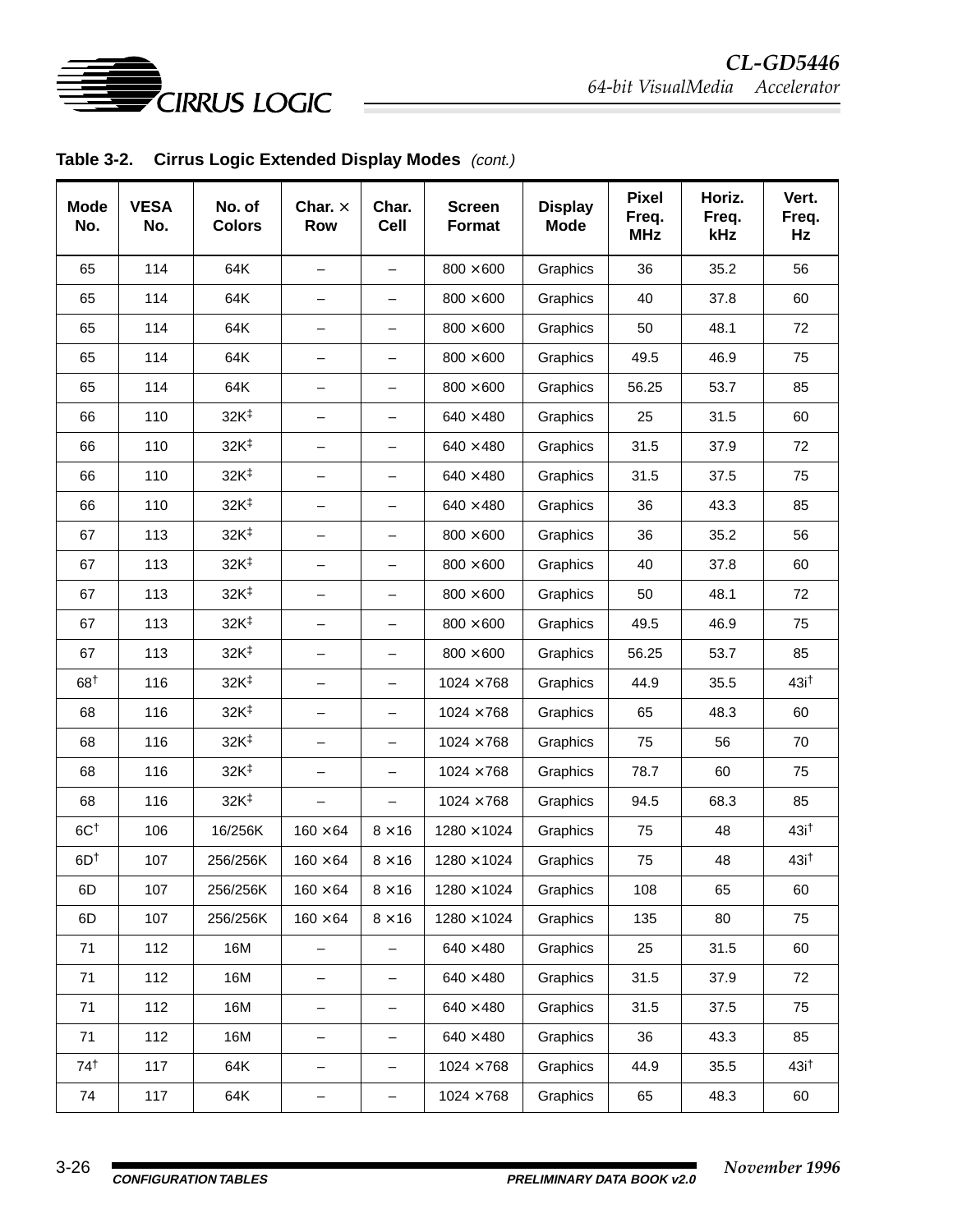

| <b>Mode</b><br>No. | <b>VESA®</b><br>No. | No. of<br><b>Colors</b> | Char. $\times$<br><b>Row</b> | Char.<br><b>Cell</b>     | <b>Screen</b><br><b>Format</b> | <b>Display</b><br><b>Mode</b> | <b>Pixel</b><br>Freq.<br><b>MHz</b> | Horiz.<br>Freq.<br>kHz | Vert.<br>Freq.<br>Hz |
|--------------------|---------------------|-------------------------|------------------------------|--------------------------|--------------------------------|-------------------------------|-------------------------------------|------------------------|----------------------|
| 74                 | 117                 | 64K                     | $\equiv$                     |                          | $1024 \times 768$              | Graphics                      | 75                                  | 56                     | 70                   |
| 74                 | 117                 | 64K                     | $\overline{\phantom{0}}$     |                          | $1024 \times 768$              | Graphics                      | 78.7                                | 60                     | 75                   |
| 74                 | 117                 | 64K                     | $\overline{\phantom{0}}$     | $\qquad \qquad -$        | $1024 \times 768$              | Graphics                      | 94.5                                | 68.3                   | 85                   |
| 75 <sup>†</sup>    | <b>11A</b>          | 64K                     | $\overline{\phantom{0}}$     | $\overline{\phantom{0}}$ | $1280 \times 1024$             | Graphics                      | 75                                  | 48                     | 43i <sup>†</sup>     |
| 78                 | 115                 | 16M                     | $\overline{\phantom{0}}$     |                          | $800 \times 600$               | Graphics                      | 36                                  | 35.2                   | 56                   |
| 78                 | 115                 | 16M                     | —                            |                          | $800 \times 600$               | Graphics                      | 40                                  | 37.8                   | 60                   |
| 78                 | 115                 | 16M                     | —                            |                          | $800 \times 600$               | Graphics                      | 50                                  | 48.1                   | 72                   |
| 78                 | 115                 | 16M                     | $\overline{\phantom{0}}$     |                          | $800 \times 600$               | Graphics                      | 49.5                                | 46.9                   | 75                   |
| 78                 | 115                 | 16M                     | —                            | $\overline{\phantom{m}}$ | $800 \times 600$               | Graphics                      | 56.25                               | 53.7                   | 85                   |
| 79                 | 118                 | 16M                     | —                            | $\qquad \qquad -$        | $1024 \times 768$              | Graphics                      | 44.9                                | 35.5                   | 43i <sup>†</sup>     |
| 79                 | 118                 | 16M                     | $\overline{\phantom{0}}$     | $\overline{\phantom{0}}$ | $1024 \times 768$              | Graphics                      | 65                                  | 48.3                   | 60                   |
| 79                 | 118                 | 16M                     | $\overline{\phantom{0}}$     | $\overline{\phantom{0}}$ | $1024 \times 768$              | Graphics                      | 75                                  | 56                     | 70                   |
| 79                 | 118                 | 16M                     | $\overline{\phantom{0}}$     | $\qquad \qquad -$        | $1024 \times 768$              | Graphics                      | 78.7                                | 60                     | 75                   |
| 79                 | 118                 | 16M                     | —                            | $\qquad \qquad -$        | $1024 \times 768$              | Graphics                      | 94.5                                | 68.3                   | 85                   |
| 7B                 |                     | 256/256K                |                              | $\overline{\phantom{0}}$ | $1600 \times 1200$             | Graphics                      | 135                                 | 62.5                   | 48i <sup>+</sup>     |
| 7C                 |                     | 256/256K                | $144 \times 54$              | $8 \times 16$            | $1152 \times 864$              | Graphics                      | 94.5                                | 63.9                   | 70                   |
| 7C                 |                     | 256/256K                | $144 \times 54$              | $8 \times 16$            | $1152 \times 864$              | Graphics                      | 108                                 | 67.5                   | 75                   |

**Table 3-2. Cirrus Logic Extended Display Modes** (cont.)

#### **NOTES:**

- 1) '‡' character indicates 32K Direct-Color/256-Color Mixed mode.
- 2) †' character indicates Interlaced mode.
- 3) Some modes and some refresh rates are not supported by the CL-GD5446. Refer to the CL-GD5446 Software Release Kit for the list of display modes supported by the CL-GD5446 BIOS. Also see the inside front cover of this manual.
- 4) Some modes are not supported by all monitors. The fastest vertical refresh rate for the monitor type selected is automatically used.
- 5) The CL-GD5446 can support 132-column text modes, not included in the BIOS.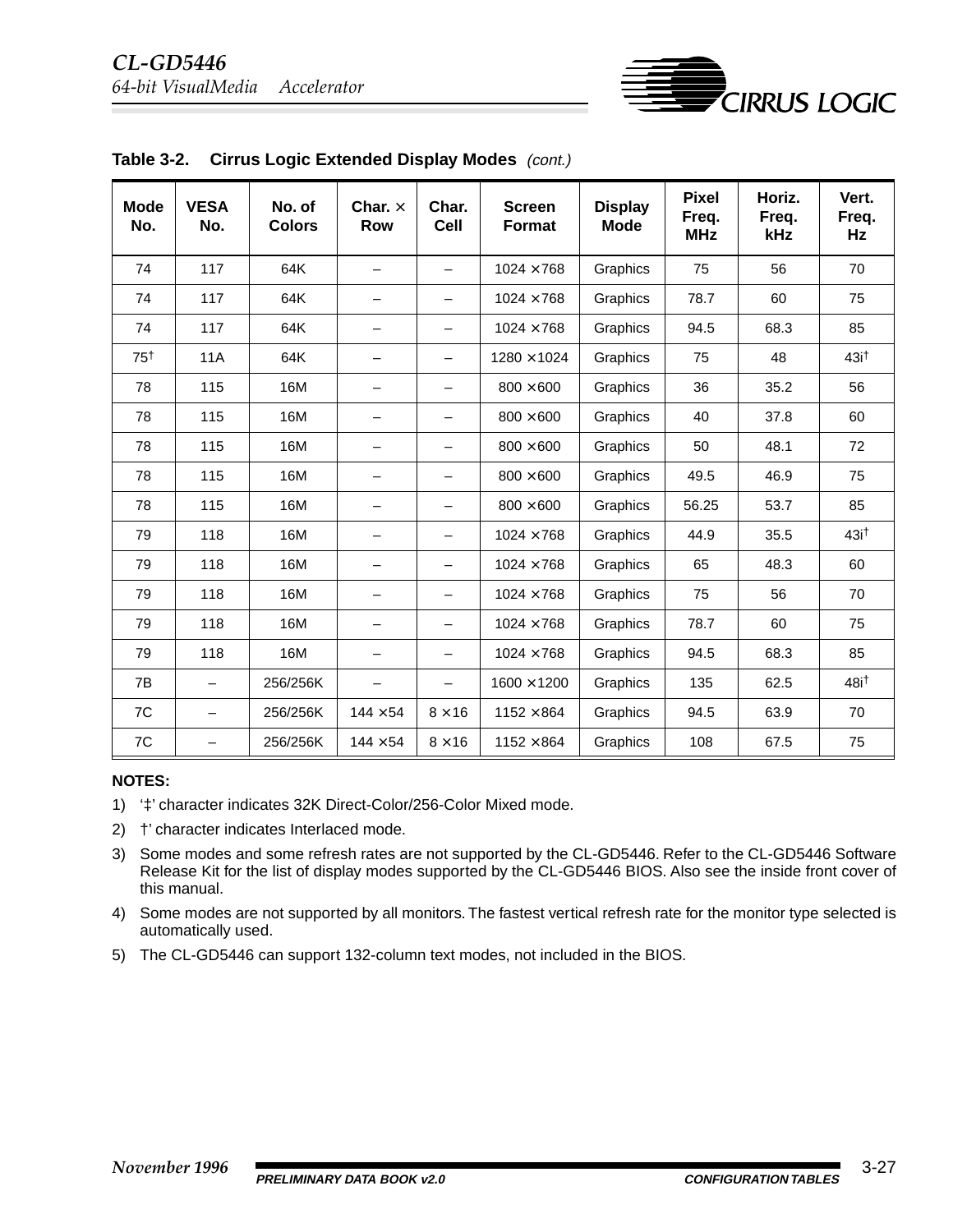<span id="page-27-0"></span>

### **3.2 Configuration Register, CF**

When RESET (system power-on reset) is active, the CL-GD5446 samples the levels on several of the Display Memory Data (MD[63:48]) pins. These levels are latched into a write-only Configuration register (CF1). This register controls some fundamental operating modes of the CL-GD5446.

The levels on the Memory Data bus default to a logic '1' during power-on reset because of internal 250-kΩ pull-up resistors. A logic '0' is achieved by installing an external 6.8-kΩ pull-down resistor on the memory data line corresponding to the appropriate bit in the Configuration register. Refer to [Appendix B5, "Con](#page--1-0)[figuration Notes",](#page--1-0) in this manual. Table 3-3 summarizes the Configuration register.

| <b>Memory Data Bit</b>     | <b>Pin Number</b> | <b>CF Bits</b> | Level                                         | <b>Description</b>                                                                                                |
|----------------------------|-------------------|----------------|-----------------------------------------------|-------------------------------------------------------------------------------------------------------------------|
| MD63                       | 157               | 15             | $\mathbf 0$<br>1                              | Enable Pin-Scan test<br>Disable Pin-Scan test                                                                     |
| MD <sub>62</sub>           | 158               | 14             | $\mathbf 0$<br>1                              | $PCI3C[8] = 1$ (interrupt claimed)<br>$PCI3C[8] = 0$ (interrupt not claimed)                                      |
| MD61                       | 159               | 13             |                                               | Reserved                                                                                                          |
| MD <sub>60</sub>           | 160               | 12             |                                               | Used with CF5 to define MCLK                                                                                      |
| MD59                       | 161               | 11             | 0<br>1                                        | Asymmetric DRAM (RAS*/CAS* addressing)<br>Symmetric DRAM (RAS*/CAS* addressing)                                   |
| <b>MD58</b>                | 162               | 10             | $\qquad \qquad -$                             | Pull-down resistor required (CAS steering)                                                                        |
| <b>MD57</b>                | 163               | 9              | 0<br>1                                        | 7-MCLK RAS* cycle<br>6-MCLK RAS* cycle                                                                            |
| <b>MD56</b>                | 164               | 8              |                                               | Used with CF4 to define GPIO, VGA register relocation<br>Revision A only. See Appendix A2 for Revision B silicon. |
| <b>MD55</b>                | 170               | $\overline{7}$ |                                               | Reserved                                                                                                          |
| <b>MD54</b>                | 171               | 6              | 0<br>1                                        | Feature Connector pins (P[7:0], BLANK#, DCLK) disabled<br>Feature Connector pins normal operation                 |
| MD53                       | 172               | 5              |                                               | Used with CF12 to define MCLK                                                                                     |
| <b>MD52</b>                | 173               | 4              |                                               | Used with CF8 to define GPIO, VGA register relocation<br>Revision A only. See Appendix A2 for Revision B silicon. |
| <b>MD51</b>                | 174               | 3              | 0<br>1                                        | Enable PCI14 for GPIO, VGA register relocation<br>Disable PCI14 (no GPIO, VGA register relocation)                |
| MD50, MD49,<br><b>MD48</b> | 141, 142, 143     | 2, 1, 0        | 000<br>001<br>010<br>011<br>100<br>110<br>111 | Reserved<br>Reserved<br>Reserved<br>Reserved<br>PCI bus<br>Reserved (VESA VL-Bus, reference only)<br>Reserved     |

#### **Table 3-3. Configuration Register Bits**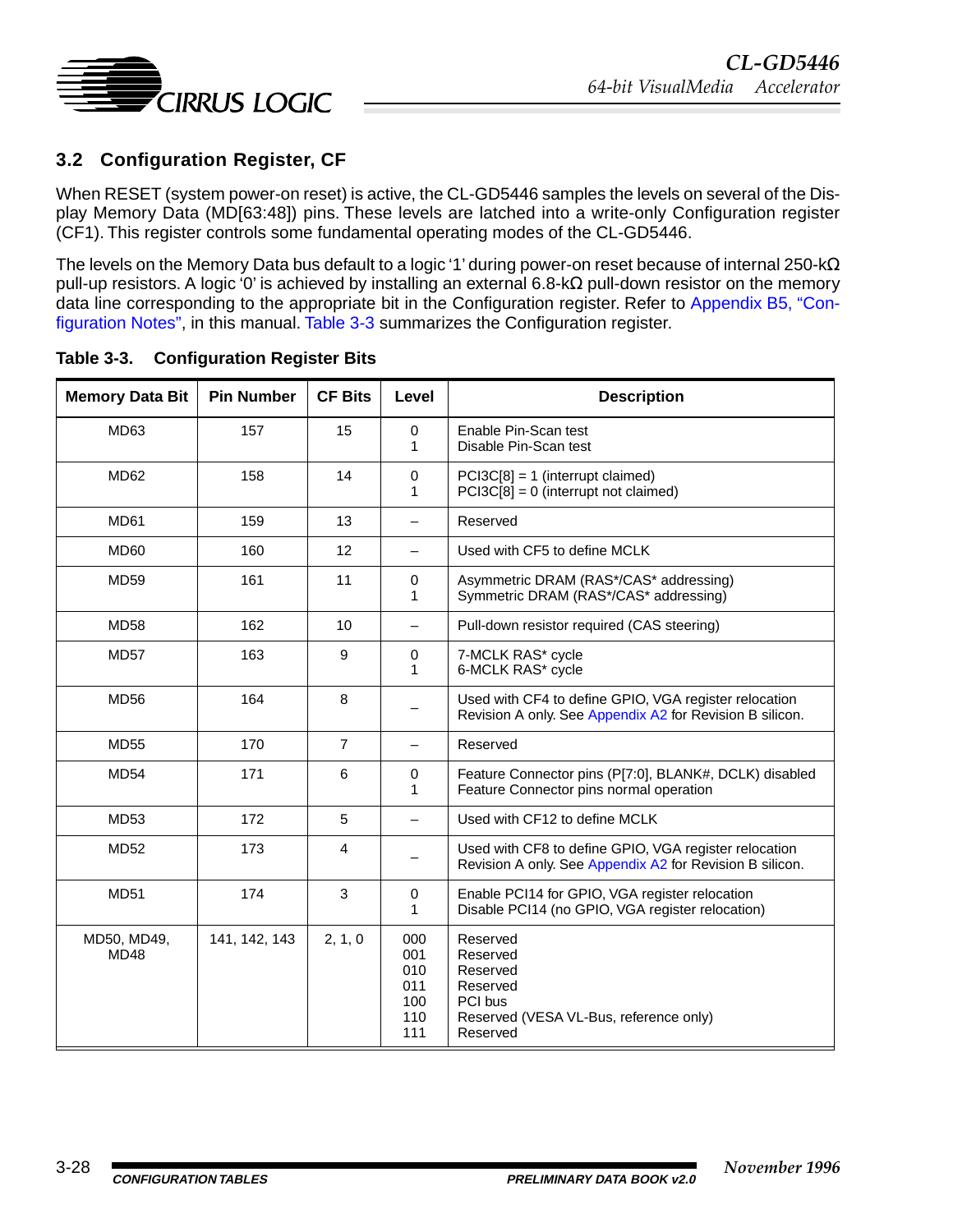

# <span id="page-28-0"></span>**4. VGA REGISTER PORT MAP**

| Table 4-1. |  | <b>VGA Register Port Map</b> |  |  |
|------------|--|------------------------------|--|--|
|------------|--|------------------------------|--|--|

| <b>Address</b>  | Port                                                          | VESA <sup>®</sup> VL-Bus™<br>Note <sup>a</sup> |
|-----------------|---------------------------------------------------------------|------------------------------------------------|
| 94              | POS 102 Access Control (3C3 sleep)                            | ✓                                              |
| 102             | POS102 register                                               | ✓                                              |
| 3B4             | CRT Controller Index (R/W - monochrome)                       |                                                |
| 3B <sub>5</sub> | CRT Controller Data (R/W - monochrome)                        |                                                |
| 3BA             | Feature Control (W), Input Status Register 1 (R - monochrome) |                                                |
| 3C <sub>0</sub> | Attribute Controller Index/Data (Write)                       |                                                |
| 3C1             | Attribute Controller Index/Data (Read)                        |                                                |
| 3C <sub>2</sub> | Miscellaneous Output (W), Input Status Register 0 (R)         |                                                |
| 3C <sub>3</sub> | Motherboard Sleep                                             |                                                |
| 3C4             | Sequencer Index (R/W)                                         |                                                |
| 3C <sub>5</sub> | Sequencer Data (R/W)                                          |                                                |
| 3C <sub>6</sub> | Video DAC Pixel Mask (R/W), Hidden DAC Register (R/W)         |                                                |
| 3C7             | Pixel Address Read Mode (W), DAC State (R)                    |                                                |
| 3C <sub>8</sub> | Pixel Mask Write Mode (R/W)                                   |                                                |
| 3C <sub>9</sub> | Pixel Data (R/W)                                              |                                                |
| 3CA             | Feature Control Readback (R)                                  |                                                |
| 3CC             | Miscellaneous Output Readback (R)                             |                                                |
| 3CE             | Graphics Controller Index (R/W)                               |                                                |
| 3CF             | Graphics Controller Data (R/W)                                |                                                |
| 3D4             | CRT Controller Index (R/W - color)                            |                                                |
| 3D <sub>5</sub> | CRT Controller Data (R/W - color)                             |                                                |
| 3DA             | Feature Control (W), Input Status Register 1 (R - color)      |                                                |
| 46E8            | Adapter Sleep                                                 | ✔                                              |

<sup>a</sup> These registers are available only when the CL-GD5446 is configured for VESA VL-Bus. The CL-GD5446 is not available for VESA VL-Bus.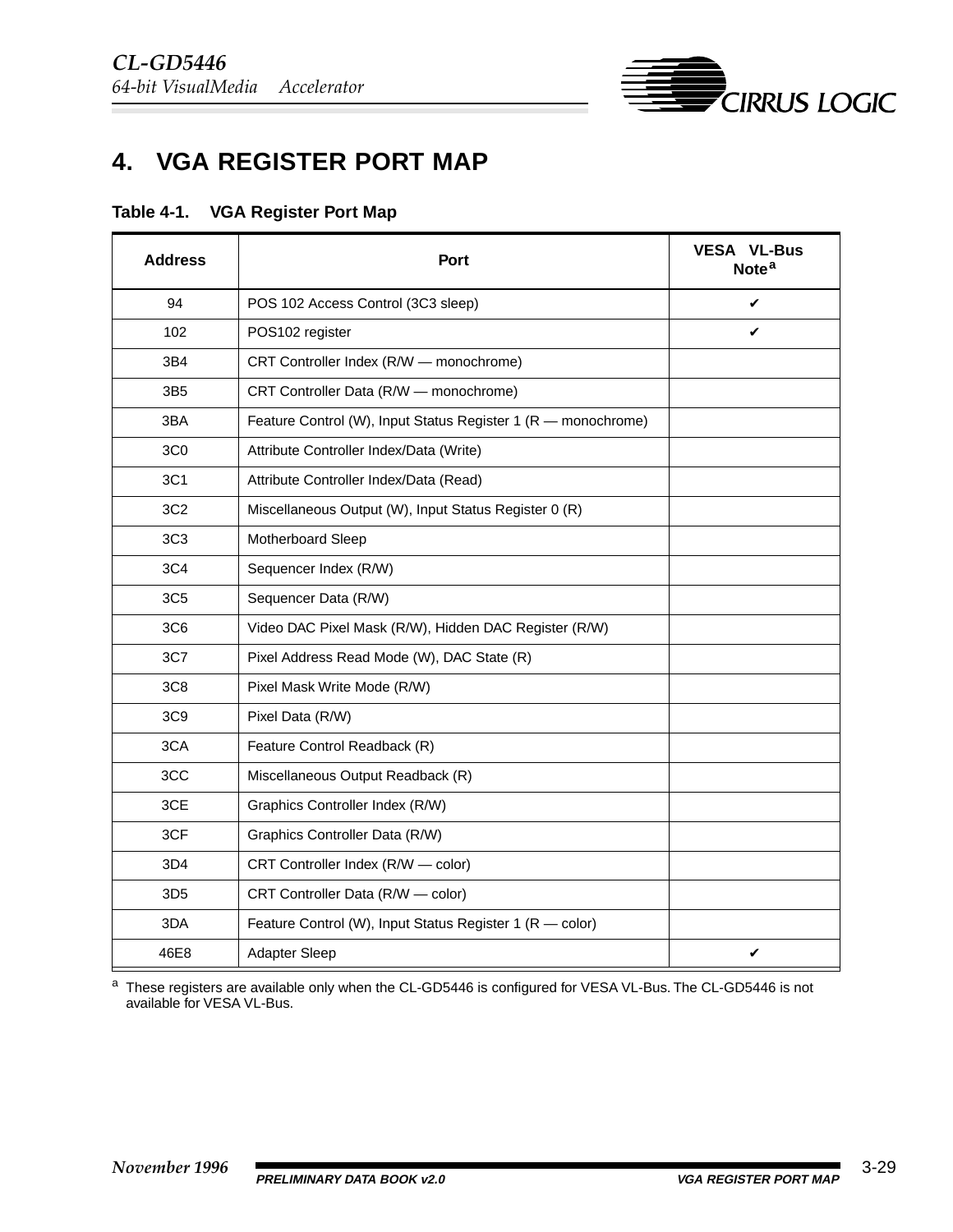<span id="page-29-0"></span>

# **5. REGISTER MAP**

All CL-GD5446 registers are listed in Table 5-1. Page numbers in the Page column refer to the register description chapters later in this manual. The registers that have a (V) in the I/O port column are for the VESA VL-Bus and are listed for reference only. Registers at I/O port 3Dxh are at 3Bxh when the CL-GD5446 is programmed for Monochrome mode (MISC[0] = 0).

| <b>Abbreviation</b>      | <b>Register Name</b>                                      | I/O Port          | <b>Index</b>             | <b>MMI/O</b>             | Page     |
|--------------------------|-----------------------------------------------------------|-------------------|--------------------------|--------------------------|----------|
| <b>MISC</b>              | Miscellaneous Output (write only)                         | 3C <sub>2</sub> h |                          |                          | $4 - 9$  |
|                          | Miscellaneous Output (read only)                          | 3CCh              | -                        | $\overline{\phantom{0}}$ | $4 - 9$  |
| <b>FC</b>                | Feature Control (write only)                              | 3DAh              |                          | $\overline{\phantom{0}}$ | $4 - 11$ |
|                          | Feature Control (read only)                               | 3CAh              |                          |                          | $4 - 11$ |
| <b>FEAT</b>              | Input Status Register 0                                   | 3C <sub>2</sub> h | $\overline{\phantom{0}}$ | $\equiv$                 | $4 - 12$ |
| <b>STAT</b>              | Input Status Register 1                                   | 3DAh              |                          | $\equiv$                 | $4 - 13$ |
|                          | <b>Pixel Mask</b>                                         | 3C6h              |                          |                          | $4 - 14$ |
|                          | Palette Address (Read mode) (write only)                  | 3C7h              | $\overline{\phantom{0}}$ | $\overline{\phantom{0}}$ | $4 - 15$ |
|                          | DAC State (read only)                                     | 3C7h              |                          | $\equiv$                 | $4 - 16$ |
|                          | Palette Address (Write mode)                              | 3C8h              |                          |                          | $4 - 17$ |
| $\overline{\phantom{0}}$ | Palette Data                                              | 3C9h              | $\overline{\phantom{0}}$ | $\equiv$                 | $4 - 18$ |
| <b>HDR</b>               | Hidden DAC Register                                       | 3C6h              | $\overline{\phantom{0}}$ | $\equiv$                 | $8 - 52$ |
| <b>PCI00</b>             | PCI Device/Vendor ID                                      | 00h               |                          |                          | $7 - 3$  |
| <b>PCI04</b>             | <b>PCI Status/Command</b>                                 | 04h               |                          | $\overline{\phantom{0}}$ | $7 - 4$  |
| <b>PCI08</b>             | <b>PCI Class Code</b>                                     | 08h               |                          | $\equiv$                 | $7 - 5$  |
| <b>PCI10</b>             | PCI Display Memory Base Address                           | 10h               |                          |                          | $7-6$    |
| <b>PCI14</b>             | PCI Relocatable I/O and GPIO Base Address<br>(Revision A) | 14h               |                          | $\overline{\phantom{0}}$ | $7 - 7$  |
| <b>PCI14</b>             | PCI VGA/BitBLT Register Base Address<br>(Revision B)      | 14h               |                          | $\overline{\phantom{0}}$ | $7 - 8$  |
| <b>PCI18</b>             | PCI GPIO Base Address (Revision B)                        | 18h               |                          |                          | $7 - 9$  |
| PCI <sub>2</sub> C       | PCI Subsystem/Subsystem Vendor ID<br>(Revision B)         | 2Ch               |                          |                          | $7 - 10$ |
| <b>PCI30</b>             | PCI Expansion ROM Base Address                            | 30h               |                          | $\equiv$                 | $7 - 11$ |
| PCI <sub>3</sub> C       | PCI Interrupt Line                                        | 3Ch               | $\overline{\phantom{0}}$ | $\overline{\phantom{0}}$ | $7 - 12$ |
| <b>ARX</b>               | <b>Attribute Controller Index</b>                         | 3C0h/3C1h         |                          | $\overline{\phantom{0}}$ | $4 - 72$ |
| AR0-ARF                  | <b>Attribute Controller Palette</b>                       | 3C0h/3C1h         | 00h-0Fh                  | $\equiv$                 | $4 - 73$ |
| AR10                     | Attribute Controller Mode                                 | 3C0h/3C1h         | 10h                      | $\overline{\phantom{0}}$ | $4 - 74$ |

#### **Table 5-1. CL-GD5446 Registers**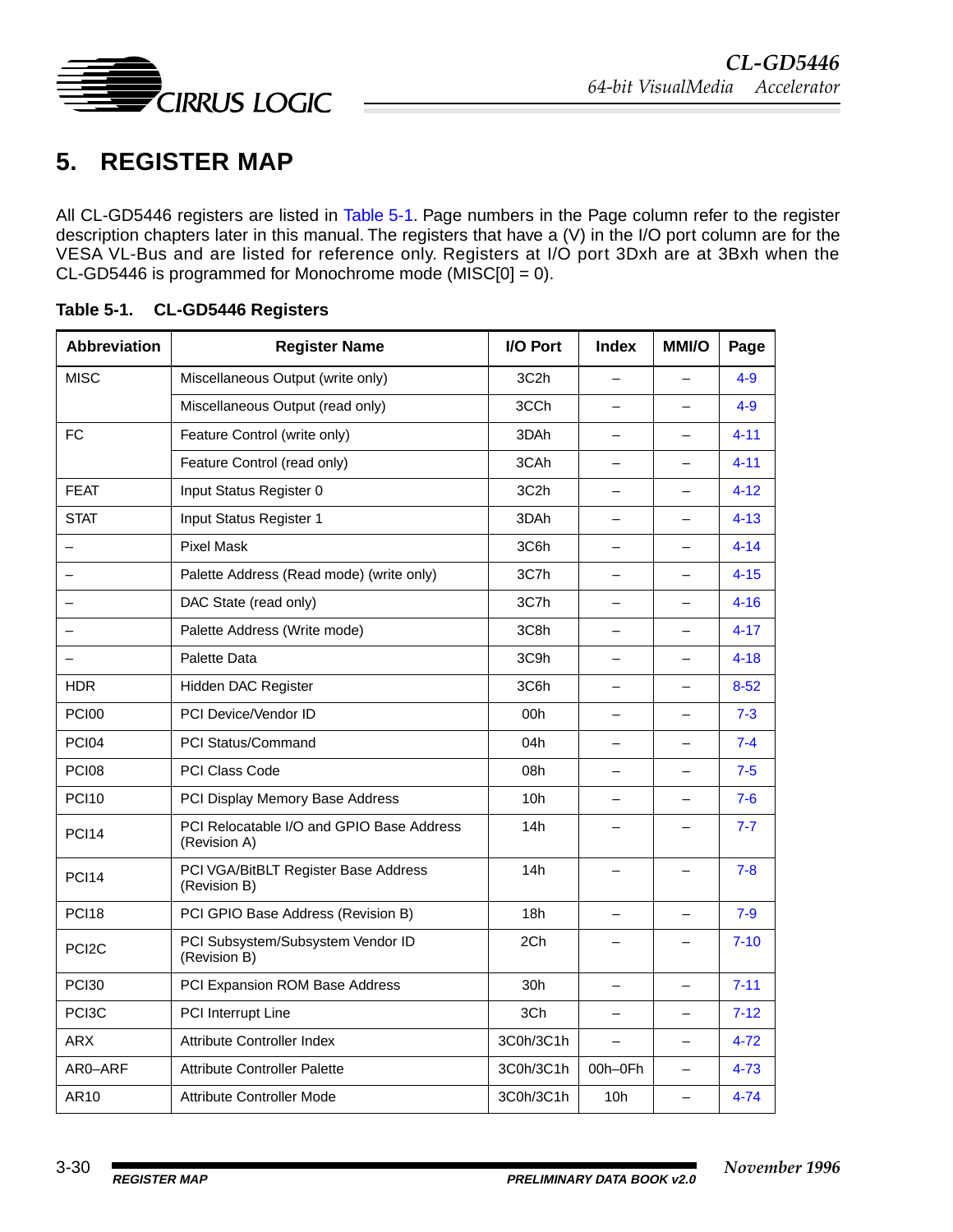

| Table 5-1. | CL-GD5446 Registers (cont.) |  |  |  |
|------------|-----------------------------|--|--|--|
|------------|-----------------------------|--|--|--|

**ENSING CIRRUS LOGIC**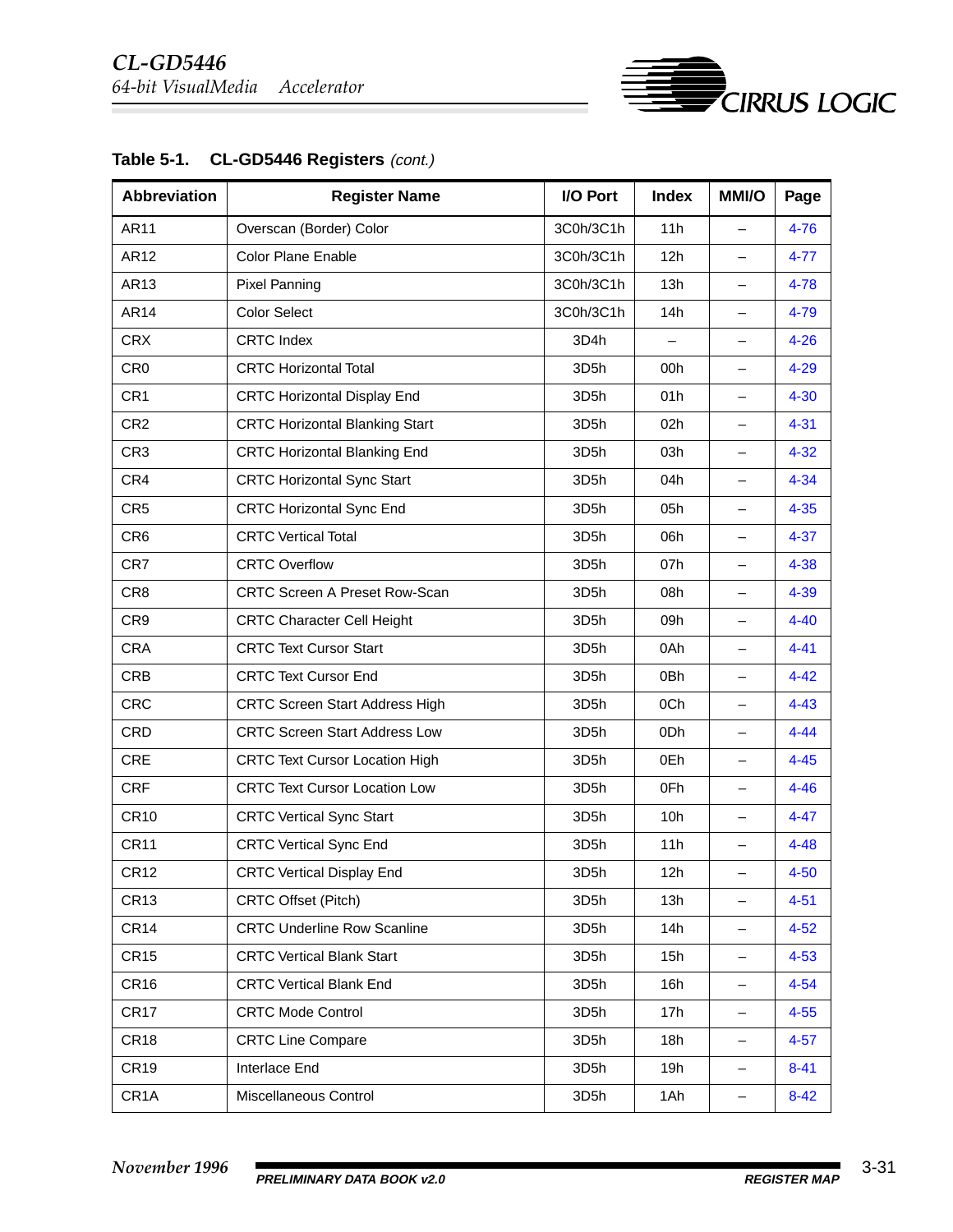

### Table 5-1. CL-GD5446 Registers (cont.)

| <b>Abbreviation</b> | <b>Register Name</b>                             | I/O Port          | <b>Index</b> | <b>MMI/O</b>             | Page     |
|---------------------|--------------------------------------------------|-------------------|--------------|--------------------------|----------|
| CR <sub>1</sub> B   | <b>Extended Display Controls</b>                 | 3D <sub>5</sub> h | 1Bh          | $\overline{\phantom{0}}$ | $8 - 44$ |
| CR <sub>1</sub> C   | Sync Adjust and GENLOCK                          | 3D5h              | 1Ch          | $\overline{\phantom{0}}$ | $8 - 46$ |
| CR <sub>1</sub> D   | <b>Overlay Extended Control</b>                  | 3D5h              | 1Dh          | —                        | $8 - 48$ |
| <b>CR22</b>         | Graphics Data Latches Readback (read only)       | 3D <sub>5</sub> h | 22h          | —                        | $4 - 58$ |
| <b>CR24</b>         | Attribute Controller Toggle Readback (read only) | 3D5h              | 24h          | $\overline{\phantom{0}}$ | $4 - 59$ |
| <b>CR25</b>         | Part Status (read only)                          | 3D <sub>5</sub> h | 25h          | —                        | $8 - 50$ |
| CR <sub>26</sub>    | Attribute Controller Index Readback (read only)  | 3D5h              | 26h          | —                        | $4 - 60$ |
| <b>CR27</b>         | ID (read only)                                   | 3D <sub>5</sub> h | 27h          | $\overline{\phantom{0}}$ | $8 - 51$ |
| <b>CR31</b>         | Video Window Horizontal Zoom Control             | 3D5h              | 31h          | —                        | $6 - 4$  |
| CR32                | Video Window Vertical Zoom Control               | 3D5h              | 32h          | —                        | $6-5$    |
| CR33                | Video Window Horizontal Region 1 Size            | 3D <sub>5</sub> h | 33h          | $\overline{\phantom{0}}$ | $6-6$    |
| <b>CR34</b>         | Video Window Region 2 Width                      | 3D5h              | 34h          | $\overline{\phantom{0}}$ | $6 - 7$  |
| <b>CR35</b>         | Video Window Region 2 Source Data Size           | 3D5h              | 35h          | —                        | $6 - 8$  |
| <b>CR36</b>         | Video Window Horizontal Overflow                 | 3D5h              | 36h          | $\overline{\phantom{0}}$ | $6-9$    |
| <b>CR37</b>         | Video Window Vertical Start                      | 3D5h              | 37h          | —                        | $6 - 10$ |
| <b>CR38</b>         | Video Window Vertical End                        | 3D5h              | 38h          | —                        | $6 - 11$ |
| <b>CR39</b>         | Video Window Vertical Overflow                   | 3D5h              | 39h          | —                        | $6 - 12$ |
| CR <sub>3</sub> A   | Video Buffer 1 Start Address Byte 0              | 3D5h              | 3Ah          | $\overline{\phantom{0}}$ | $6 - 13$ |
| CR3B                | Video Buffer 1 Start Address Byte 1              | 3D5h              | 3Bh          | —                        | $6 - 13$ |
| CR <sub>3</sub> C   | Video Buffer 1 Start Address Byte 2              | 3D5h              | 3Ch          | $\overline{\phantom{0}}$ | $6 - 14$ |
| CR <sub>3</sub> D   | Video Buffer Address Offset                      | 3D5h              | 3Dh          | —                        | $6 - 15$ |
| CR3E                | Video Window Master Control                      | 3D5h              | 3Eh          | —                        | $6 - 16$ |
| CR3F                | Miscellaneous Video Control                      | 3D <sub>5</sub> h | 3Fh          | —                        | $6 - 18$ |
| CR <sub>50</sub>    | Video Capture Control                            | 3D5h              | 50h          | —                        | $6 - 20$ |
| CR <sub>51</sub>    | Video Capture Data Format                        | 3D5h              | 51h          | —                        | $6 - 22$ |
| <b>CR52</b>         | Video Capture Horizontal Data Reduction          | 3D5h              | 52h          | —                        | $6 - 23$ |
| <b>CR53</b>         | Video Capture Vertical Data Reduction            | 3D5h              | 53h          | —                        | $6 - 24$ |
| <b>CR54</b>         | Video Capture Horizontal Delay                   | 3D5h              | 54h          | —                        | $6 - 25$ |
| <b>CR56</b>         | Video Capture Vertical Delay                     | 3D5h              | 56h          | —                        | $6 - 26$ |
| <b>CR57</b>         | Video Capture Maximum Height                     | 3D5h              | 57h          | —                        | $6 - 27$ |
| <b>CR58</b>         | Video Capture Miscellaneous Control              | 3D5h              | 58h          | —                        | $6 - 28$ |
| <b>CR59</b>         | Video Buffer 2 Start Address Byte 0              | 3D5h              | 59h          | -                        | $6 - 29$ |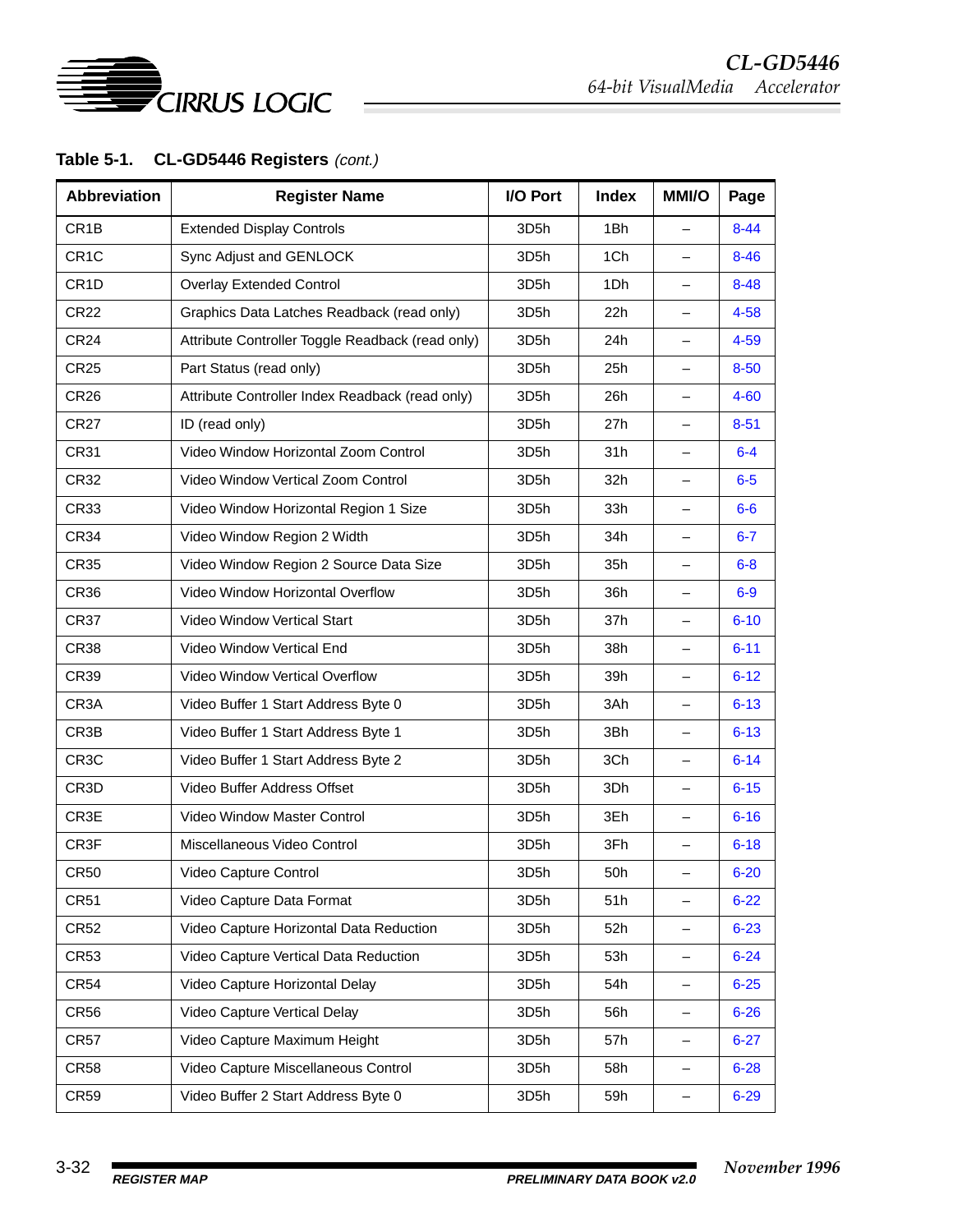| <b>Abbreviation</b> | <b>Register Name</b>                       | I/O Port          | <b>Index</b> | <b>MMI/O</b>             | Page     |
|---------------------|--------------------------------------------|-------------------|--------------|--------------------------|----------|
| CR5A                | Video Buffer 2 Start Address Byte 1        | 3D <sub>5</sub> h | 5Ah          | $\overline{\phantom{0}}$ | $6 - 29$ |
| CR5B                | Video Window Brightness Adjust             | 3D5h              | 5Bh          | $\qquad \qquad -$        | $6 - 30$ |
| CR5C                | Luminance-Only Capture Control             | 3D5h              | 5Ch          | $\qquad \qquad -$        | $6 - 31$ |
| CR5D                | Video Window Pixel Alignment               | 3D5h              | 5Dh          | $\qquad \qquad -$        | $6 - 32$ |
| CR5E                | Double-Buffer Control                      | 3D5h              | 5Eh          | $\qquad \qquad -$        | $6 - 33$ |
| <b>GRX</b>          | <b>Graphics Controller Index</b>           | 3CEh              |              | $\qquad \qquad -$        | $4 - 61$ |
| GR <sub>0</sub>     | Set/Reset / Background Color Byte 0        | 3CFh              | 00h          | 00                       | $4 - 62$ |
| GR <sub>1</sub>     | Set/Reset Enable / Foreground Color Byte 0 | 3CFh              | 01h          | 04                       | $4 - 63$ |
| GR <sub>2</sub>     | <b>Graphics Controller Color Compare</b>   | 3CFh              | 02h          |                          | $4 - 64$ |
| GR <sub>3</sub>     | <b>Graphics Controller Data Rotate</b>     | 3CFh              | 03h          | $\qquad \qquad -$        | $4 - 65$ |
| GR4                 | <b>Graphics Controller Read Map Select</b> | 3CFh              | 04h          | $\overline{\phantom{0}}$ | $4 - 66$ |
| GR <sub>5</sub>     | <b>Graphics Controller Mode</b>            | 3CFh              | 05h          | $\qquad \qquad -$        | $4 - 67$ |
| GR <sub>6</sub>     | <b>Graphics Controller Miscellaneous</b>   | 3CFh              | 06h          | $\qquad \qquad -$        | 4-69     |
| GR7                 | Graphics Controller Color Don't Care       | 3CFh              | 07h          | $\qquad \qquad -$        | $4 - 70$ |
| GR <sub>8</sub>     | <b>Graphics Controller Bit Mask</b>        | 3CFh              | 08h          | $\qquad \qquad -$        | $4 - 71$ |
| GR9                 | Offset Register 0                          | 3CFh              | 09h          | $\qquad \qquad -$        | $8 - 26$ |
| <b>GRA</b>          | Offset Register 1                          | 3CFh              | 0Ah          | $\overline{\phantom{0}}$ | $8 - 28$ |
| <b>GRB</b>          | <b>Graphics Controller Mode Extensions</b> | 3CFh              | 0Bh          | $\qquad \qquad -$        | $8 - 29$ |
| <b>GRC</b>          | Color Key/Chroma Key Compare               | 3CFh              | 0Ch          | $\qquad \qquad -$        | $8 - 31$ |
| <b>GRD</b>          | Color Key/Mask/Chroma Key                  | 3CFh              | 0Dh          | $\qquad \qquad -$        | $8 - 32$ |
| <b>GRE</b>          | Power Management                           | 3CFh              | 0Eh          | $\qquad \qquad -$        | $8 - 33$ |
| GR10                | Background Color Byte 1                    | 3CFh              | 10h          | 01                       | $5 - 3$  |
| <b>GR11</b>         | Foreground Color Byte 1                    | 3CFh              | 11h          | 05                       | $5 - 3$  |
| GR <sub>12</sub>    | Background Color Byte 2                    | 3CFh              | 12h          | 02                       | $5 - 3$  |
| GR <sub>13</sub>    | Foreground Color Byte 2                    | 3CFh              | 13h          | 06                       | $5-3$    |
| GR <sub>14</sub>    | Background Color Byte 3                    | 3CFh              | 14h          | 03                       | $5-3$    |
| GR <sub>15</sub>    | Foreground Color Byte 3                    | 3CFh              | 15h          | 07                       | $5-3$    |
| GR <sub>16</sub>    | Active Display Line Readback Byte 0        | 3CFh              | 16h          | —                        | $8 - 35$ |
| GR <sub>17</sub>    | Active Display Line Readback Byte 1        | 3CFh              | 17h          | $\qquad \qquad -$        | $8 - 36$ |
| GR <sub>18</sub>    | <b>Extended DRAM Control</b>               | 3CFh              | 18h          | —                        | $8 - 37$ |
| GR <sub>19</sub>    | <b>GPIO Port Configuration</b>             | 3CFh              | 19h          | $\qquad \qquad -$        | 8-39     |
| GR <sub>1</sub> A   | Scratch Pad 4                              | 3CFh              | 1Ah          | —                        | $8 - 40$ |

### Table 5-1. CL-GD5446 Registers (cont.)

**E**<br>CIRRUS LOGIC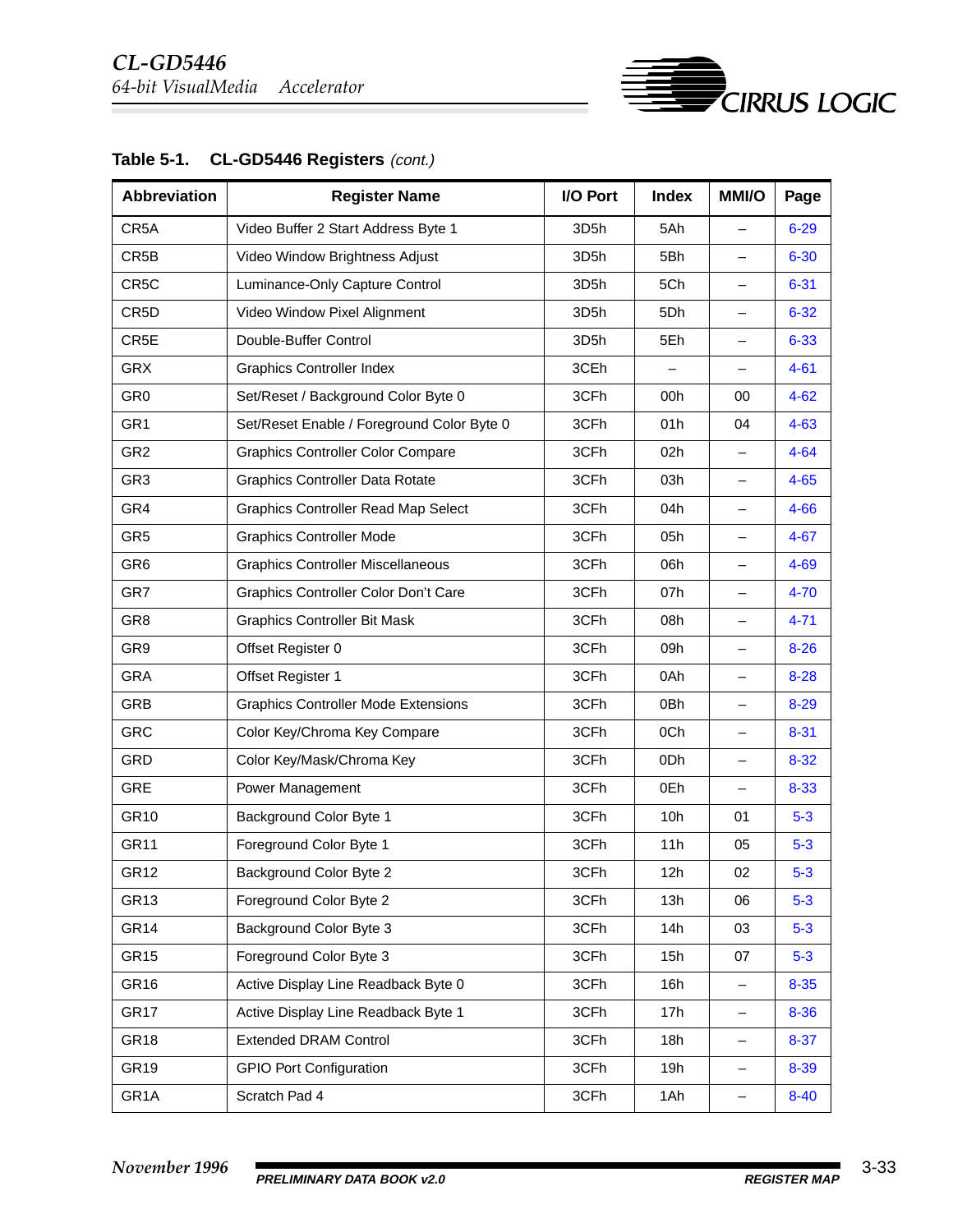

### Table 5-1. CL-GD5446 Registers (cont.)

| <b>Abbreviation</b> | <b>Register Name</b>                      | I/O Port | <b>Index</b> | <b>MMI/O</b>             | Page     |
|---------------------|-------------------------------------------|----------|--------------|--------------------------|----------|
| GR <sub>1</sub> B   | Scratch Pad 5                             | 3CFh     | 1Bh          | $\overline{\phantom{0}}$ | $8 - 40$ |
| GR <sub>1C</sub>    | Chroma Key - U Minimum/Green Minimum      | 3CFh     | 1Ch          | $\qquad \qquad -$        | $6 - 35$ |
| GR <sub>1</sub> D   | Chroma Key - U Maximum/Green Maximum      | 3CFh     | 1Dh          | $\overline{\phantom{0}}$ | $6 - 35$ |
| GR1E                | Chroma Key - V Minimum/Blue Minimum       | 3CFh     | 1Eh          | $\qquad \qquad -$        | $6 - 35$ |
| GR1F                | Chroma Key - V Maximum/Blue Maximum       | 3CFh     | 1Fh          | —                        | $6 - 35$ |
| <b>GR20</b>         | BLT Width Byte 0                          | 3CFh     | 20h          | 08                       | $5-4$    |
| GR21                | BLT Width Byte 1                          | 3CFh     | 21h          | 09                       | $5-4$    |
| <b>GR22</b>         | BLT Height Byte 0                         | 3CFh     | 22h          | 0A                       | $5-5$    |
| GR <sub>23</sub>    | <b>BLT Height Byte 1</b>                  | 3CFh     | 23h          | 0B                       | $5-5$    |
| GR <sub>24</sub>    | BLT Destination Pitch Byte 0              | 3CFh     | 24h          | OC                       | $5-6$    |
| <b>GR25</b>         | <b>BLT Destination Pitch Byte 1</b>       | 3CFh     | 25h          | 0 <sub>D</sub>           | $5-6$    |
| GR <sub>26</sub>    | BLT Source Pitch Byte 0                   | 3CFh     | 26h          | 0E                       | $5 - 7$  |
| GR <sub>27</sub>    | BLT Source Pitch Byte 1                   | 3CFh     | 27h          | 0F                       | $5 - 7$  |
| GR <sub>28</sub>    | <b>BLT Destination Start Byte 0</b>       | 3CFh     | 28h          | 10                       | $5 - 8$  |
| GR29                | <b>BLT Destination Start Byte 1</b>       | 3CFh     | 29h          | 11                       | $5 - 8$  |
| GR <sub>2</sub> A   | <b>BLT Destination Start Byte 2</b>       | 3CFh     | 2Ah          | 12                       | $5 - 8$  |
| GR <sub>2</sub> C   | BLT Source Start Byte 0                   | 3CFh     | 2Ch          | 14                       | $5-9$    |
| GR <sub>2</sub> D   | <b>BLT Source Start Byte 1</b>            | 3CFh     | 2Dh          | 15                       | $5-9$    |
| GR2E                | <b>BLT Source Start Byte 2</b>            | 3CFh     | 2Eh          | 16                       | $5-9$    |
| GR <sub>2</sub> F   | <b>BLT Destination Left-Side Clipping</b> | 3CFh     | 2Fh          | 17                       | $5 - 10$ |
| GR30                | <b>BLT Mode</b>                           | 3CFh     | 30h          | 18                       | $5 - 11$ |
| GR31                | <b>BLT Start/Status</b>                   | 3CFh     | 31h          | 40                       | $5 - 13$ |
| GR32                | <b>BLT ROP (Raster Operation)</b>         | 3CFh     | 32h          | 1A                       | $5 - 15$ |
| GR33                | <b>BLT Mode Extensions</b>                | 3CFh     | 33h          | 1B                       | $5 - 17$ |
| GR34                | Transparent BLT Key Color Byte 0          | 3CFh     | 34h          | 1C                       | $5 - 18$ |
| GR35                | Transparent BLT Key Color Byte 1          | 3CFh     | 35h          | 1D                       | $5 - 18$ |
| <b>SRX</b>          | Sequencer Index                           | 3C4h     |              | -                        | $4 - 19$ |
| SR <sub>0</sub>     | Sequencer Reset                           | 3C5h     | 00h          | —                        | $4 - 20$ |
| SR <sub>1</sub>     | Sequencer Clocking Mode                   | 3C5h     | 01h          | -                        | $4 - 21$ |
| SR <sub>2</sub>     | Sequencer Plane Mask                      | 3C5h     | 02h          | -                        | $4 - 22$ |
| SR <sub>3</sub>     | Sequencer Character Map Select            | 3C5h     | 03h          | -                        | $4 - 23$ |
| SR4                 | Sequencer Memory Mode                     | 3C5h     | 04h          | -                        | $4 - 25$ |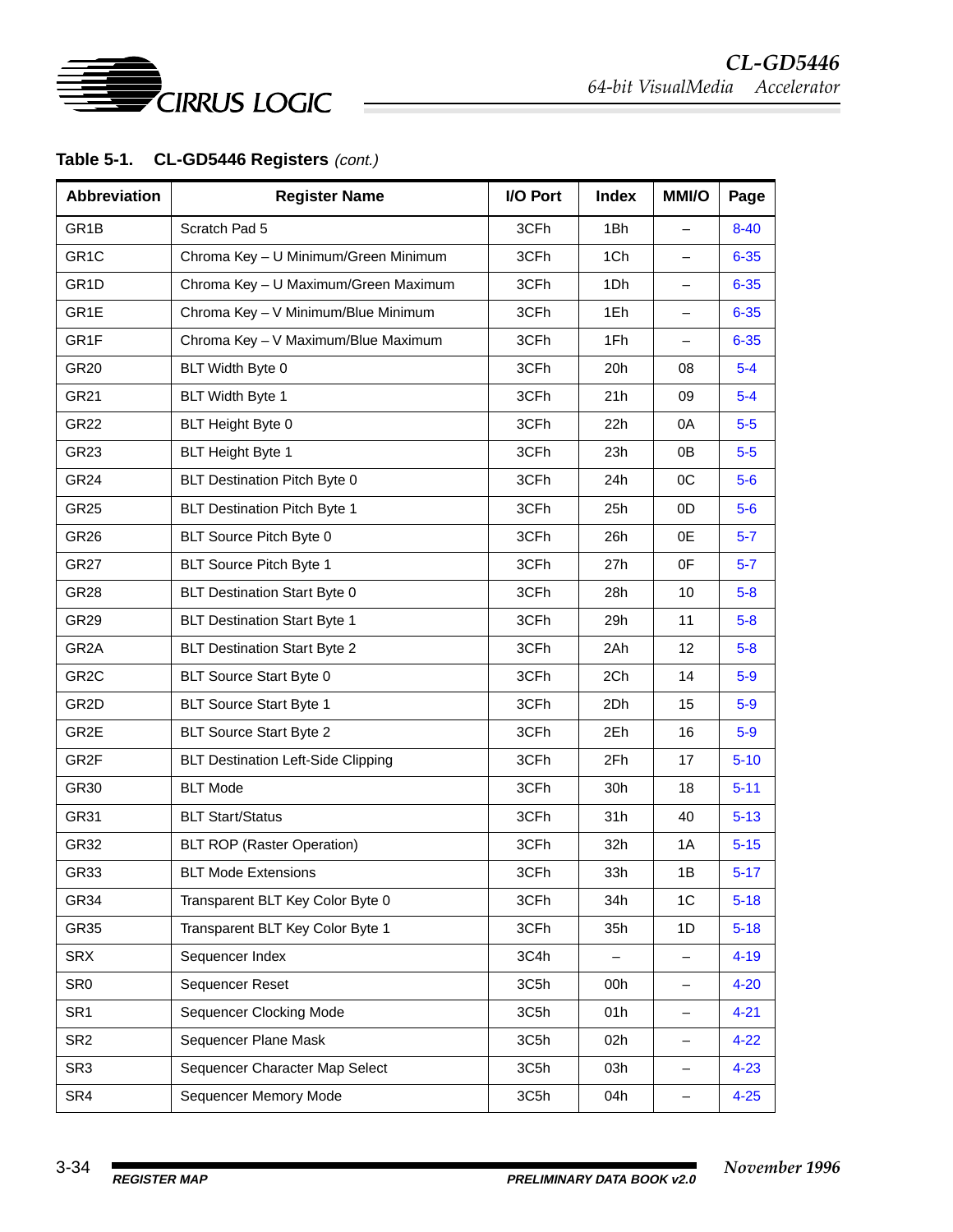| <b>Abbreviation</b> | <b>Register Name</b>                          | I/O Port  | <b>Index</b>      | <b>MMI/O</b>             | Page     |
|---------------------|-----------------------------------------------|-----------|-------------------|--------------------------|----------|
| SR <sub>6</sub>     | Key                                           | 3C5h      | 06h               | $\overline{\phantom{0}}$ | $8 - 4$  |
| SR7                 | <b>Extended Sequencer Mode</b>                | 3C5h      | 07h               | $\qquad \qquad -$        | $8 - 5$  |
| SR <sub>8</sub>     | DDC2B/EEPROM Control                          | 3C5h      | 08h               | $\overline{\phantom{0}}$ | $8 - 7$  |
| SR9                 | Scratch Pad 0                                 | 3C5h      | 09h               | $\qquad \qquad -$        | $8 - 9$  |
| <b>SRA</b>          | Scratch Pad 1                                 | 3C5h      | 0Ah               | $\overline{\phantom{0}}$ | $8 - 9$  |
| <b>SRB</b>          | <b>VCLK0 Numerator</b>                        | 3C5h      | 0Bh               | $\qquad \qquad -$        | $8 - 10$ |
| <b>SRC</b>          | <b>VCLK1 Numerator</b>                        | 3C5h      | 0Ch               | $\overline{\phantom{0}}$ | $8 - 10$ |
| SRD                 | <b>VCLK2 Numerator</b>                        | 3C5h      | 0Dh               | $\qquad \qquad -$        | $8 - 10$ |
| <b>SRE</b>          | <b>VCLK3 Numerator</b>                        | 3C5h      | 0Eh               | $\overline{\phantom{0}}$ | $8 - 10$ |
| <b>SRF</b>          | <b>DRAM Control</b>                           | 3C5h      | 0Fh               | $\qquad \qquad -$        | $8 - 11$ |
| <b>SR10</b>         | <b>Graphics Cursor X Position</b>             | 3C5h      | 10h               | $\qquad \qquad -$        | $8 - 13$ |
| <b>SR11</b>         | <b>Graphics Cursor Y Position</b>             | 3C5h      | 11h               | $\qquad \qquad -$        | $8 - 14$ |
| <b>SR12</b>         | <b>Graphics Cursor Attributes</b>             | 3C5h      | 12h               | $\overline{\phantom{0}}$ | $8 - 15$ |
| <b>SR13</b>         | <b>Graphics Cursor Pattern Address Offset</b> | 3C5h      | 13h               | $\qquad \qquad -$        | $8 - 16$ |
| <b>SR14</b>         | Scratch Pad 2                                 | 3C5h      | 14h               | $\overline{\phantom{0}}$ | $8 - 17$ |
| <b>SR15</b>         | Scratch Pad 3                                 | 3C5h      | 15h               | $\qquad \qquad -$        | $8 - 17$ |
| <b>SR16</b>         | Display FIFO Threshold Control                | 3C5h      | 16h               | $\qquad \qquad -$        | $8 - 18$ |
| <b>SR17</b>         | Configuration Readback and Extended Control   | 3C5h      | 17h               | $\qquad \qquad -$        | $8 - 19$ |
| <b>SR18</b>         | <b>Signature Generator Control</b>            | 3C5h      | 18h               | $\qquad \qquad -$        | $8 - 20$ |
| <b>SR19</b>         | Signature Generator Result Low Byte           | 3C5h      | 19h               | $\qquad \qquad -$        | $8 - 22$ |
| SR <sub>1</sub> A   | Signature Generator Result High Byte          | 3C5h      | 1Ah               | $\overline{\phantom{0}}$ | $8 - 23$ |
| SR <sub>1</sub> B   | <b>VCLK0 Denominator and Post Scalar</b>      | 3C5h      | 1Bh               | $\qquad \qquad -$        | $8 - 24$ |
| SR <sub>1C</sub>    | <b>VCLK1 Denominator and Post Scalar</b>      | 3C5h      | 1Ch               | $\qquad \qquad -$        | $8 - 24$ |
| SR <sub>1</sub> D   | <b>VCLK2 Denominator and Post Scalar</b>      | 3C5h      | 1Dh               | —                        | $8 - 24$ |
| SR <sub>1</sub> E   | <b>VCLK3 Denominator and Post Scalar</b>      | 3C5h      | 1Eh               | -                        | $8 - 24$ |
| SR <sub>1F</sub>    | <b>MCLK Select</b>                            | 3C5h      | 1Fh               | -                        | $8 - 25$ |
| POS94               | POS102 Access Control                         | 94h (V)   | —                 | -                        | $4 - 5$  |
| POS102              | POS102                                        | 102h (V)  | -                 | -                        | $4 - 6$  |
| <b>VSSM</b>         | 3C3 (Planar) Sleep Address                    | 3C3h (V)  | $\qquad \qquad -$ | -                        | $4 - 7$  |
| <b>VSSM</b>         | 46E8 (Adapter) Sleep Address                  | 46E8h (V) | -                 | -                        | $4 - 8$  |

Table 5-1. CL-GD5446 Registers (cont.)

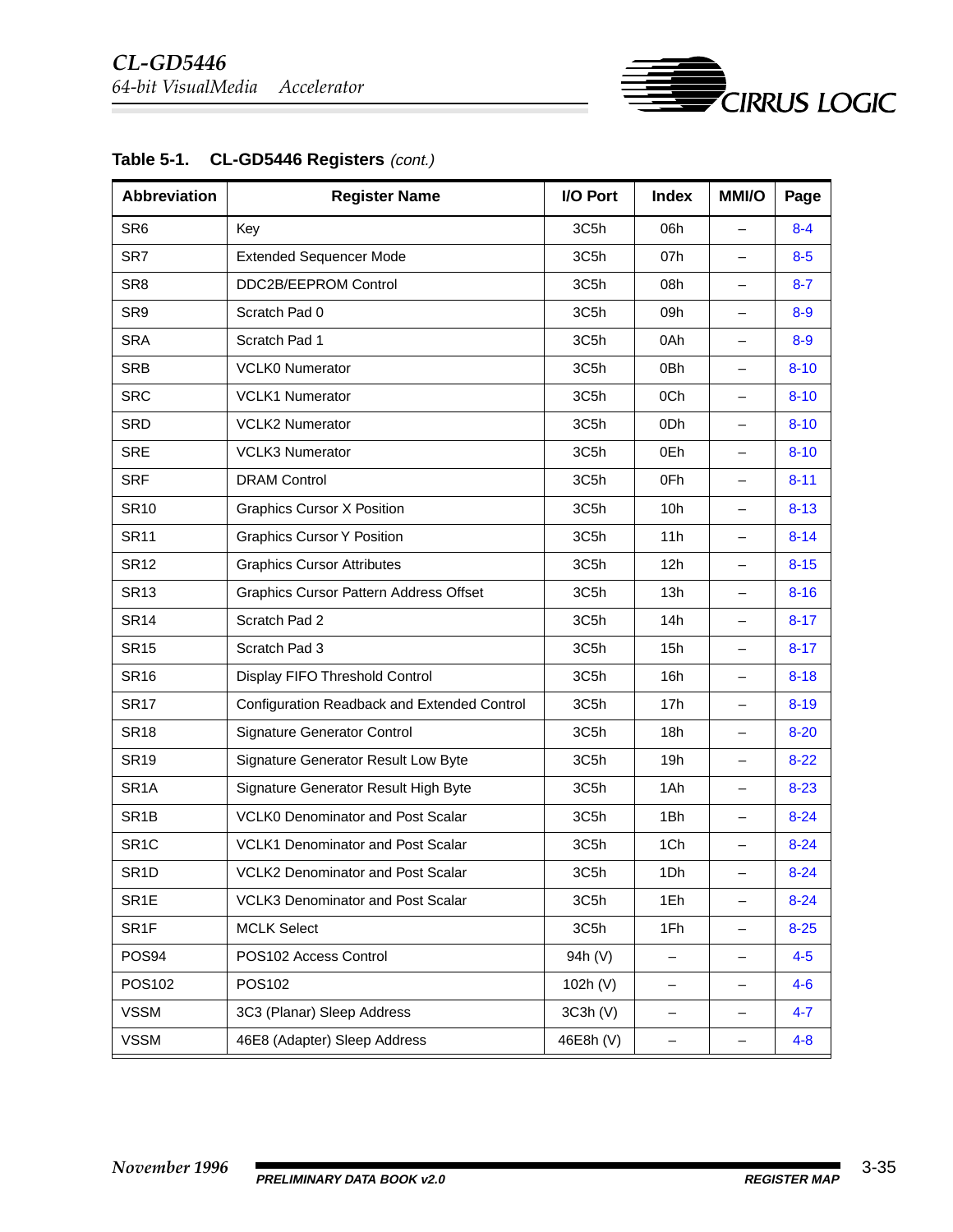<span id="page-35-0"></span>

### **6. PACKAGE SPECIFICATIONS**



#### **NOTES:**

- 1) Dimensions are in millimeters (inches), and controlling dimension is millimeter.
- 2) Drawing above does not reflect exact package pin count.
- 3) Before beginning any new design with this device, please contact Cirrus Logic for the latest package information.
- 4) HQFP is a high-performance QFP with an exposed or unexposed heat sink.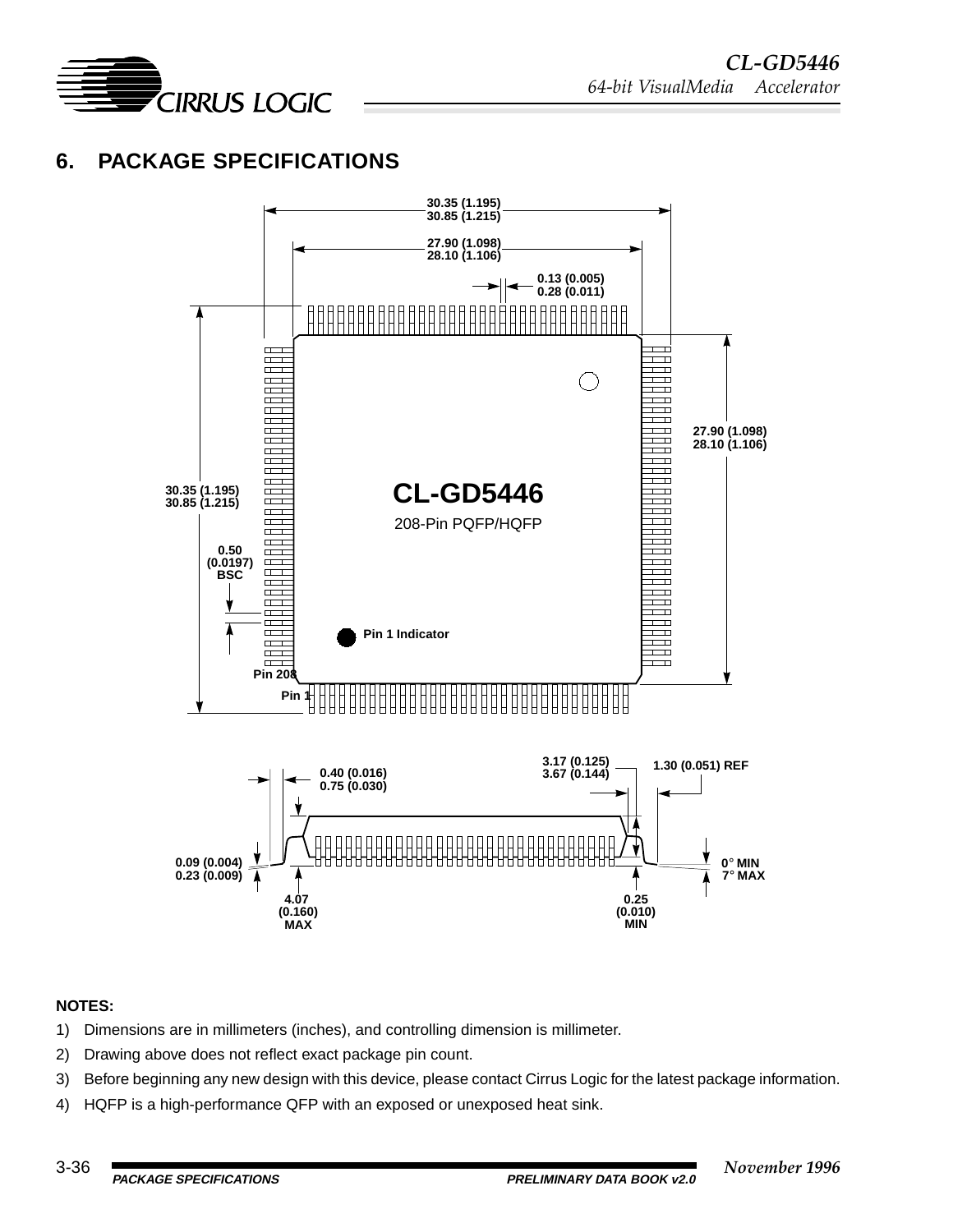

### <span id="page-36-0"></span>**7. ORDERING INFORMATION EXAMPLE**



**†** Contact Cirrus Logic. for up-to-date information on revisions.